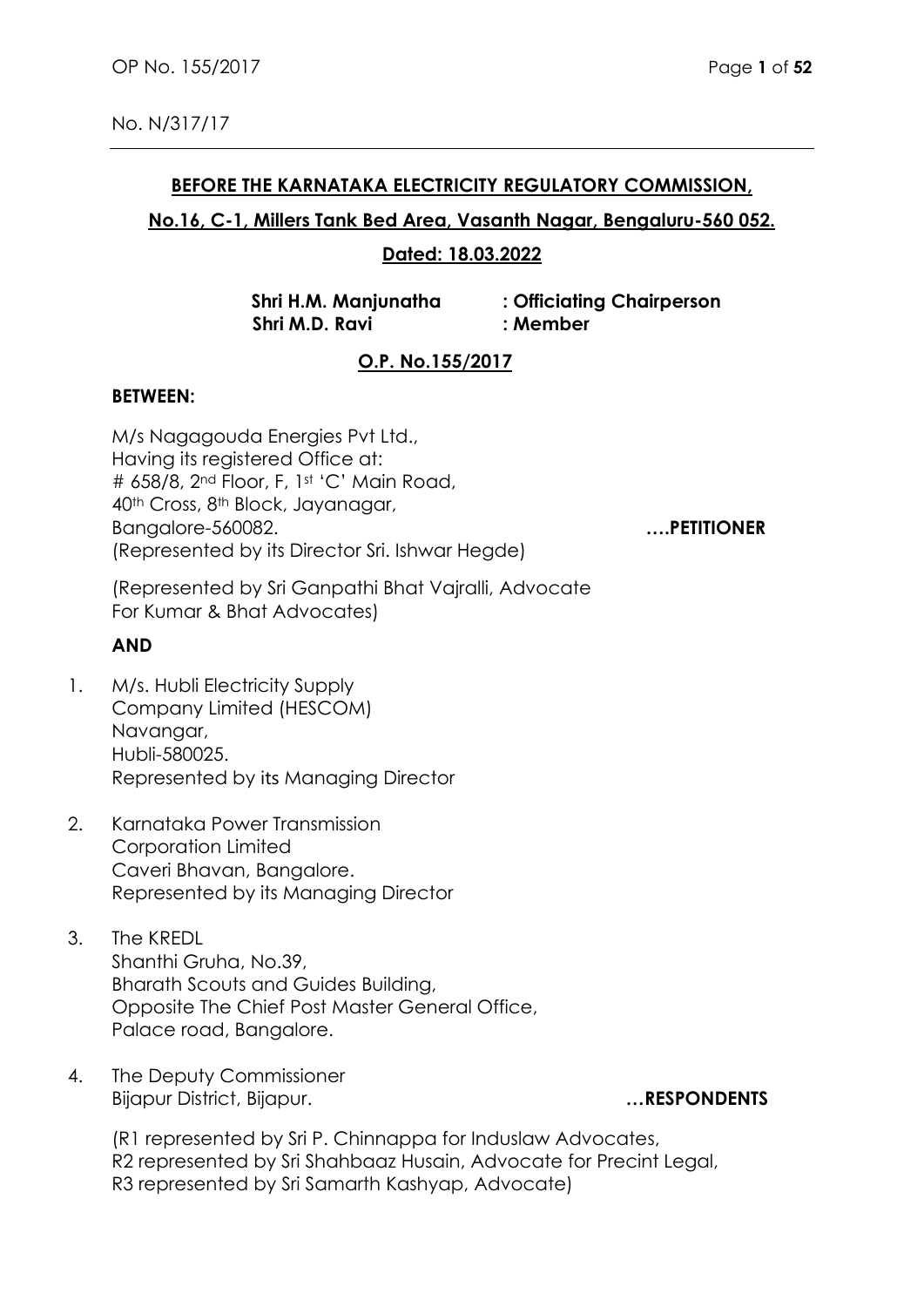#### **ORDERS**

This case is taken up for second time disposal as per directions of Hon'ble High Court of Karnataka in Writ Petition WP No. 52028/2018 (GM-KEB) C/W WP No. 7782/2020 (GM-KEB) (filed against the orders in OP No. 155/2017) & Others (Annexure-W to the Amended Petition).

- 1) Originally, the Petitioner has filed the Petition in OP No. 155/2017 on 15.09.2017 under Section 86(1)(b) of the Electricity Act, 2003. After receiving notice, the Respondent No. 1 to 3 have appeared before the Commission through their respective Counsel and contested the Petition by filing written objections separately. After hearing both the parties the Commission had passed orders on 25.09.2018 dismissing the Petition by holding that the Petitioner is not entitled for any reliefs as claimed, further held that, the Petitioner is entitled to a tariff of Rs. 4.36 only per unit as per Article 5.1 of the PPA and he is also liable to pay damages including liquidated damages as provided under Articles 2.2 and 2.5.7 of the PPA.
- 2) Aggrieved by this common order dated 25.09.2018 the Petitioner had approached the Hon'ble High Court of Karnataka, Bengaluru in Writ Petition bearing WP No. 7782/2020 (GM-KEB) challenging the orders of the Commission. After hearing both the parties the Hon'ble High Court of Karnataka has passed orders dated 20.09.2021 along with other writ petitions and held that: -
	- *(a) All the writ petitions are allowed, the impugned orders passed by the Commission in all these cases stand quashed.*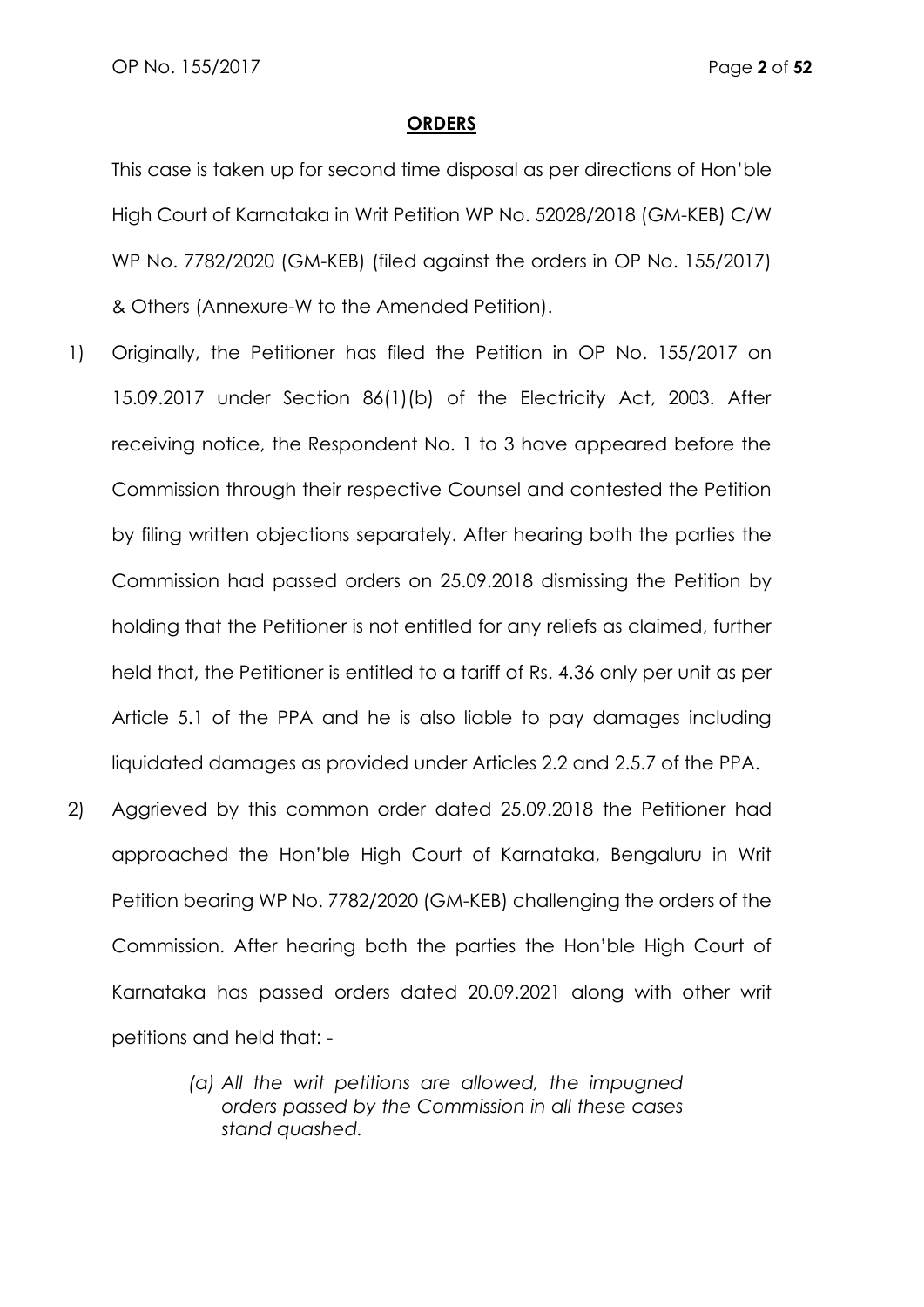- *(b) These matters are remitted back to the hands of the Commission for appropriate resolution of the dispute bearing in mind the observations made in the course of the order with regard to the controversy brought before it.*
- *(c) The Commission shall also consider all subsequent events that have taken place after passage of the impugned orders, while passing orders afresh, in the case now remitted.*
- *(d)* Parties to the lis are at liberty to place on record all *such documents that would advance their cause.*
- *(e) The Commission shall consider the claims of the Petitioners and pass appropriate orders within six months from the date of receipt of a copy of this order.*
- *(f) Interim orders granted and subsisting, if any, in all these cases shall continue to operate till the Commission takes up the case for consideration of an interim prayer, if sought for by the Petitioners.*
- *(g) All the contentions, except the ones decided in this order, of both the parties are kept open.*
- 3) After receiving the certified copy of the orders, this Commission has issued notice to both parties. The Petitioner has appeared through his Counsel and filed Amended Petition dated 30.11.2021. The Respondent No. 1 has filed objections on 31.01.2022 to the Amended Petition and Respondent No. 2 has filed objections on 28.01.2022 to the Amended Petition. This Commission has passed an interim order on 18.11.2021 granting the Interim tariff of Rs. 4.36/unit till the disposal of the Petition. Now this Commission has taken up the case for fresh disposal as per the directions of the Hon'ble High Court of Karnataka, Bengaluru as referred supra.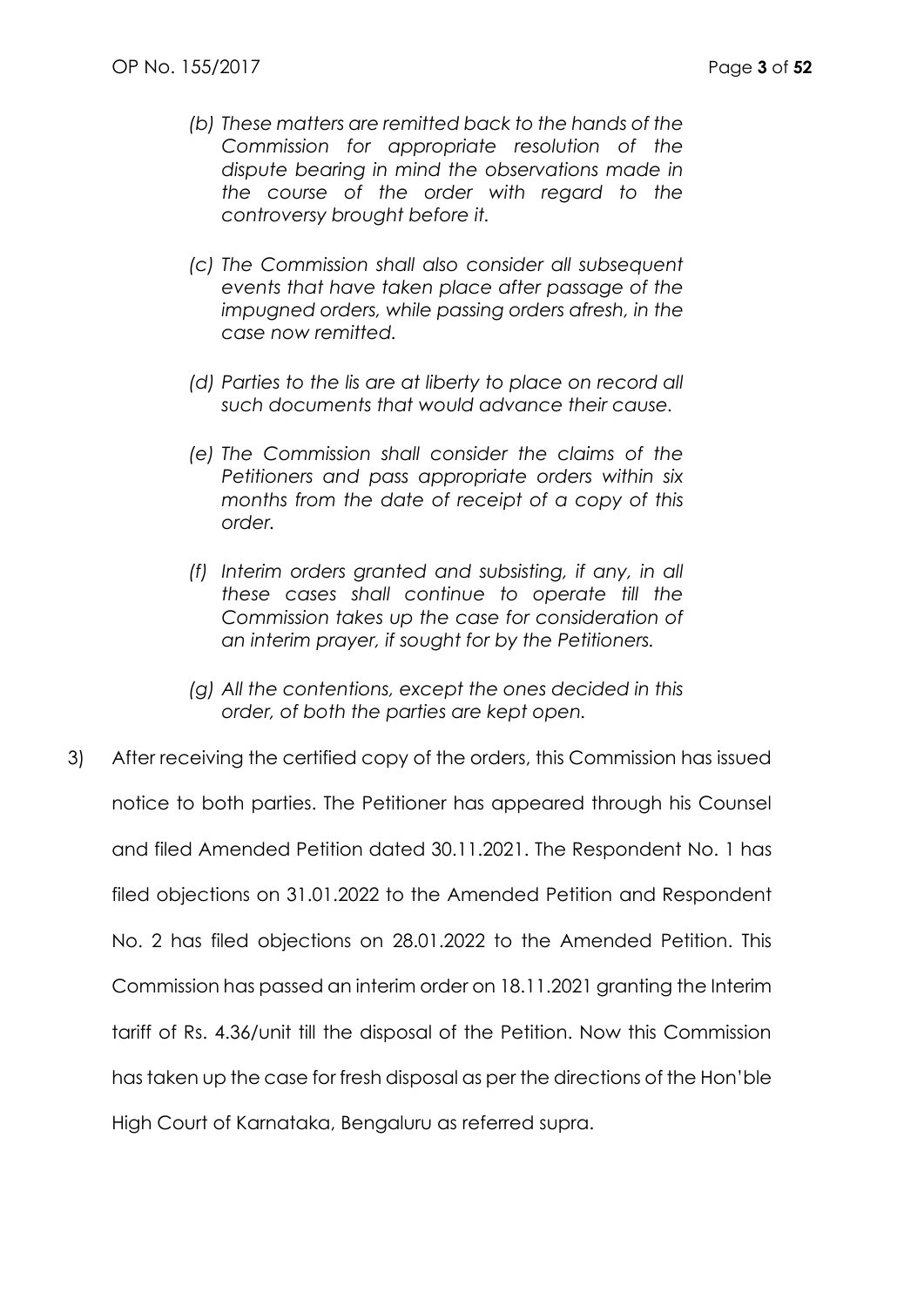OP No. 155/2017 Page **4** of **52**

- 4) This Petition is filed under Section 86(1)(b) of the Electricity Act, 2003 in effect praying to:
	- a) Direct Respondent No.1/HESCOM to comply with the original terms of the PPA dated 24.06.2015 and further provide the confirmation for time extension with original tariff under Clause 2.5 & Article 8 i.e., force majeure event and direct the first Respondent to implement the extension time with original tariff in the interest of justice and equity.
	- b) Direct the 1st Respondent/HESCOM to accept the original tariff agreed in the PPA i.e., an amount of Rs. 8.40 per kWh and remit the same to the petitioner.
	- c) Restrain the 1st Respondent/HESCOM not to deduct any liquidated damages from the Petitioner as force majeure events have caused the delay.
	- d) Declare that the Petitioner is entitled to extension of time with original tariff as per Article 2 of the PPA dated 24.06.2015 without imposing or changing any conditions as enshrined in the PPA.
	- e) To direct the Respondent No. 1/HESCOM to pay the Petitioner original tariff of Rs. 8.40 per unit in the terms of the PPA from the date of commissioning i.e., 31.03.2017 till the term of PPA.
	- f) To direct the Respondent No. 1/HESCOM to pay the difference of the tariff paid per unit from the date of commissioning of the plant along with late payment surcharge in terms of PPA and Clause 6.4 within stipulated time frame.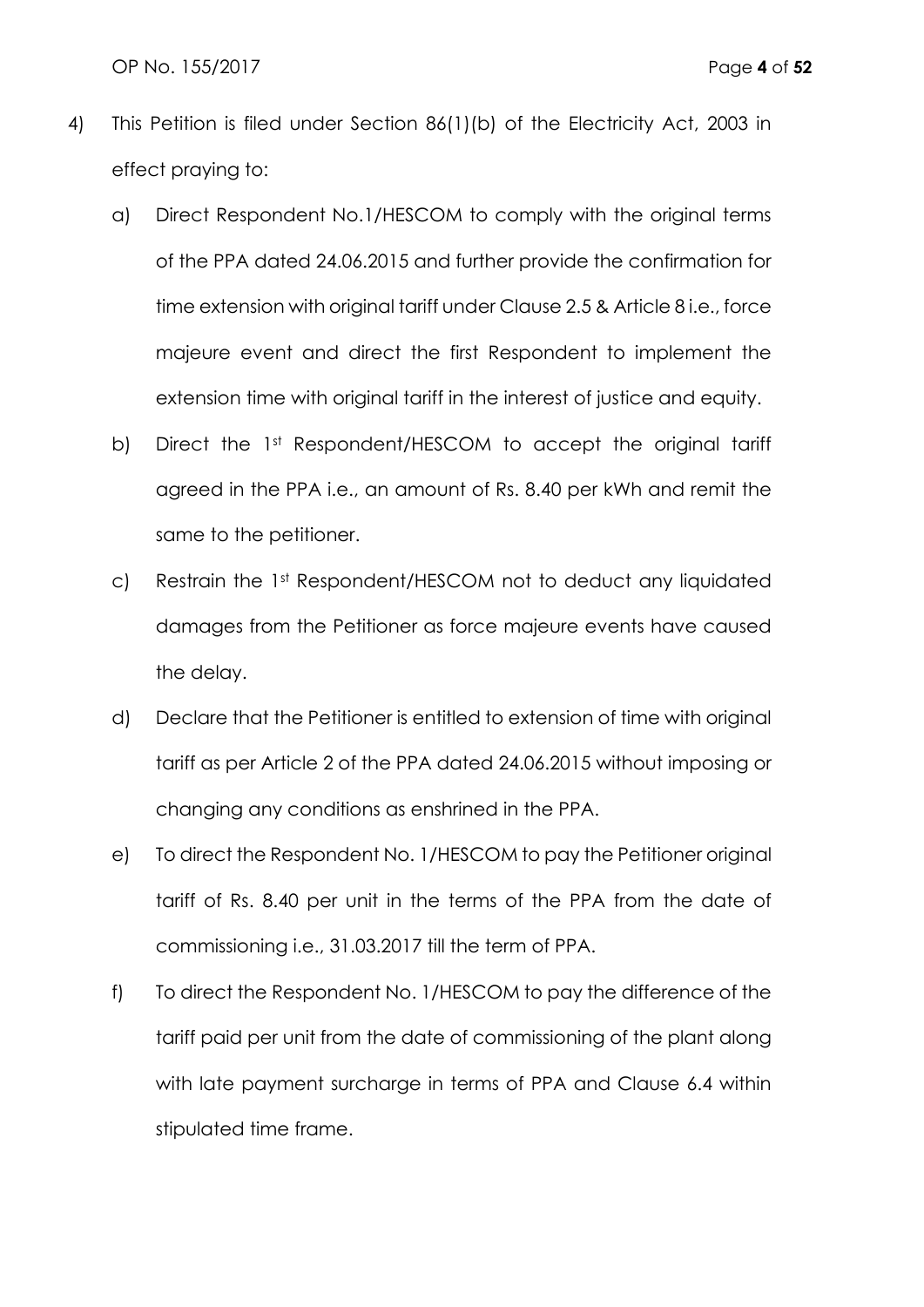- g) To direct the Respondent No. 1/HESCOM to refund the recovered liquidated damages and conditions precedent damages along with late payment surcharge in the terms of PPA and Clause 6.4 within stipulated time.
- h) Grant such other reliefs to meet the ends of justice and equity.
- 5) The brief facts set out in this Petition are as under:
	- a) Pursuant to the Solar Policy of the Government of Karnataka, dated 22.05.2014 and the Government Order, dated 26.08.2014, the Karnataka Renewable Energy Development Limited (KREDL), the Nodal Agency of the Government of Karnataka for implementation of Solar Power Projects in the State had issued a letter dated 16.03.2015 (Annexure-B filed along with Original Petition) in favour of a land owning farmer, Sri Rajashekar S Nadagouda [the Solar Project Developer (SPD)] and allotted 3 MW capacity Solar Power Project to be commissioned at Jalageri Village, Bijapur Taluk, Bijapur District, under 1-3 MW Farmers' Scheme, subject to certain terms and conditions.
	- b) The Petitioner has executed Power Purchase Agreement (Annexure-C filed along with Original Petition) dated 24.06.2015 with HESCOM for sale of power from 3 MW solar power plant at Jalageri Village, Bijapur Taluk, Bijapur District and consent of HESCOM Board for purchase of solar power from this project meeting held on 17.01.2015. Thereafter, a Supplementary PPA dated 10.06.2016 (Annexure-D filed along with Original Petition) was entered into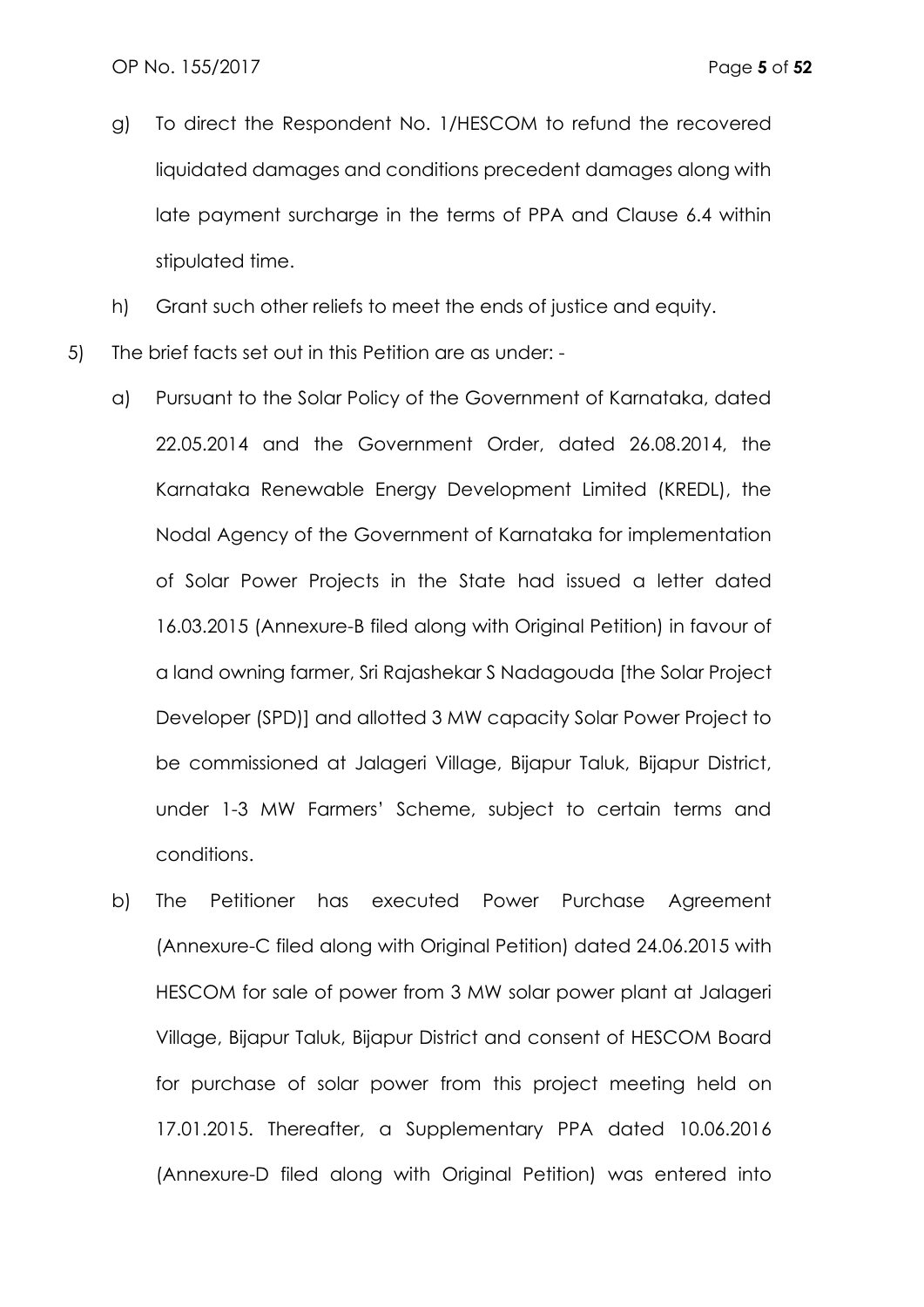between the HESCOM and Petitioner for having taken over the project as SPV in the said land.

- c) Immediately after entering into SPPA, the Petitioner has started project development work on the site, specifically allotted to the project, this includes crucial work like land levelling, fencing, obtaining necessary approvals and sanctions such as conversion of land, Evacuation line, funds etc., from the Authorities concerned and getting loan sanctioned from Banks for establishment of the solar power plant. For the purpose, the petitioner requires total investment of Rs. 18,00,00,000/- (Eighteen Crores Fifty lakhs only) for the project. As per the Article 2 of the PPA dated 24.06.2015 the said project has to be completed on or before 23.12.2017, the Scheduled Commissioning Date (SCD) within 18 months from the effective date, the date of signing the PPA.
- d) It is stated that for completion of the project the Petitioner has to obtain numerous approvals as per Clause 2.1.1 of Article 2 of PPA such as:
	- i. Land conversion from agricultural into non-agricultural for setting up of Solar Plant.
	- ii. Power evacuation approval from KPTCL/HESCOM as the case may be.
	- iii. 11 KV work order and TAQC approval from HESCOM.
	- iv. Substation work order from KPTCL.
	- v. CEIG approval.
	- vi. Interconnection approval by KPTCL.
- e) Even though the PPA was signed on 24.06.2015, the same has to be

approved by the KERC. However, after approval, the PPA has been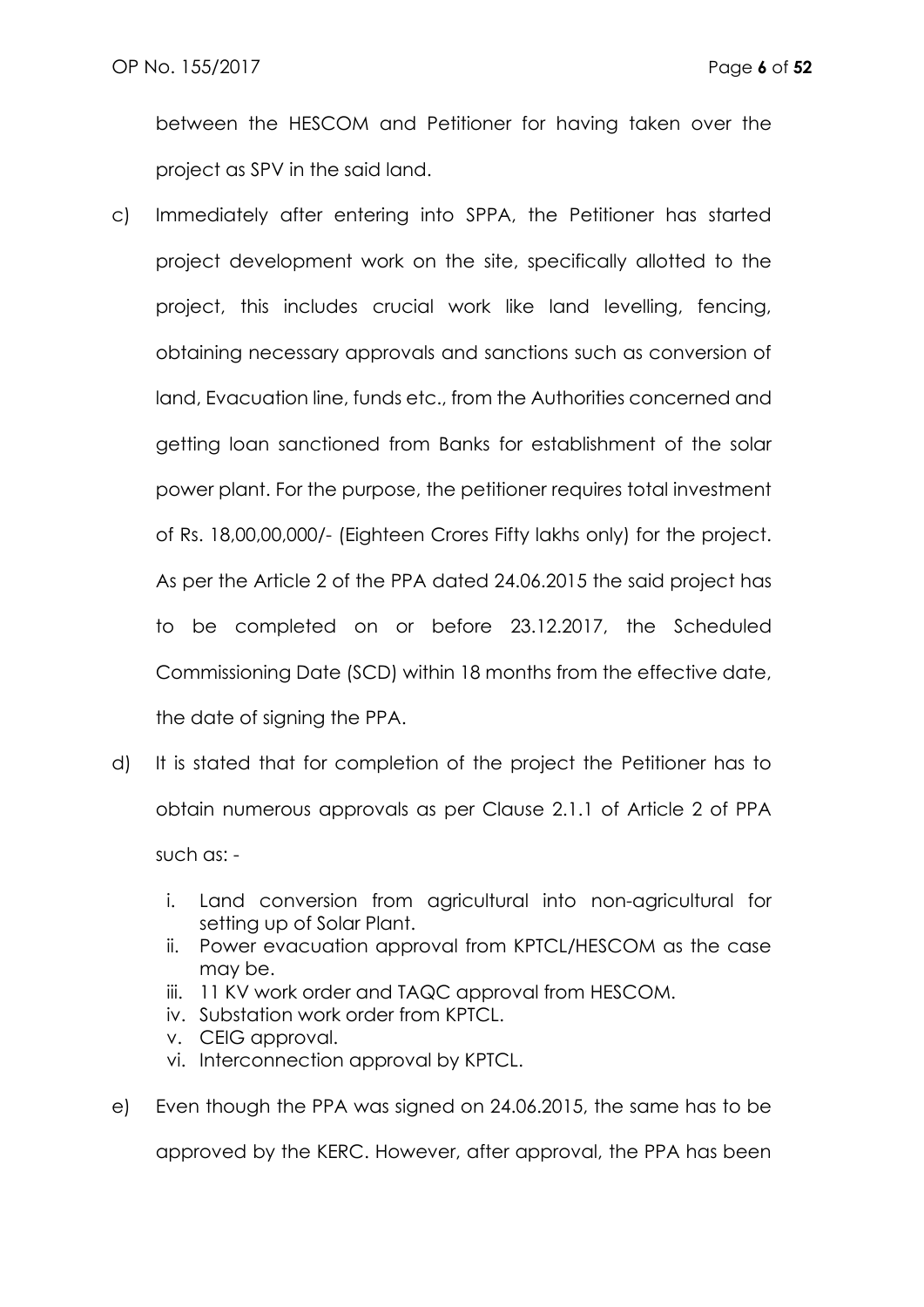handed over to the Petitioner only on 17.10.2015 i.e., with 3 months 24 days delay for which the Petitioner cannot be held responsible. However, time for scheduled date of commissioning counted from 24.06.2015. Therefore, the Petitioner had lost about 3 months 24 days in receiving the PPA which has to be treated as Force Majeure Event under Article 8.3. The 1st Respondent is responsible for the said delay. Therefore, the Petitioner sought extension of time with the original tariff agreed as per PPA i.e., Rs. 8.40/KW.

f) The Petitioner has sought permission and approved format from 1st Respondent enabling the Petitioner to form a SPV and signup Supplemental Agreement as per provisions 12.11 of the PPA. However, the 1st Respondent has no clarity on the formation of the SPV and Supplementary Agreement. The Commission also aware that HECOM has not initially understood the formalities of forming a SPV and supplementary tariff agreement. The Commission has clarified the same in the month of December 2015 and even after that 1st Respondent could not understand the clarification given by the Commission and thereafter, the Commission has issued new format for AOA, MOA and supplementary tariff agreement on 21.03.2016 (Annexure-D1 filed along with Original Petition). In between these two clarifications, 9 months have elapsed from the date of signing of the PPA. The very purpose of introduction of Clause 12.11 is to provide PPA holder to get investor and subsequent financial closure of the project. Since there was no clarity with regard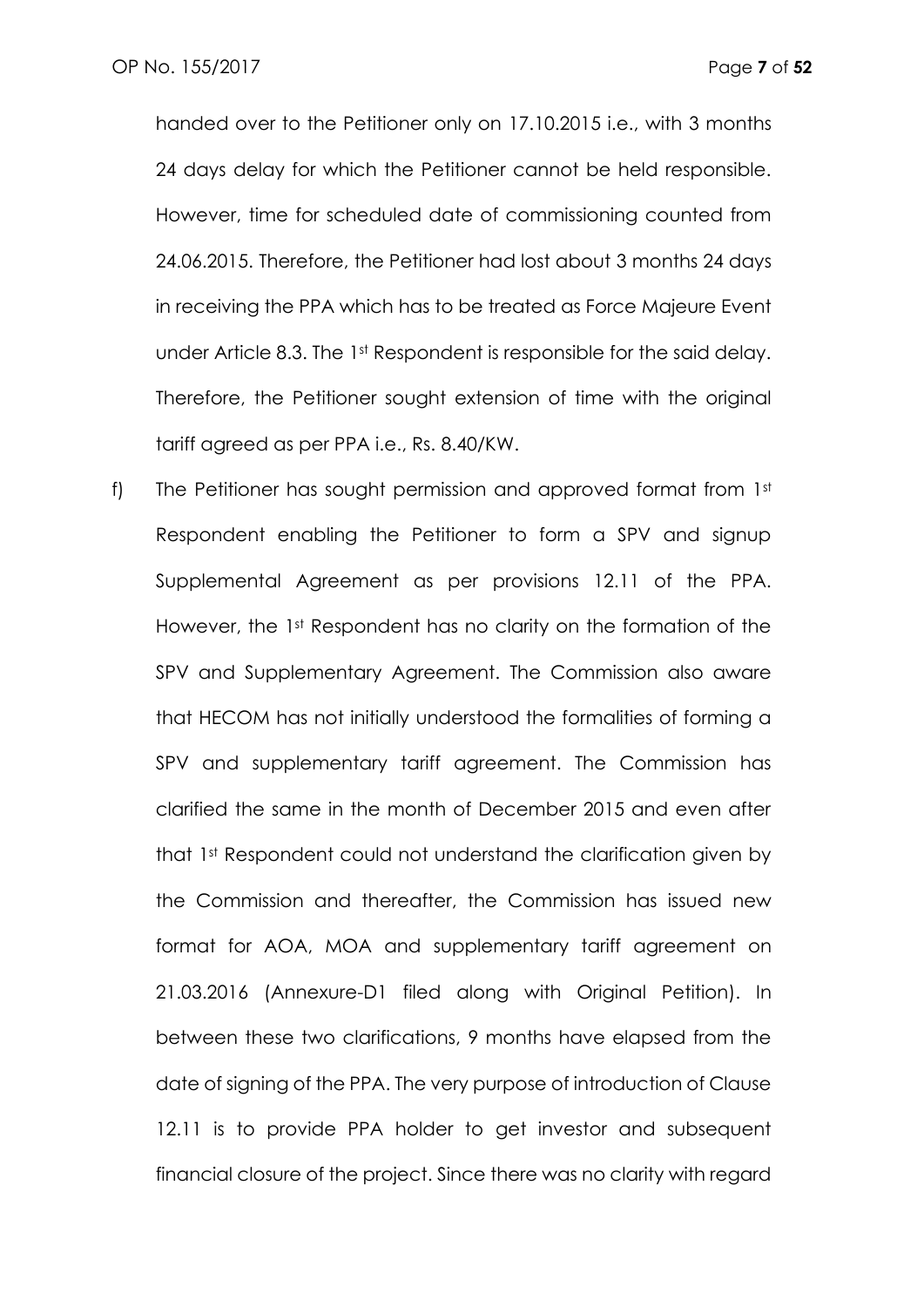to assignment of the PPA, the Petitioner could not get any investors to enable required funds for the project. By virtue of the act of the 1st Respondent causing delay in getting clarification and clarify it to the Petitioner, there was 9 months lapsed which tentamounts to denying the 18 months window of opportunity available to the Petitioner to execute the project for which Petitioner is not responsible and Petitioner requested that the same to be treated as Force Majeure.

- g) Subsequent to the insertion of Sub-clause 10 of Section 95 of the Karnataka Land Revenue (Amended) Act 2015, the Government of Karnataka has issued circular RD69/01.12.2015 (Annexure-F to the Original Petition) fixing the time for grant of deemed conversion as 15 days. As per the Government circular the Petitioner has submitted all requisite documents like PPA, KREDL letter, RTC, PTCL, NOC and other relevant documents as on the filing of the application for conversion of land before the Deputy Commissioner (Annexure-G to the Original Petition) on 17.02.2016. The Deputy Commissioner has passed order of conversion of land (Annexure-G1 to the Original Petition) on 22.08.2016, therefore, there was delay of about 6 months 12 days. This delay to be construed as Force Majeure event and extension of time to be declared with original tariff.
- h) The Petitioner has also applied for power evacuation approval before the KPTCL (Annexure-H to the Original Petition) on 23.12.2015, the same has been approved by the KPTCL (Annexure-H2 to the Original Petition) on 15.06.2016. There was a delay of 6 months from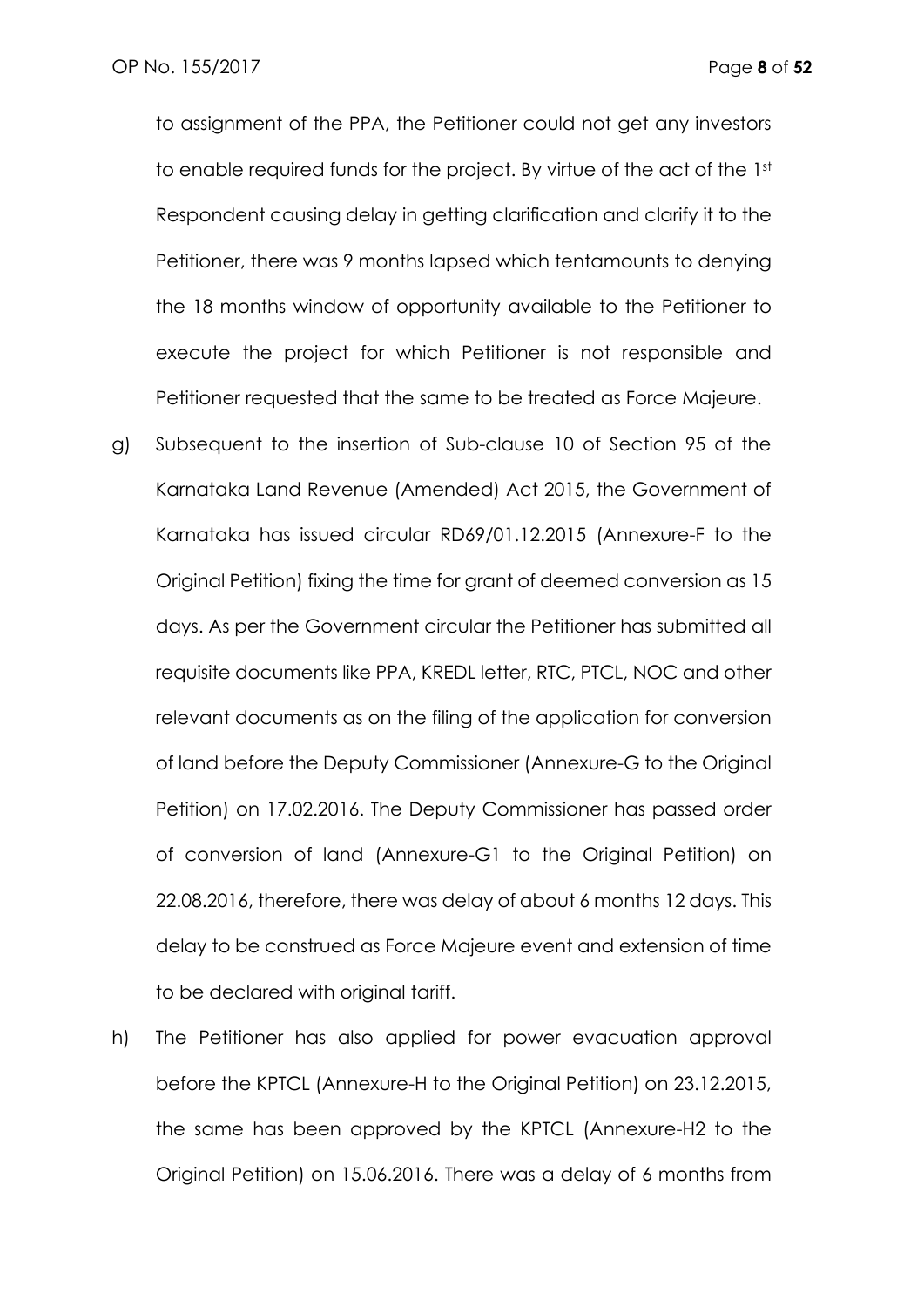the KPTCL/2nd Respondent for power evacuation approval for which the Petitioner is not responsible. Therefore, the Petitioner requested to treat the delay as Force Majeure event under Article 8 of the PPA.

- i) Subsequent to the power evacuation approval, the 2<sup>nd</sup> Respondent has granted work order to carry out substation work (Annexure-J to the Original Petition) only on 28.11.2016 and there was 11 months delay by KPTCL as this can be obtained only after the approval of regular power evacuation scheme. Therefore, the delay caused by KPTCL to be treated as Force Majeure event. Subsequent to the regular power evacuation approval the Petitioner could obtain 11 KV work order (Annexure-K to the Original Petition) to construct 11 KV line only on 16.12.2016, there was a delay of 12 months. Hence, the delay caused on the fault of Respondent No. 1 & 2 and the Petitioner requested treat the same as Force Majeure Event.
- j) It is stated that extension of time request was made before the HESCOM on 08.12.2016 but same has been received (Annexure-L to the Original Petition) on 04.02.2017, there was delay of 2 months. Since, the above said approvals are valid 18 months from the date of signing of PPA, the Petitioner could not carry out substation work as extension was not granted immediately on application, hence, there was 2 months delay for granting extension of time, same is on the fault of 1st Respondent and requested to treat the same as Force Majeure event.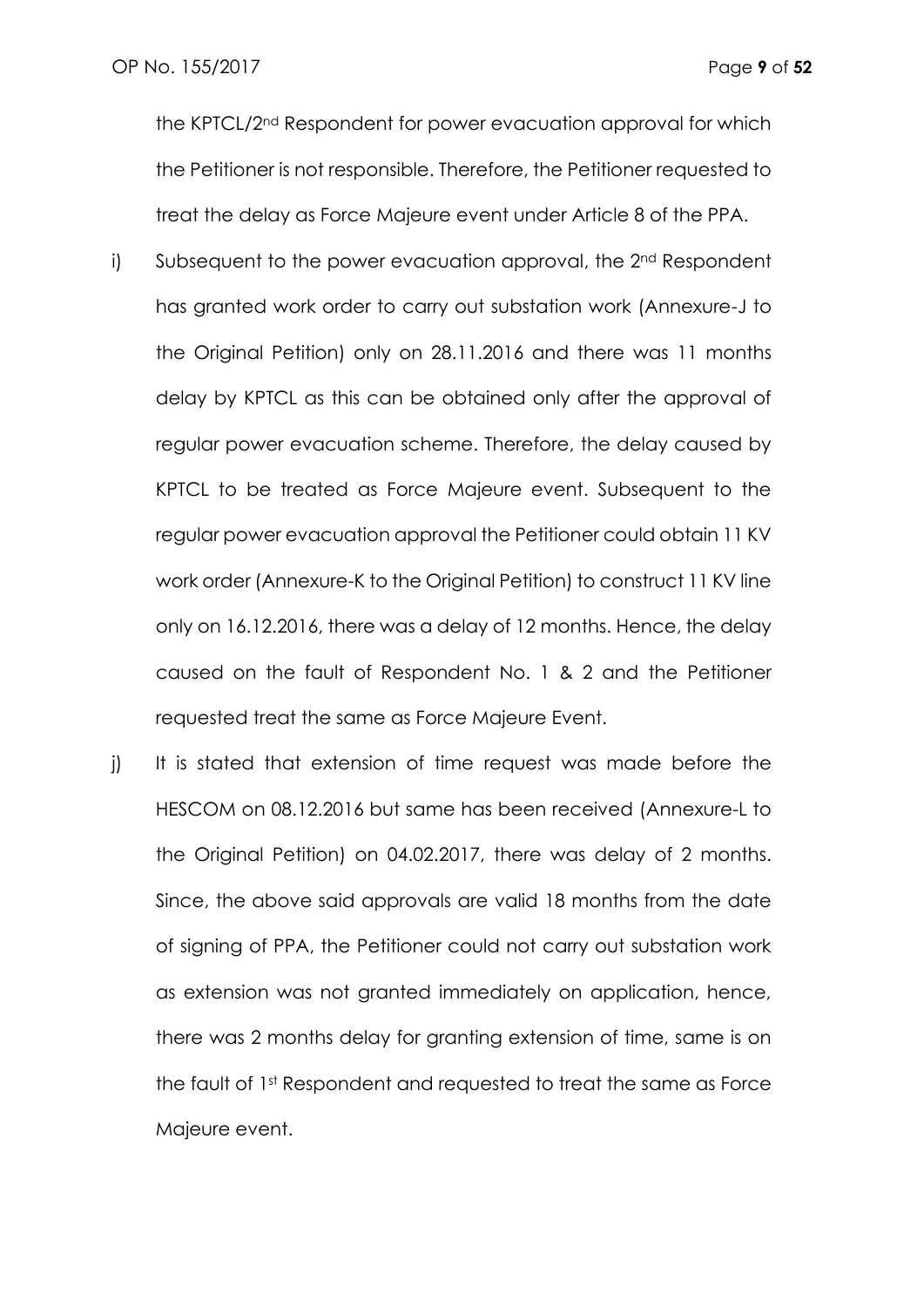- k) In the meanwhile, the Government of India on 09.11.2016 has taken extra ordinary step towards demonetization by banning 500 and 1000 notes and restricted for withdrawal of cash for a very small amount. The formal bank system was not available at the peak time and the cash withdrawal also was not possible. As the Petitioner's work was in the rural area unless there was a cash for labour work, tractors and other local men and materials, Petitioner was not able to continue the work for 3 months. Hence there was a delay of 3 months which the Petitioner requested to treat as Force Majeure Event for which the Petitioner was not responsible.
- I) It is stated that the various sanctions and permissions would reveal that inspite of having applied for the requisite permissions and sanctions, Petitioner suffered on account of inordinate delay in procuring the same. The said delay are beyond the control and power of the Petitioner. It is to be considered that the various sanctions which are pre-requisite in securing the confidence of the financial institution suffered on account of the Government Authorities or Authorities in power who are required to facilitate the permissions and sanctions without any hitch and delays. On account of there being no sanctions and approvals the Petitioner was only left with the work of executing things on paper. Even the basic requirement of ground levelling could not be initiated without their being required NA sanctions. In terms of Article 8.3 of the PPA, delays in executing the project would fall under Force Majeure events when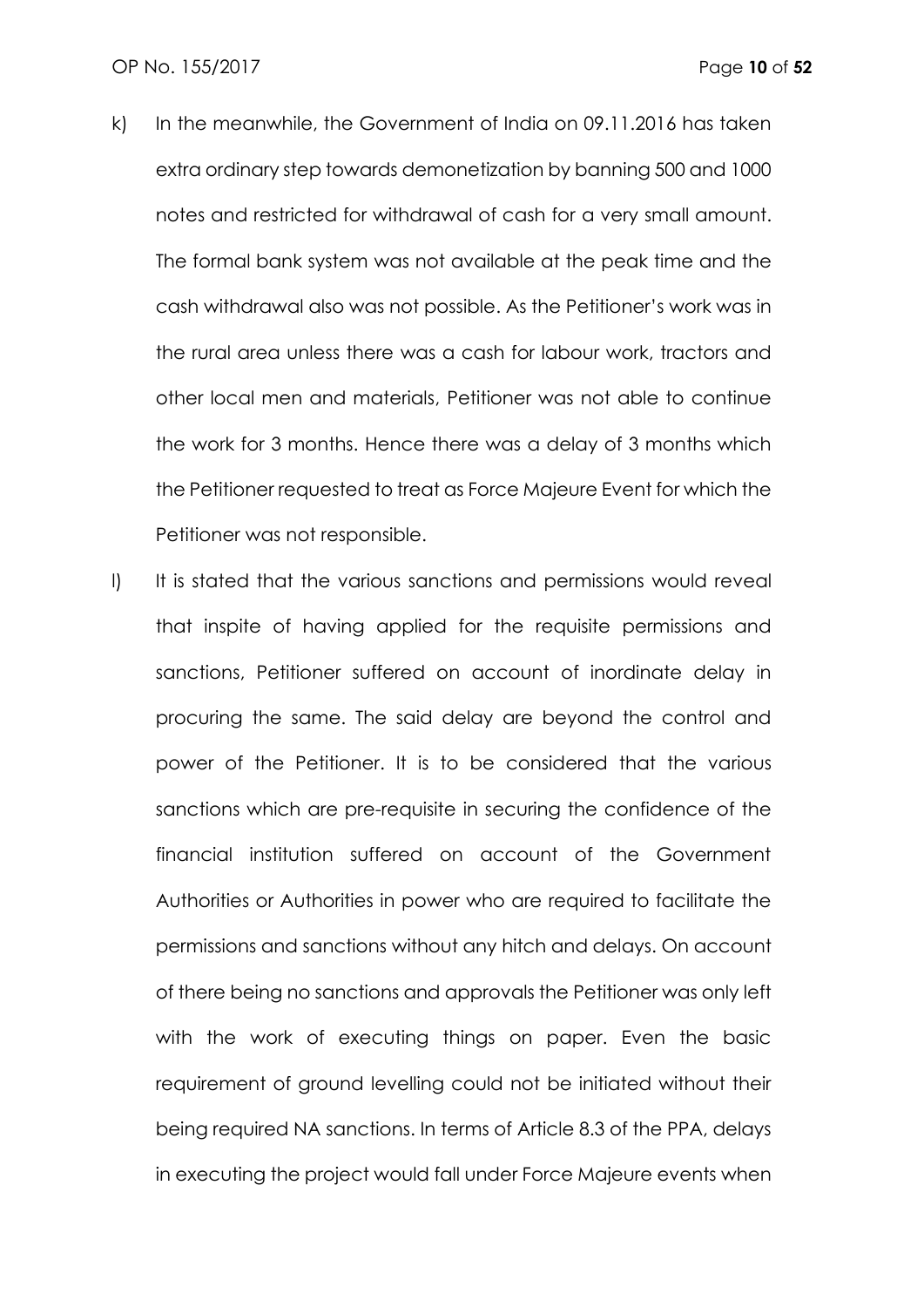neither of the parties to the PPA are responsible for events beyond their control. On account of inordinate delay in getting land conversions, delay in getting evacuation approvals, bay extension approvals, CEIG approval etc., delay due to demonetization of the Indian currency, delay in getting MEI switch gears etc., has resulted delay in execution of the project.

- m) That the Petitioner is entitled for original tariff with extension of time for COD. The delay caused on account of various factors in executing the project are not attributable to the Petitioner and therefore Petitioner proposes extension of time under the Force Majeure Events affecting the SPD. The delay caused was directly attributable to various Government Departments in providing the sanctions and permissions. The Petitioner has at no point of time delayed the execution or delayed in complying with the various conditions of the PPA. Considering all these grounds the 1st Respondent/HESCOM has extended the commissioning date upto 23.06.2017 as per the letter Annexure-L (to the Original Petition) and subsequently GOK has conveyed its consent to the extension under Article 8 of PPA. However, the HESCOM directed the Petitioner to file the Petition before the Commission for approval of extension with original tariff by producing all relevant documents under Force majeure event, hence the present Petition is filed.
- n) The Petitioner has approached the Commission under the following grounds: -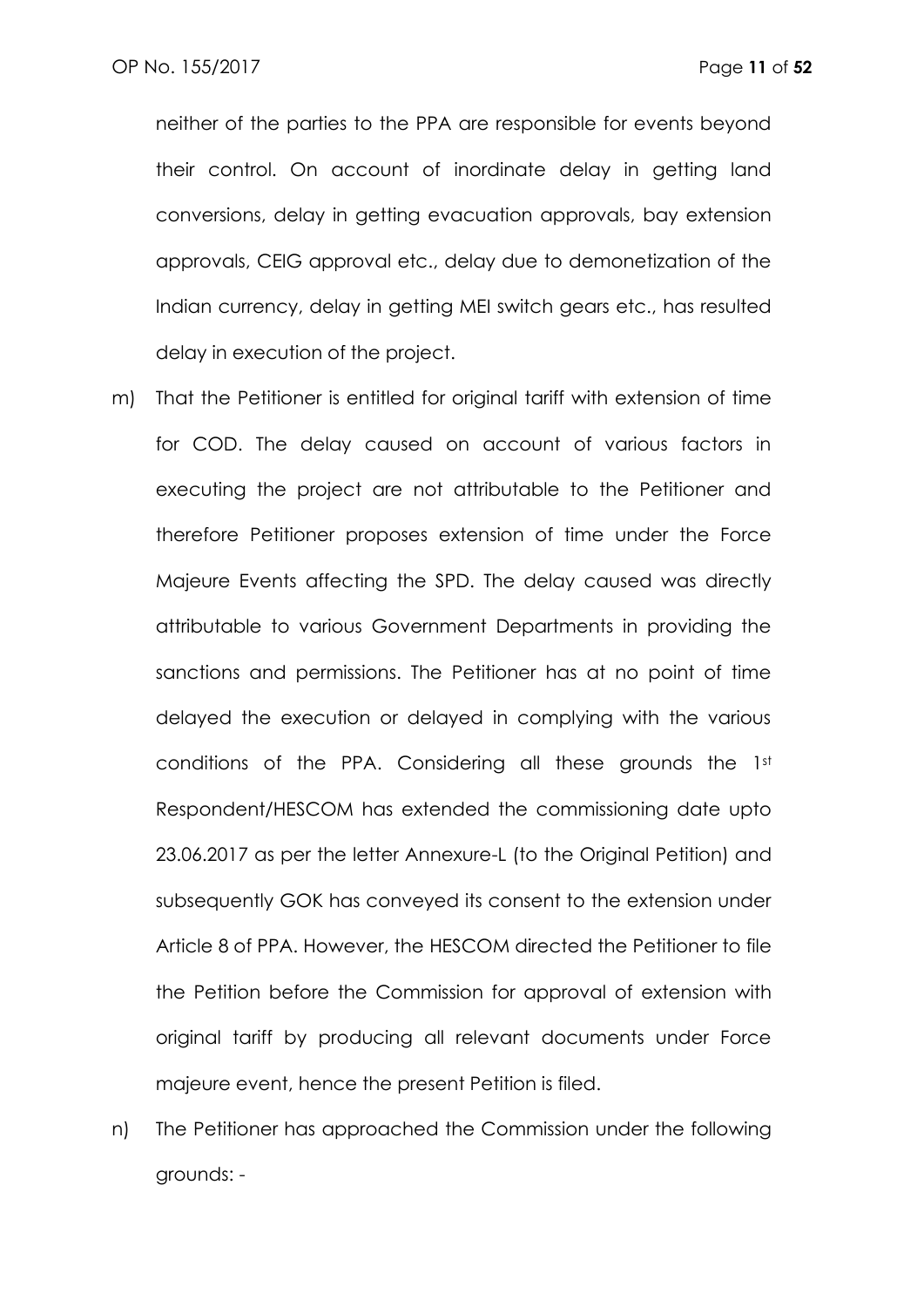- i) The Respondents ought to have considered that the delay caused was not because of the fault on the part of the Petitioner but the delay caused only on account of Respondents fault. The Petitioner has made application in time before all the Authority for requisite permissions, the same has not been provided in time. Hence, requested the Commission to approve the extension granted by the HESCOM.
- ii) There was a delay of 3 months 24 days in handing over the PPA on 24.06.2015 and approved the Commission as the same was delivered on 17.10.2015. In between there was a delay of 3 months 24 days. Unless getting the PPA documents by the Petitioner, the Petitioner could not take steps for implementation of the project, therefore, the 18 months time stipulated in the PPA actually commenced from date of delivery of PPA i.e., on 17.10.2015. Therefore, requested for considering the extension of time under Force Majeure Event with original tariff of Rs. 8.40/KWH.
- iii) As per the Government letter (Annexure-L1 to the Original Petition) dated 24.11.2016 issued to the 1st Respondent for extension of 6 months time under Article 2.5 of the PPA and HESCOM constituted a committee for verifying the individual application of the various applications including the Petitioner application and thereafter the 1st Respondent has issued letter to the Petitioner extending the time for a period of 6 months and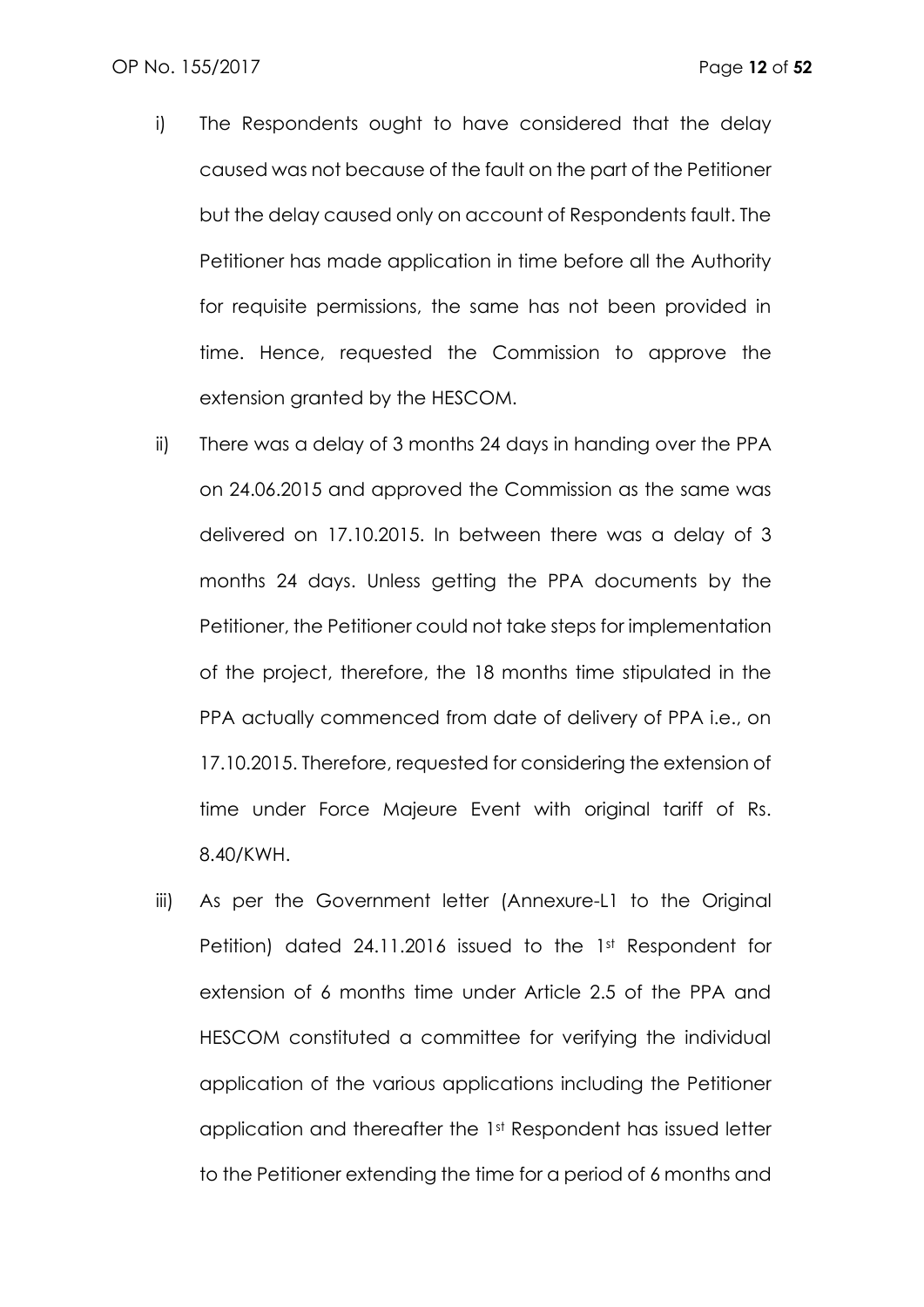thereafter, extension has been accepted by the Government by writing a letter dated 23.06.2017 to the Commission on the Commission also accepted the extension of time under Force Majeure Event and the stand taken by the HESCOM. However, the Commission has not approved extension of the tariff as agreed in the PPA. Therefore, requested for considering extension of time along with original tariff agreed in the PPA.

- iv) The extension of time has been sought by the Petitioner on 08.12.2016, however, extension of time was granted on 04.02.2017 after lapse of about 2 months. Therefore, the extension of time has been delayed for 2 months, during this period the Petitioner could not carry out project works including substation works.
- v) The Respondents ought to have noticed that the State Government promoting solar power generation and has issued solar policy 2014-21 with the object of encouraging Green Power Generation. In furtherance of the solar policy the Karnataka Land Revenue Act was also amended incorporation Section 95(10) providing for deemed conversion of land for the purpose of Solar Power Generation. The Petitioner has been awarded the contract and has entered into PPA with HESCOM which stipulates that the project has to be commissioned within a period of 18 months. Due to the inordinate delay in issuance of various permissions and sanctions including conversion order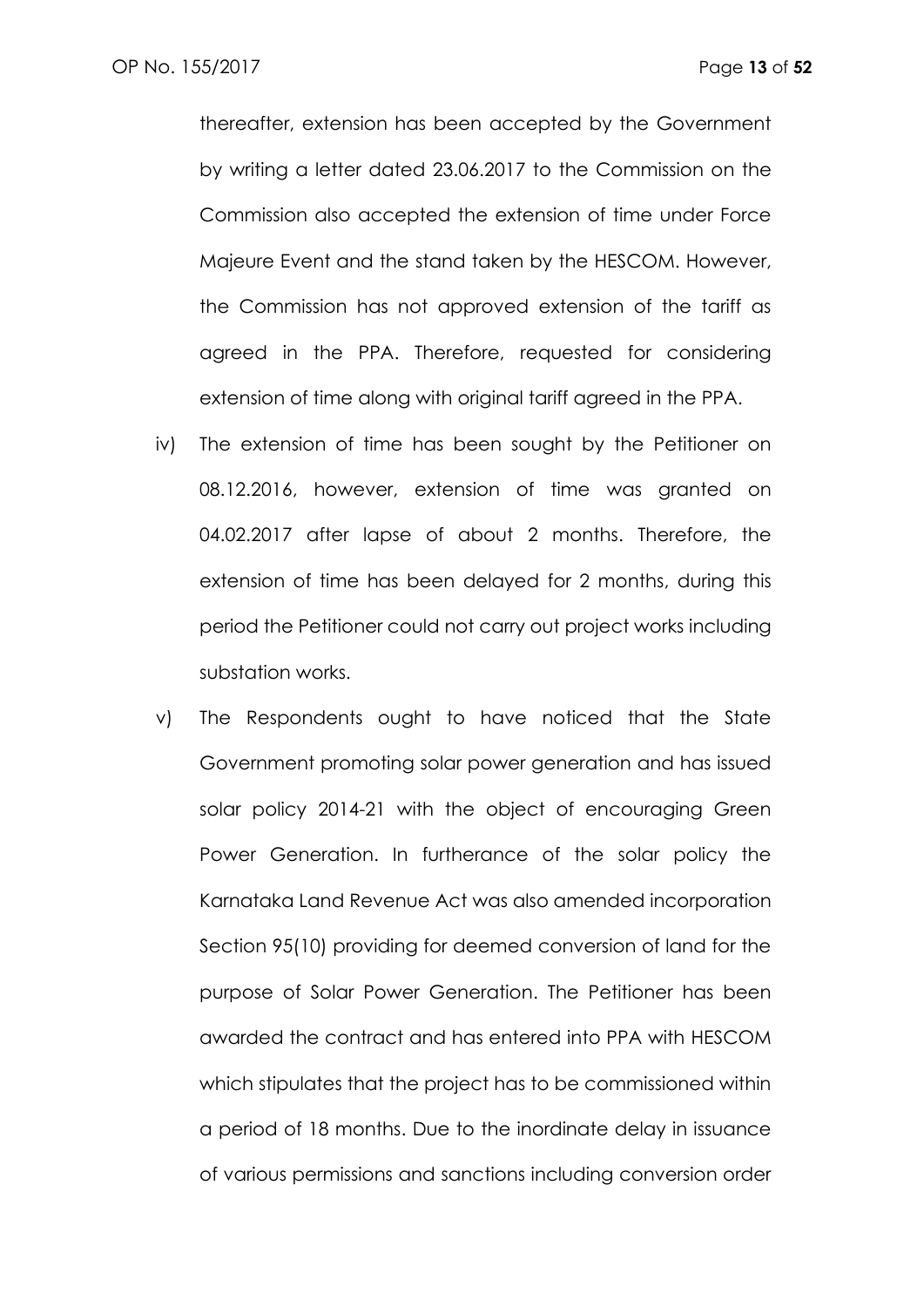the time fixed under the PPA has expired and the Petitioner has sought for extension of time.

- vi) The Petitioner has invested 18 Crores and committed revenue sharing with farmer assuming the original tariff. If there is any change to the original tariff granted in the PPA, the same is in violation of original PPA conditions and also causes heavy loses to the Petitioner and livelihood of the farmers since farmers surrendered their entire land for the project.
- vii) The varied tariff stipulated under 5.1 clause is subject to the clause 2.5 of the PPA that provides for extension upto 6 months in the case of various events of default affecting the Solar Power Developers. In this case the extension was granted considering the delays caused in PPA approval, NA approval, PE approval, substation work order, 11KV line work order and extension delay by various Government agencies and all these events are beyond the control of the Petitioner and hence requested to treat the same as Force Majeure.
- viii) The delays were due to reasons beyond the control of the Petitioner and the Commissioning was achieved within the extended SCOD and hence the Petitioner is eligible to get the original tariff of Rs. 8.40/unit from the date of commissioning to the entire PPA term. Since, the payment is due as per original tariff from the commissioning date, the Petitioner is also eligible to receive late payment surcharge as per the clause 6.4 of the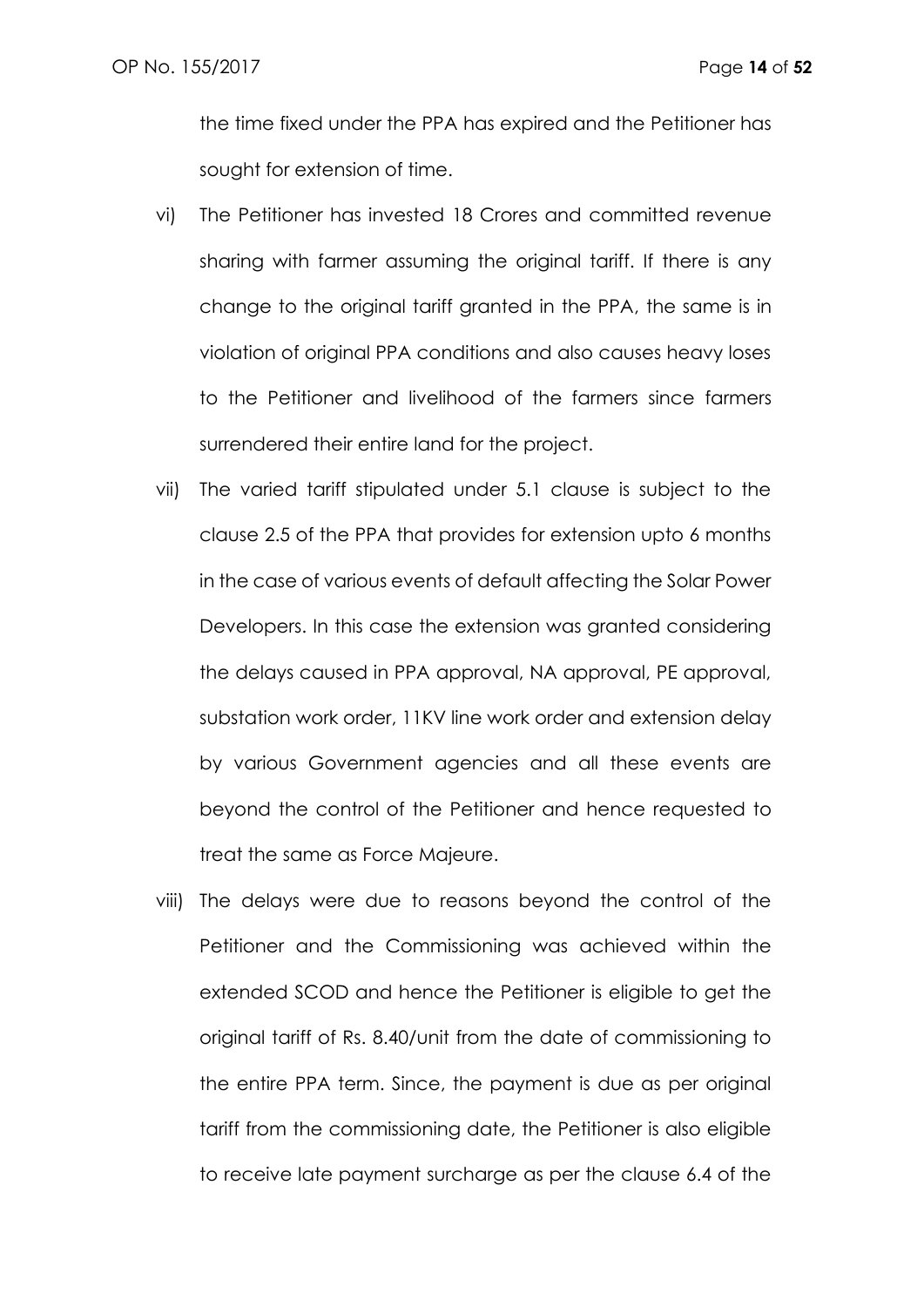agreed PPA. Similarly, the Petitioner is not liable to pay liquidated damages. The amount deducted in the bill amount by the HESCOM towards liquidated damages have to be refunded along with the late payment surcharges. In view of the same, Petitioner prays to allow the Petition as prayed for in the interest of justice and equity.

- 6) Upon notice, the Respondent No. 1 to 3 appeared through their Learned counsel. Respondent No. 1 & 2 did not file any objections to the Original Petition but now filed statement of objections separately to the Amended Petition and Respondent No. 3 filed statement of objections to the Original Petition and Respondent No. 4 who is formal party, remained absent.
	- a) The 1st Respondent has filed objections to the Amended Petition on 31.01.2022 stating that, the Petition is entirely frivolous, vexatious, malafide, malicious, lacking in material particulars and baseless. Hence, the Petition is liable to be dismissed in limine with exemplary costs. Further the 1st Respondent has denied the contents of the Paragraphs i.e., from Para No. 32/1 to 32/13 and 46/1 to 46/11 as false, misleading thereby not tenable under law.
	- b) Further stated, the allegation that while the Power Purchase Agreement ("PPA") was signed on 24.06.2015, and that due to delay in the approval by the Commission and Respondent No. 1 Board, the PPA was confirmed and handed over to the Petitioner only on 17.10.2015 with delay of 115 days and therefore the Scheduled Commissioning ("SCOD") had to be 15.04.2017 is denied as false. As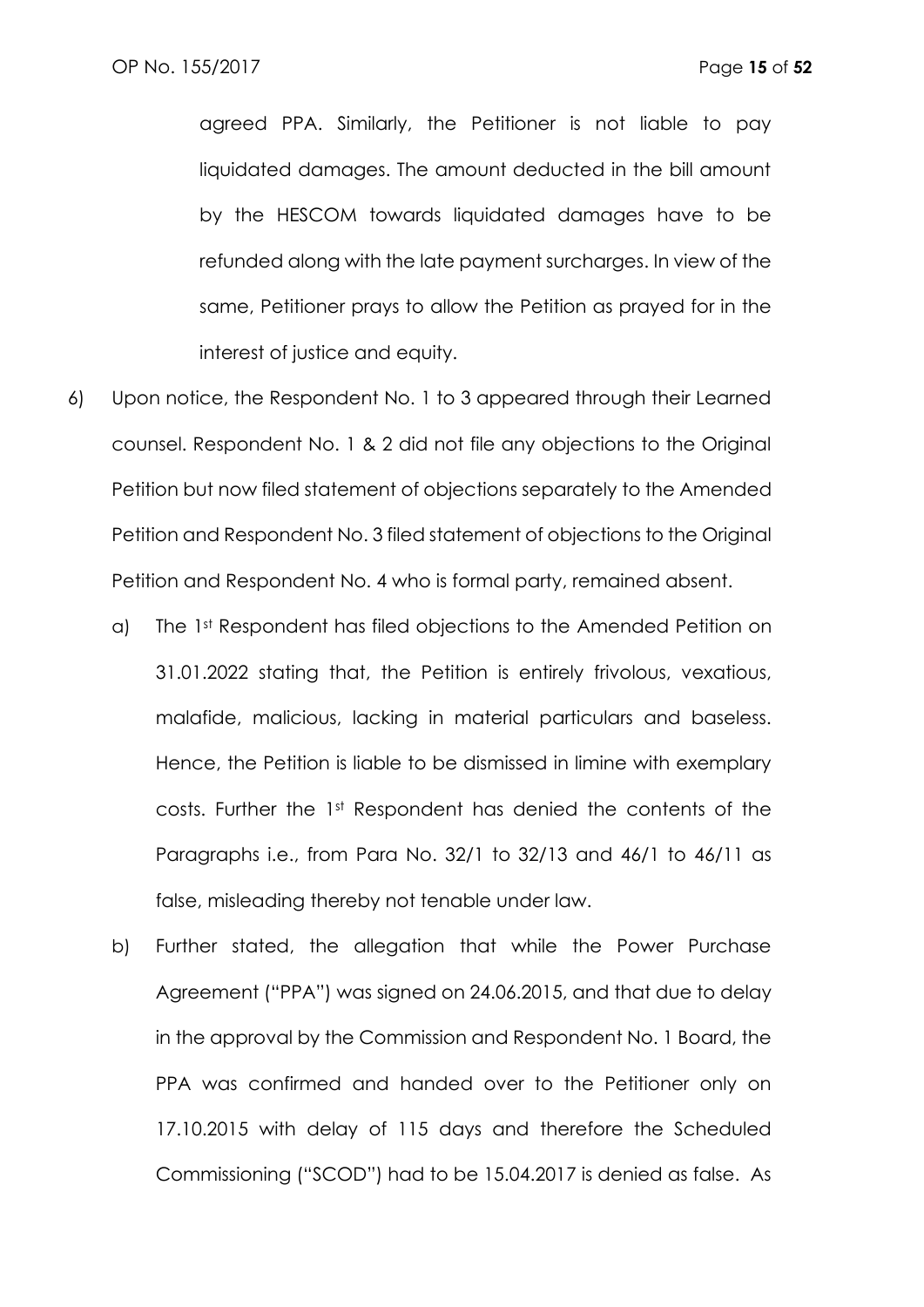per Clause 1.1 (xiv) of the PPA, the Effective Date is defined as the date on which the PPA is signed by the Parties (viz. 24.06.2015) and not the date on which the Petitioner receives the PPA from the Commission or any other entity. The Petitioner is merely making a feeble attempt to shift the blame of its own lapses and delays on to the Commission. Additionally, it is trite law that the Petitioner need not wait to receive a copy of the PPA to commence performing its obligation thereunder. The Petitioner could have executed the works and performed its obligations under the PPA and this does not require the signed hard copy of the PPA. The decision relied on by the Petition in Panchakshari Power Projects LLP v. BESCOM, Appeal No. 279/2018 is distinguishable from this case. In the present case, the Parties, exercising their autonomy and freedom to contract, mutually decided and agreed that as per Clause 1.1 (xiv) of the PPA, the Effective Date shall mean the date on which the PPA is signed by the parties (viz. 24.06.2015) and not the date on which the Petitioner receives the PPA from this Hon'ble Commission or any other entity. Thus, the decision in Panchakshari Power Projects LLP v. BESCOM, Appeal No. 279/2018 does not come to the aid of the Petitioner as in that case, it appears that the Effective Date was considered by the APTEL to mean the date when the PPA was approved by Regulatory Commission concerned.

c) The Respondent No.1 had originally approved the extension of time by six months without altering the terms and conditions of PPA vide its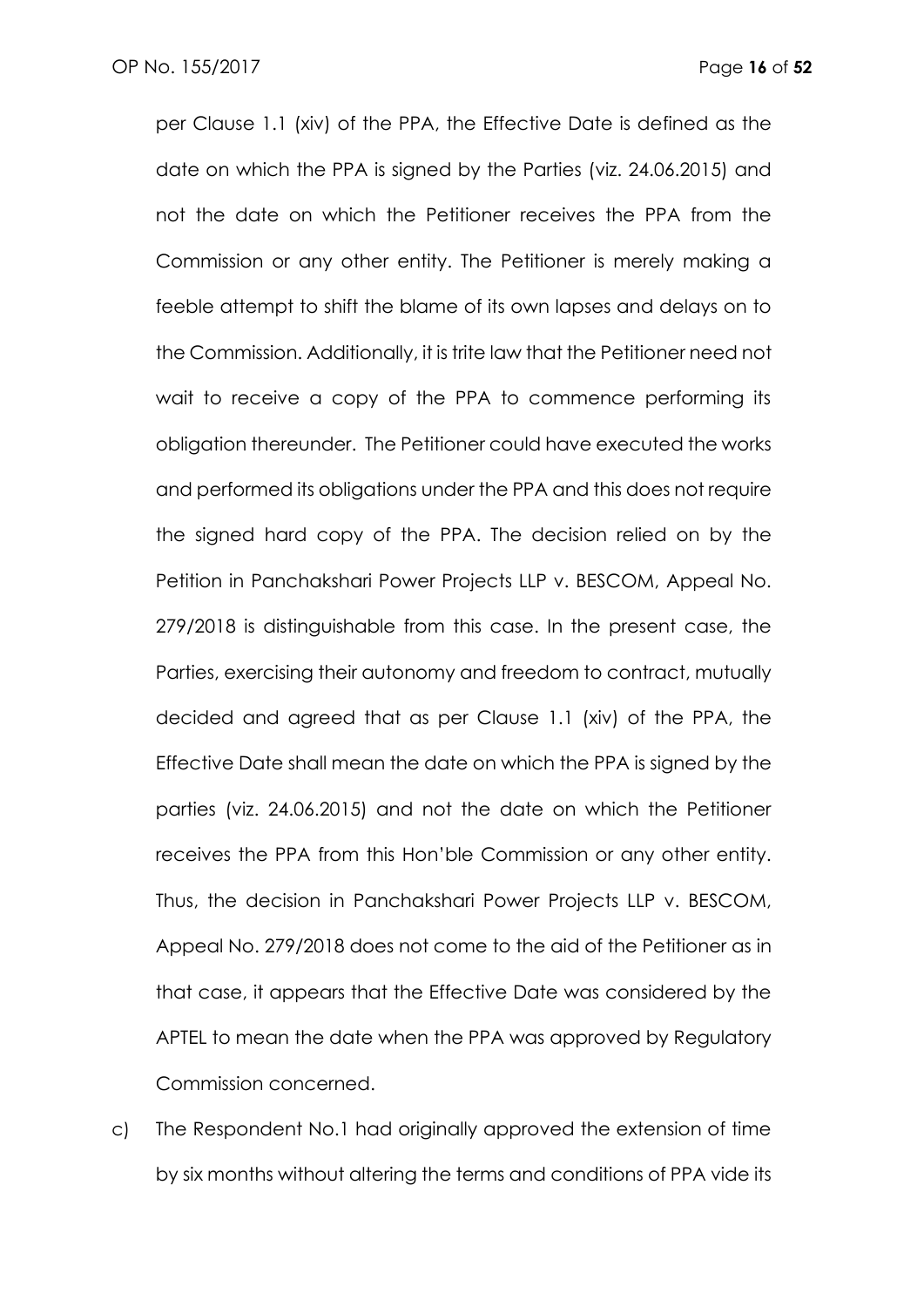letter dated 04.02.2017. Since the extension of time by Respondent No. 1 was without altering the terms and conditions of the original PPA, such an extension would surely have an impact on the tariff payable by the ESCOMs. Therefore, the Commission has the jurisdiction of legal scrutiny of the validity of the extension of time granted, and in this regard, the Respondent No. 1 issued letter (Annexure-R1 filed by the 1st Respondent along with statement of objections) dated 13.04.2017 directing the Petitioner to file a petition before the Commission with all relevant grounds/ documents for seeking approval for the extension of the SCOD. Therefore, the extension granted by the Respondent No. 1 was always subject to the decision on the same by the Commission. The Petition has also sought to misrepresent the purport of the letter dated 23.06.2017 produced by the Petitioner at Annexure – P by stating that the same condoned the Petitioner's delay in the project concerned under the PPA. On the contrary, the said letter dated 23.06.2017 only stated that the Commission consider approval of extension of the SCODs and did not direct this Hon'ble Commission to approve the same. Therefore, each case had to be examined individually to ascertain whether approval ought to be granted or not. Similarly, the Petitioner's allegation that the letter dated 09.04.2018 issued by the Ministry of New and Renewable Energy produced at Annexure – Q, requested to extend time with original tariff under the PPA is denied as misleading. The said letter at Annexure – Q only requested the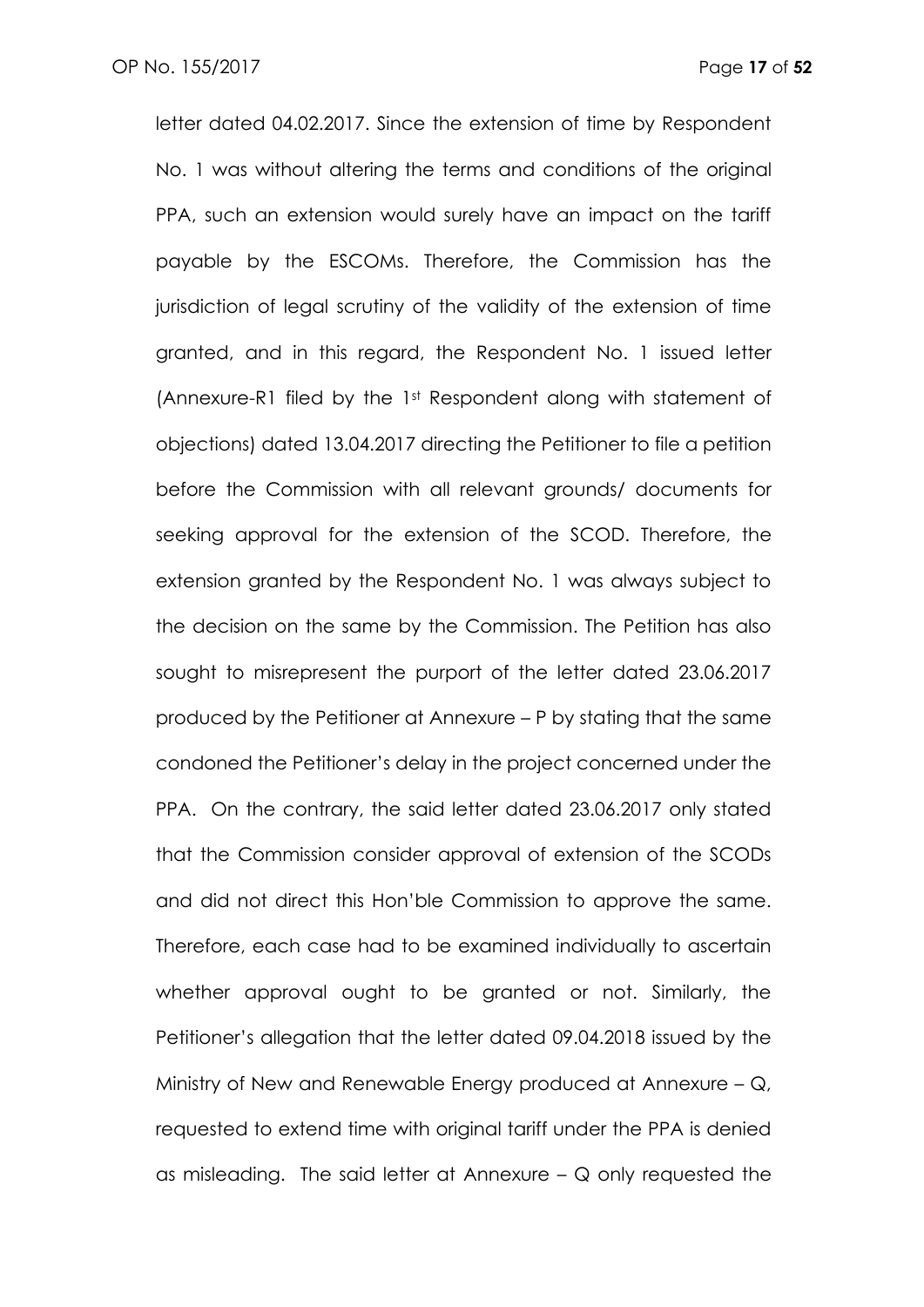Government of Karnataka to consider the issue with the Commission, and did not direct for any approval of extension of time.

- d) It is respectfully submitted that even in the case of W.P. No. 7782/2020, the Hon'ble High Court of Karnataka noted that the Commission has the power to regulate the purchase and sale of electricity under Section 86(1)(b) of the Electricity Act, 2003. The decisions relied on by the Petitioner in paragraphs 36/7 to 36/10 also do not automatically inure to the benefit of all the IPPs to whom extension has been granted, including the Petitioner. They are based on the facts and circumstances of those cases and the facts and circumstances of each case subsequent to them will have to be examined individually.
- e) The various events mentioned by the Petitioner cannot be force majeure under Article 8 of the PPA. Additionally, the Petitioner has not explained the cause of the delay on its part in making the application for conversion of land made on 07.12.2015, nearly 6 months after the Effective Date, application for power evacuation approval made on 22.12.2015, nearly 6 months after the Effective Date, and has not provided any documents to show how it was affected by demonetization The decisions relied on by the Petitioner do not automatically inure to the benefit of all the IPPs to whom extension has been granted, including the Petitioner. They are based on the facts and circumstances of those cases and the facts and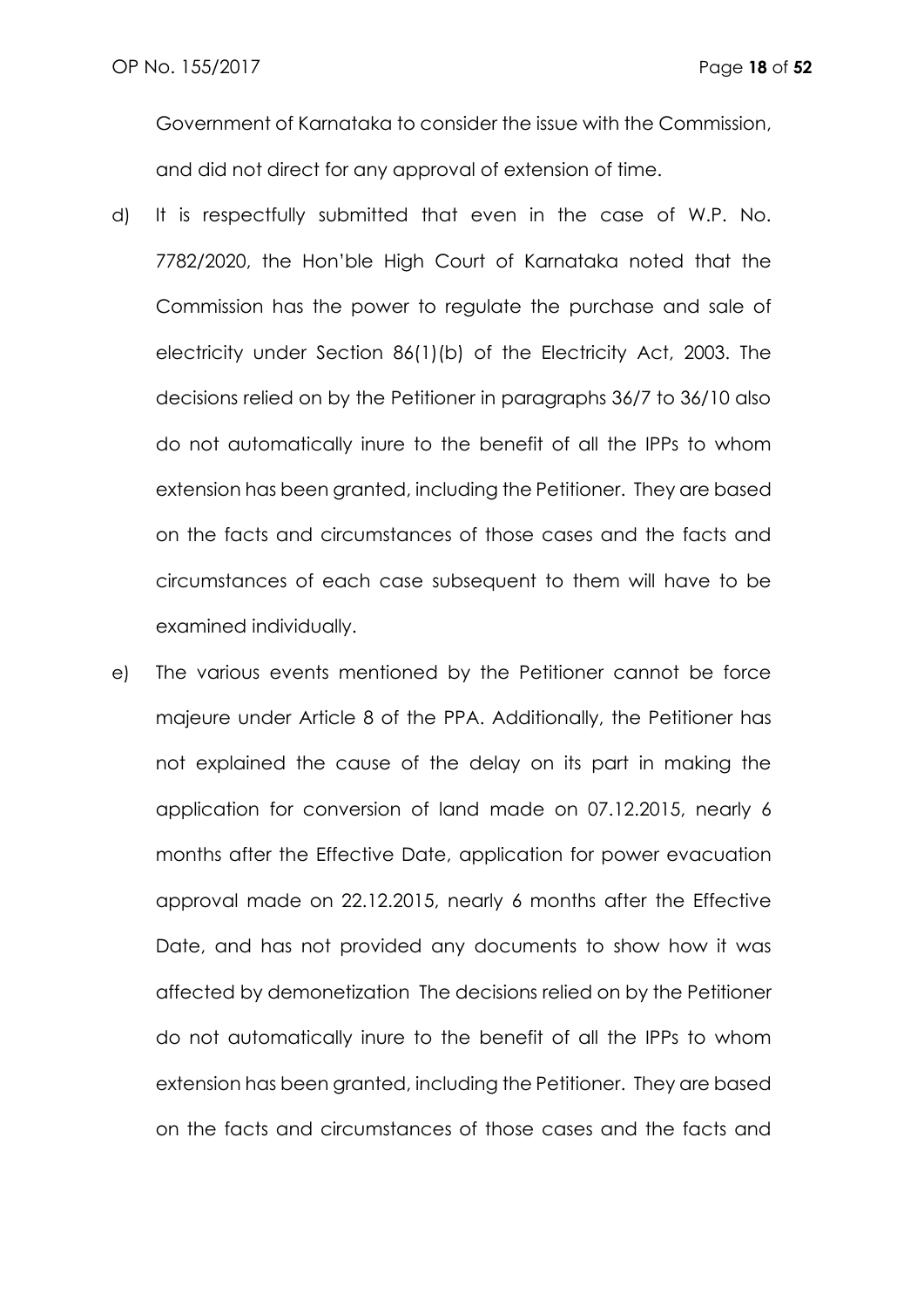circumstances of each case subsequent to them will have to be examined individually.

- f) The Petitioner has also sought to misrepresent the purport of the letter dated 23.06.2017 produced by the Petitioner at Annexure – P by stating that the same condoned the Petitioner's delay in the project concerned under the PPA. On the contrary, the said letter dated 23.06.2017 only stated that the Commission consider approval of extension of the SCODs and did not direct the Commission to approve the same. Therefore, each case had to be examined individually to ascertain whether approval ought to be granted or not. Similarly, the Petitioner's allegation that the letter dated 09.04.2018 issued by the Ministry of New and Renewable Energy produced at Annexure – Q, requested to extend time with original tariff under the PPA is denied as misleading. The said letter at Annexure – Q only requested the Government of Karnataka to consider the issue with the commission, and did not direct for any approval of extension of time.
- g) Further Respondent No. 1 stated that the reasons mentioned by the Petitioner for delay in commissioning of the project cannot be treated as force majeure as per Article 8 of the PPA. Notwithstanding the same, and without prejudice to any of the rights and contentions of the Respondent No. 1, the said Respondent cannot be compelled to pay late payment surcharge as it has been paying the tariff as ordered by the Commission when it disposed of O.P. No. 155/2017.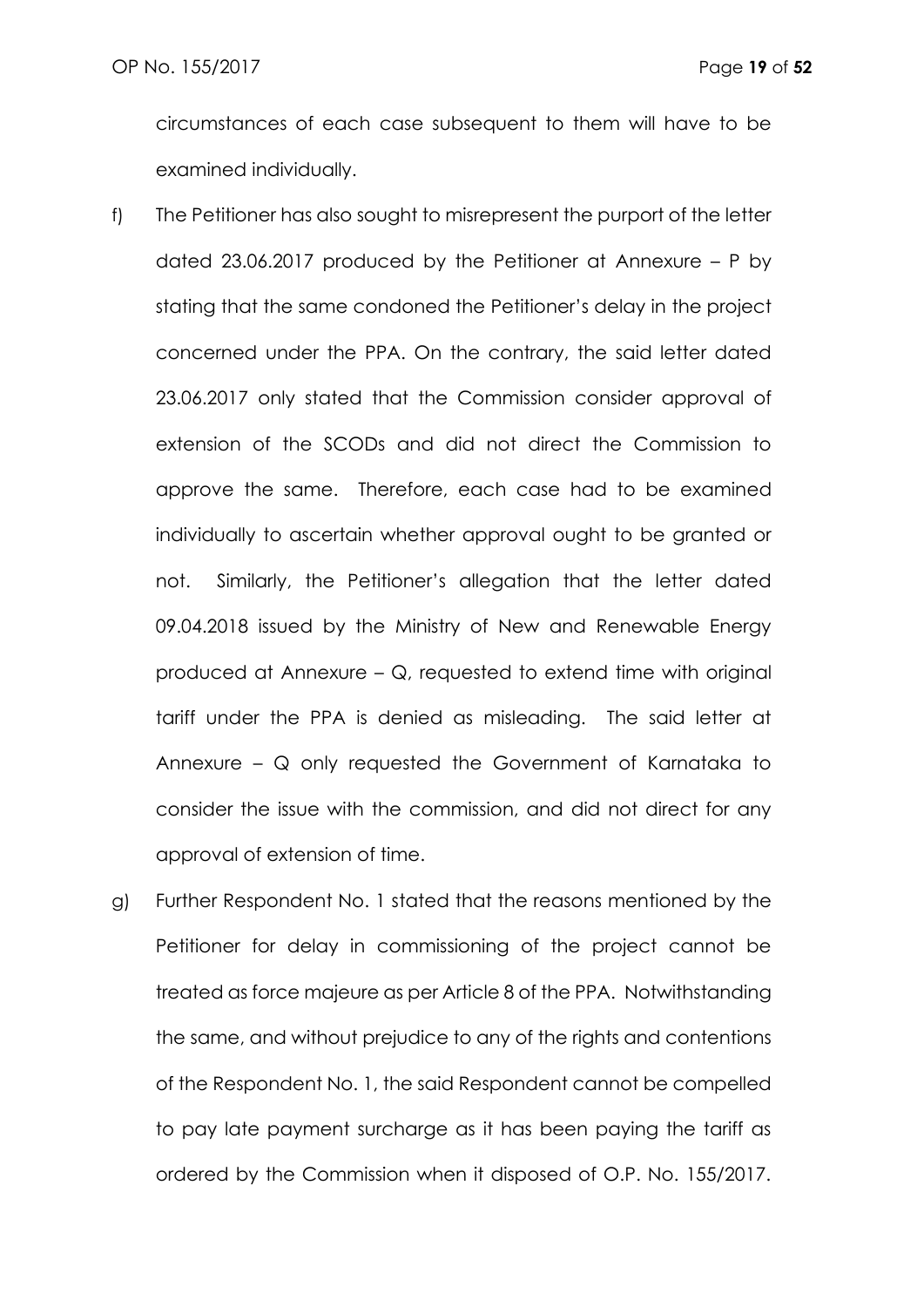Hence, the question of late payment surcharge, or even refunding the amount recovered for liquidated damages for that matter, doesn't arise. The other contentions taken by the Petitioner in the Petition are denied as false, hence, the Petition is liable to be dismissed.

- h) The 2<sup>nd</sup> Respondent has filed objections to the Amended Petition on 28.01.2022 stating that, pursuant to the grant of letter of award the 1st Respondent entered into PPA with the Petitioner on 24.06.2015 and as per Article 2.1 of the PPA the Conditions Precedent ought to be fulfilled within 365 days from the effective date of the agreement. As per Article 1.1(xii) the effective date of the agreement is the date of signing the agreement. As per Article 1.1(xxvii) mandates that the project be commissioned within 18 months from the effective date i.e., 23.12.2016. The project was said to be commissioned only on 31.03.2017 which date is well beyond the SOCD as per the PPA.
- i) A request for extension of time to commission the plant was made before the Respondent No. 1 under Article 2.5 of the PPA on 08.12.2016 subject to the approval of the Commission. The Respondent No. 1 vide its letter dated 04.02.2017 granted an extension of 6 months from the SCOD without altering the provisions of the PPA. Therefore, although an extension was granted, it was subject to the approval of the Commission and the terms and conditions stipulating the damages in the PPA remained enforceable regardless of the extensions.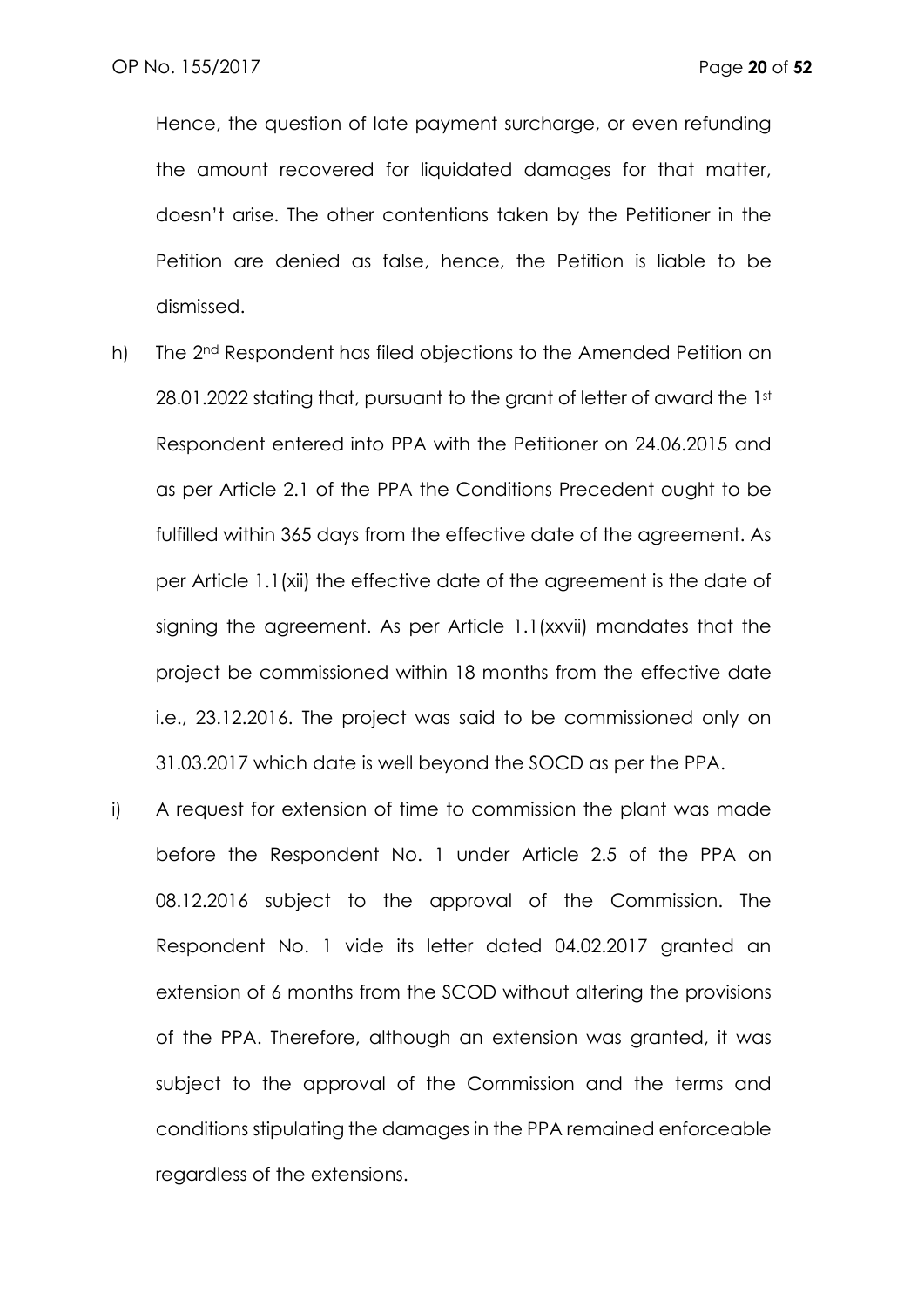- j) On 16.03.2017, the Commission addressed a letter instructing all the Distribution Licensees to not allow any extension obtaining prior opinion of the Commission. Further, vide letter dated 05.04.2017, the Distribution Licensees in Karnataka were directed by the Commission to advise all land-owning Solar Developers/SPVs, to approach the Commission for approval on extension of time requests. In pursuance thereof, the Petitioner approached the Commission vide O.P. No. 155/2017 and the Petitioner was rightly denied of any extension to commission the project and was further granted a lower tariff of Rs. 4.36 per unit on account of the Petitioner's negligent attitude in commissioning the project. The Petitioner was further held liable to pay damages to the Respondent as per Article 2.2 and 2.5.7 of the PPA.
- k) The Petitioner further challenged the Order of the Commission before the Hon'ble High Court of Karnataka in WP No. 7782/2020. The Hon'ble High Court on 20.09.2021 pronounced Orders directing the Commission to re consider the matter in light of the fresh facts and circumstances developed post the passage of the impugned Order. The Hon'ble High Court has permitted the parties to bring forth new facts and circumstances on record before the Commission.
- l) The Petitioner has averred that the Respondent No. 2 has delayed in issuing power evacuation approval. It is also alleged that the Respondent No. 2 has delayed in granting the work order. It is submitted that such contentions of the Petitioner are highly erroneous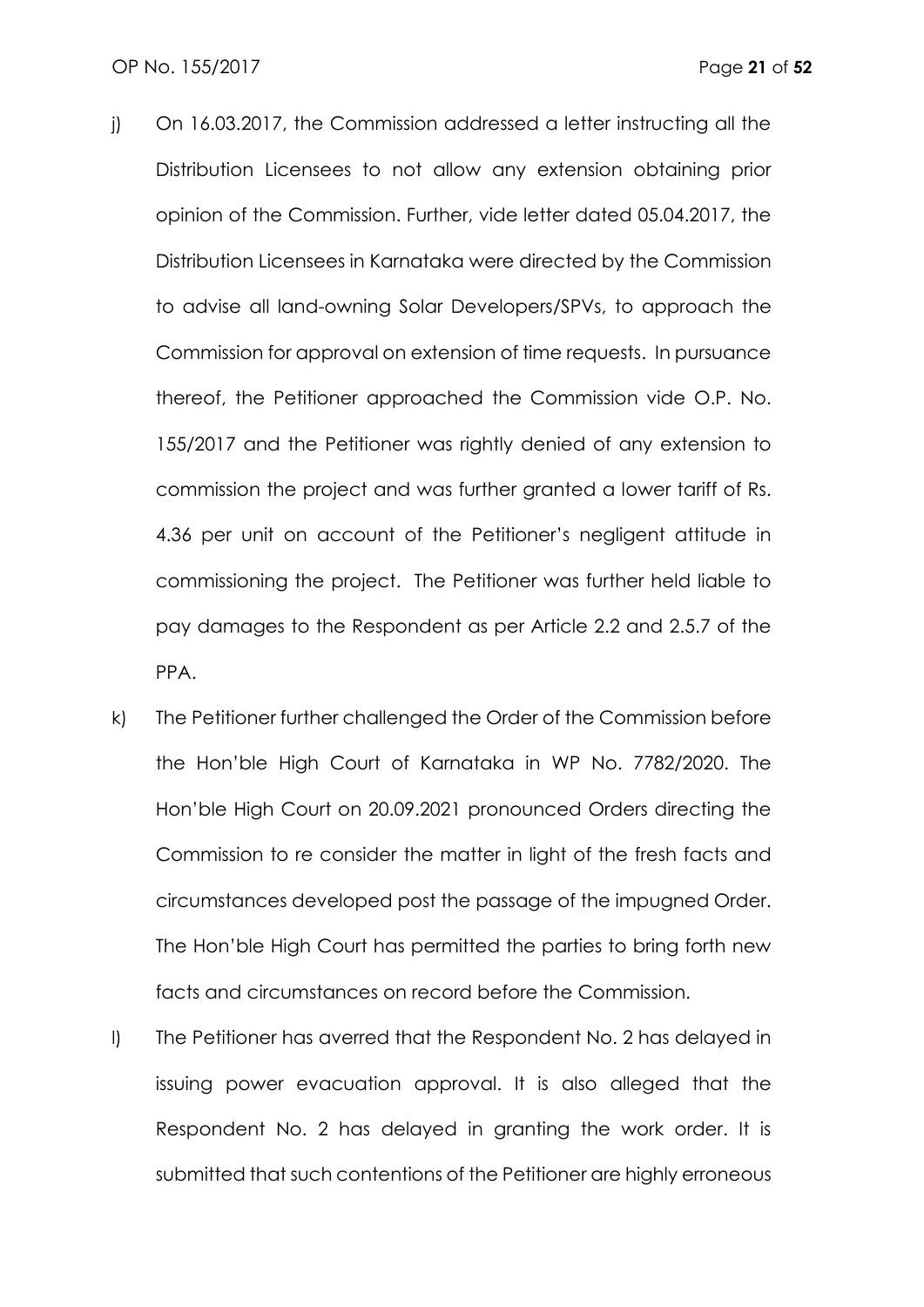and misleading, and the same are hereby denied as false. The application dated 02.02.2016 for power evacuation approval was made on 08.02.2016 nearly after 7 months from the date of signing the PPA. No explanation is forthcoming, either in the submissions placed by the Petitioner before the Commission explaining such delay. The Petitioner has submitted that immediately after entering into the PPA, work pertaining to land levelling, fencing, obtaining necessary approvals and sanctions such as a conversion of land, evacuation line, loan sanctions had commenced. Contrary to this contention the Petitioner has stated that owing to the delay in handing over the PPA, the Petitioner could not apply for necessary approvals to commence the project. The Petitioner on one hand claims to have started working on the project immediately on signing the PPA; on the other hand, the Petitioner states that the purported delay in handing over the PPA hindered the Petitioner from applying to the concerned authorities. Such contrary claims placed by the Petitioner are a clear indication of its attempt to suppress its negligence. Such statements ought to be dismissed at the very outset.

m) The Application for evacuation approval was sent (Annexure-A to the objections Statement of the 2nd Respondent) on 02.02.2016. The application for availing the evacuation approval was received by the Respondent No. 2 on 08.02.2016 and the same was processed on the very next day (i.e., 09.02.2016) (Annexure-B to the objections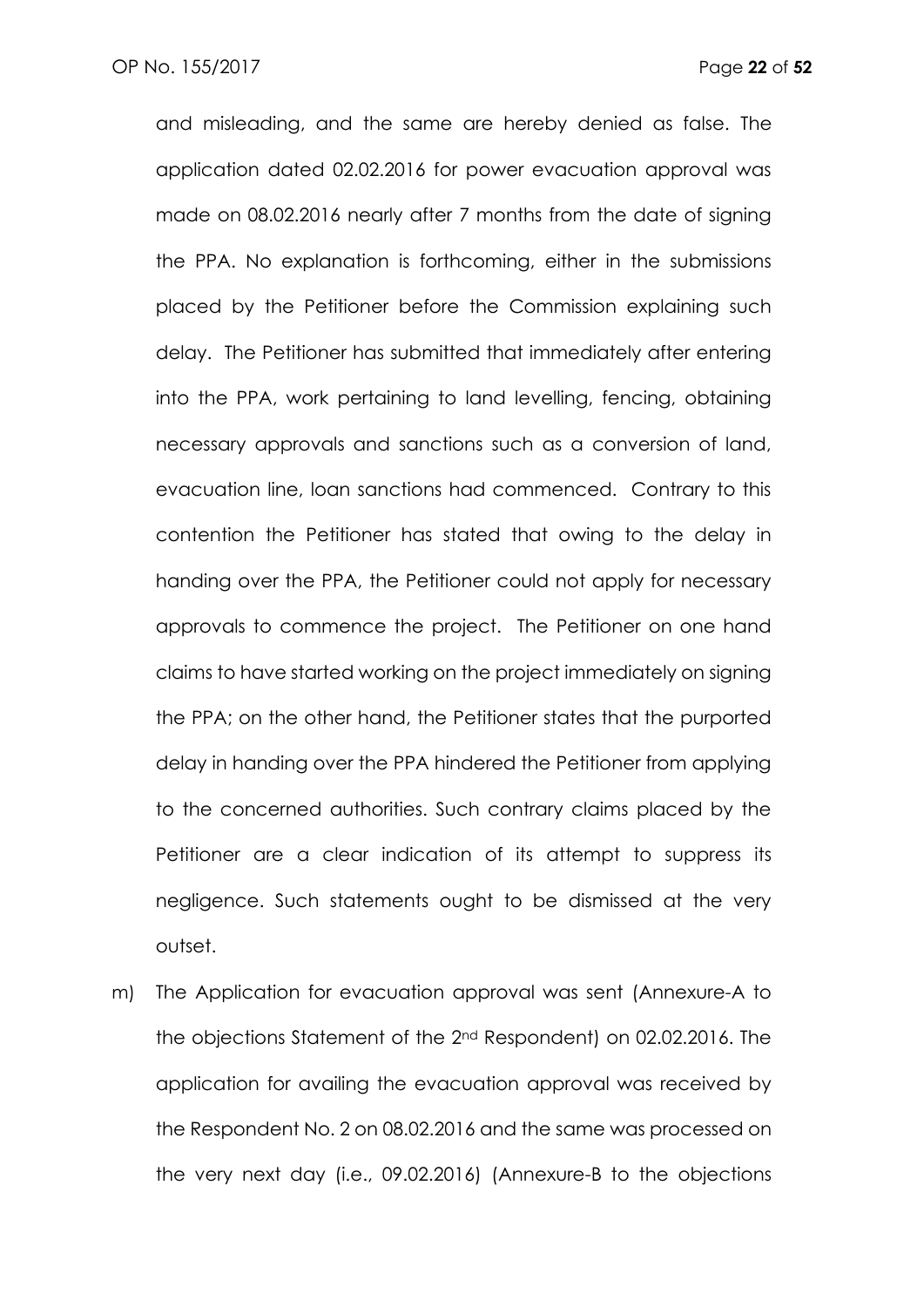Statement of the 2<sup>nd</sup> Respondent), wherein the Respondent had intimated the processing fees as well as instructions to the field staff regarding obtaining the feasibility report.

- n) Upon receipt of the filed report from the Superintending Engineer (Elec) Tr. (W&M) Circle, KPTCL, Bagalkot on 30.03.2016, the Respondent No. 2 accorded tentative evacuation approval on 18.04.2016. Wherefore, the contention of the Petitioner that the Respondent No. 2's actions have caused inordinate delay in commissioning the project is baseless and misleading. It is most humbly submitted that such contentions ought to be dismissed at the very outset. The regular evacuation approval was issued (Annexure-C to the objections Statement of the 2nd Respondent) on 15.06.2016.
- o) The Petitioner has contended that, subsequent to the power evacuation approval, the Respondent No. 2 granted the work order to carry out sub-station work after a delay of 11 months which allegation is denied by the Respondent No. 2. The work order can be sanctioned only subsequent to the approval of the power evacuation and the Regular evacuation was granted on 15.06.2016. The Respondent No. 2 submits that the O.M. was placed for sanctioning of estimate on 28.11.2016 with receipt of supervision charges on 24.11.2016. From the above it can be seen that the grant of work order has been issued within a reasonable time and the same cannot be termed as a 'delay.' In light of the aforementioned facts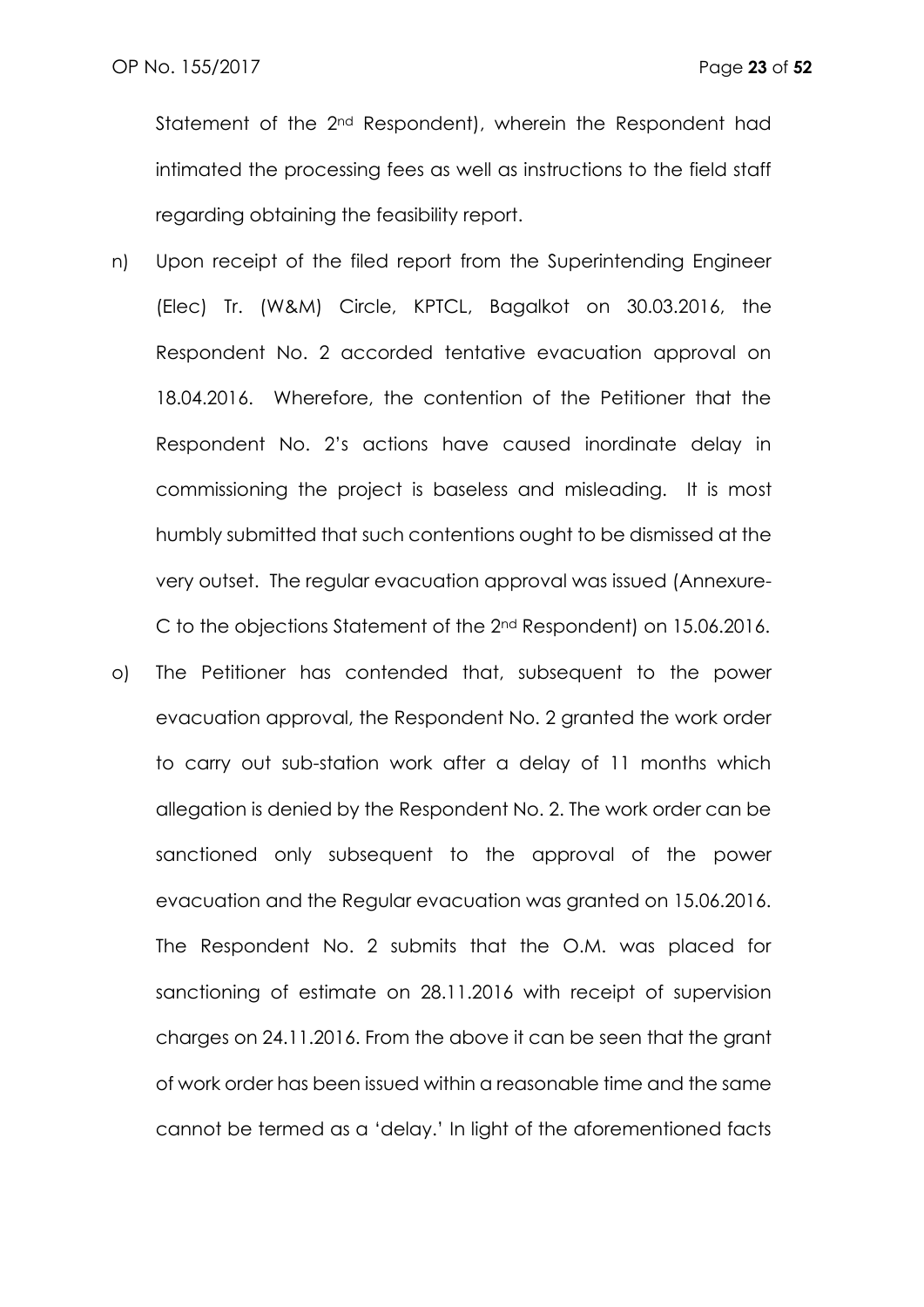and submissions, it is prayed that the instant Petition may be dismissed in its entirely, in the interest of justice and equity.

- p) The Respondent No. 3 in its statement of Objections has stated that it is for the Respondent No. 1 to counter the contentions urged by the Petitioner and Respondent No. 3 is not a necessary party, no relief is claimed as against it and hence, the Petition may be dismissed as against it.
- 7) Heard the arguments on both sides, perused the written submissions of the Petitioner and the records.
- 8) At this stage the below mentioned issues arise for our consideration.
	- **1. Issue No. 1:** Whether the Petitioner proves that he is entitled for extension of time on the grounds of Force Majeure events as claimed in the Petition?
	- **2. Issue No. 2:** For what relief the Petitioner is entitled to?
	- **3. Issue No. 3:** What Order?
- 9) **Issue No. 1:** Whether the Petitioner proves that he is entitled for extension of time on the grounds of Force Majeure events as claimed in the Petition?
- 10) The present Petition is filed seeking for a declaration that the delay in commissioning the project was due to reason outside the control of the Petitioner and therefore amount to Force Majeure as per Article 8.3 of PPA and also to declare that the KERC applicable tariff as stated in Article 5.1 of the PPA dated 24.06.2015 and with other reliefs. The present Petition arises in the context of the delay of 97 days in commissioning the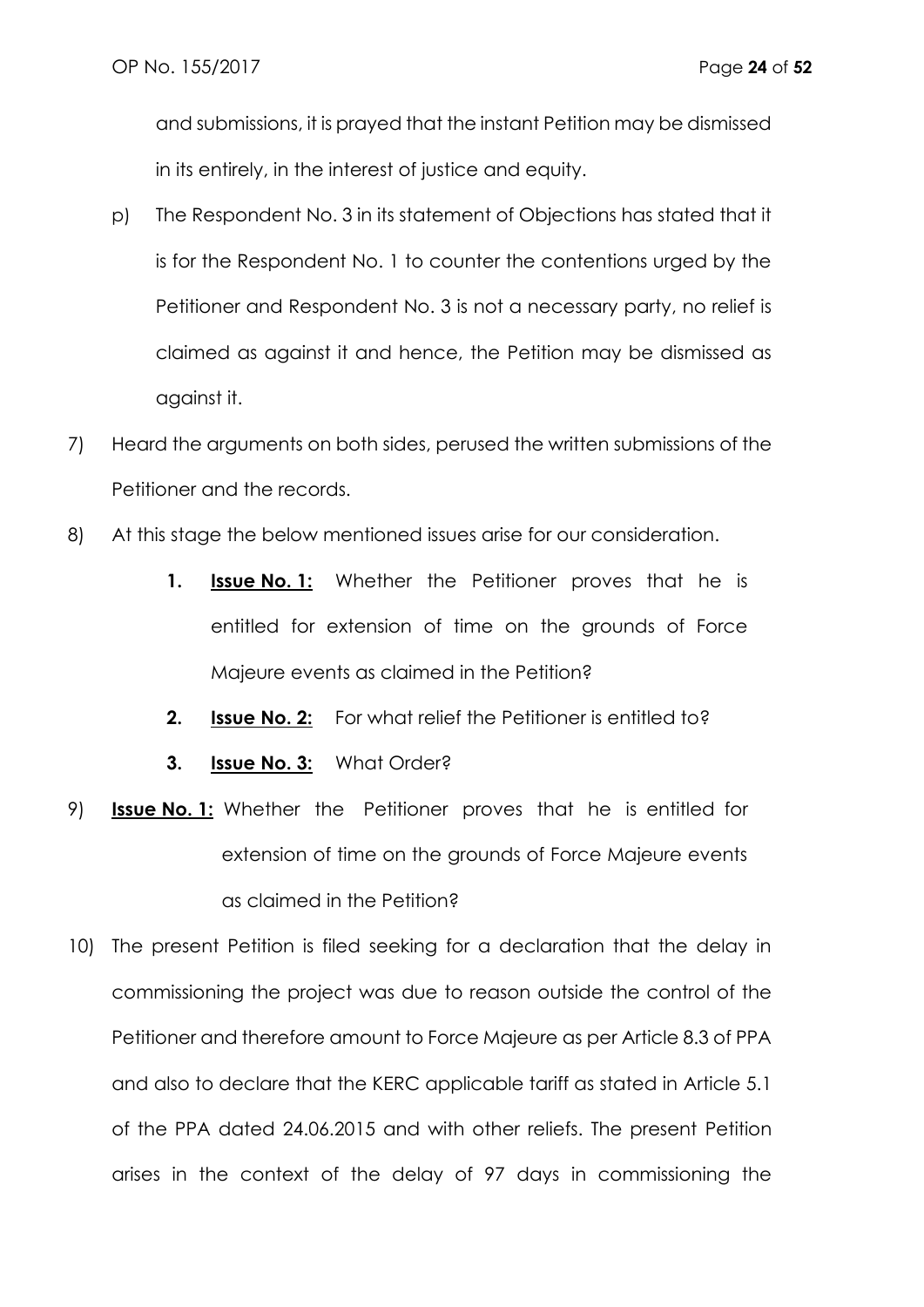Petitioner's project at Jalageri Village, Bijapur Taluk, Bijapur District under 1-3MW Farmers Scheme. The SCOD as per the PPA was 24.06.2015 i.e., 18 months from the effective date i.e., from 23.12.2016 on which both parties have signed the PPA as per Clause 1.1(xii) of the PPA. The actual commissioning of the project as on 31.03.2017.

- 11) The Petitioner has taken three major grounds under the head of Force Majeure Events for extension of time in commissioning the power project, which are detailed as below:
	- a) Demonetization.
	- b) Land conversion from DC.
	- c) Delay in issuing Evacuation approval.

# **a) Demonetization: -**

- i) It is the case of the Petitioner that, after entering into the PPA on 24.06.2015 as per Annexure-C (filed along with Original Petition) The Government of India by way of notification dated 09.11.2016 withdrew the legal tender status of INR 500/- and INR 1,000/- denominations of Bank notes. This demonetization has had a domino effect from 09.11.2016 to the end of January 2017 on the land acquisition and other project activities thereby, there was a delay in commissioning the SCOD.
- ii) The specific contention taken by the Petitioner was that, the Government of India has taken extra ordinary steps towards Demonetization by banning 500 and 1000 notes and restricted for withdrawal of cash limited for very small amount and formal Bank system has not been available at the peak time and the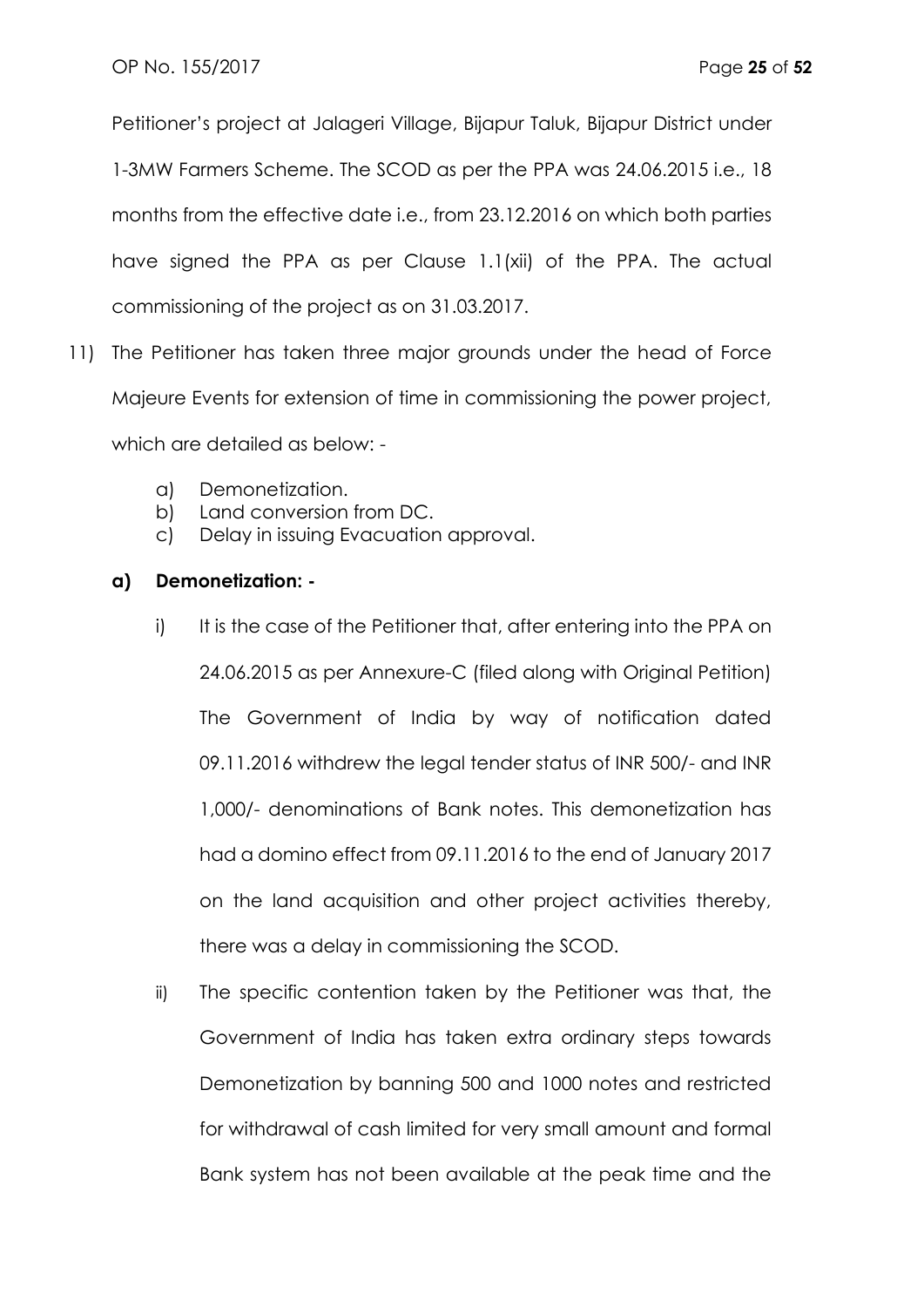cash withdrawal also was not possible. It is true that the Petitioner had to commission the project work in the rural area i.e., Jalageri Village, Bijapur Taluk, Bijapur District and unless there is a cash for labour work, tractors and other local men and materials, it was not possible for him to avail their service. This contention is not disputed by the Respondents either in their objection or at the time of arguments. Hence, there is a delay of 3 months which has to be treated as Force Majeure event which is not in the control of the Petitioner.

iii) During the course of arguments, the Learned Counsel for the Respondent submitted that the Petitioner has failed to produce documents to explain how demonetization has caused delay in commissioning of the plant. The Petitioner also has not issued Force Majeure notice as contemplated under Article 8.3(b). The contentions regarding demonetization are only an afterthought which ought not to be considered by the Commission.

#### **b) Land conversion from DC: -**

i) During the course of arguments, the Learned Counsel for the Petitioner has submitted that Section 95(10) of the Karnataka Land Revenue Act had been amended (Annexure-E to the Original Petition). According to that amendment, if any occupant of any agriculture land assessed or held for the purpose of agriculture wishes to divert such land or part thereof, for the purpose of setting up of solar power generation project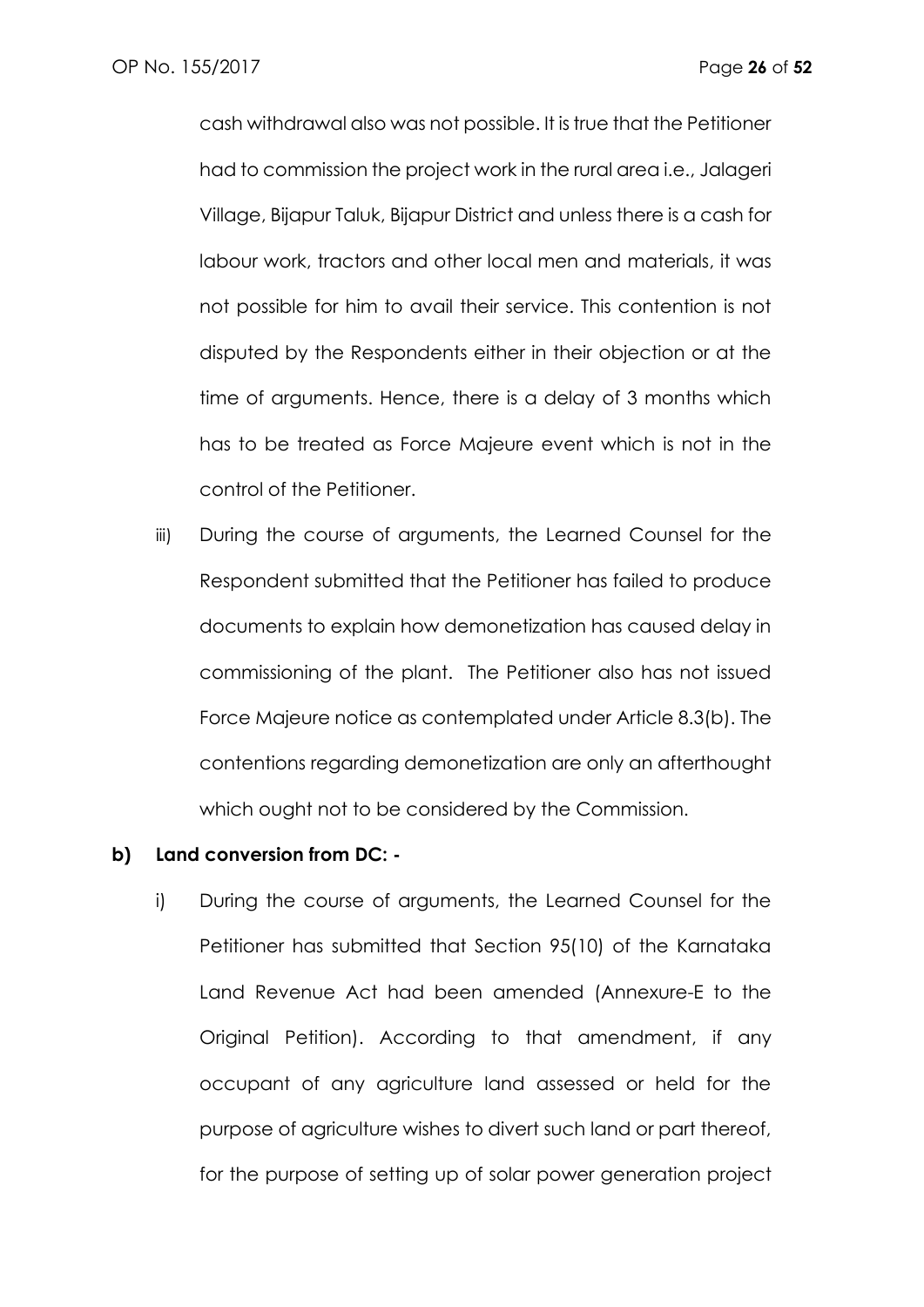in accordance with Karnataka Solar Policy 2014-21 issued in Government Order bearing No. G.O. EN 21 VSC 2014 dated 22.05.2014 which has been approved by the State and Central Government and which has been approved by the Competent Authority, the permission applied for conversion of such land shall be deemed to have been granted for that purpose so long, as they use for purpose for which permission is granted subject to payment of the conversion fine and all such other fees payable if any, in this regard. Further, stated that subsequent to this amendment of Land Reforms Act, the Government of Karnataka has issued circular (Annexure-F to the Original Petition) RD69/01.12.2015 fixing the time for grant of deemed conversion as 15 days.

- ii) Further, the Petitioner submitted that as per the Government circular the Petitioner has submitted all requisite documents like PPA, KREDL letter, RTC, PTCL, NOC and other relevant documents as on the date of filing of application on 07.12.2015, but the Deputy Commissioner has passed conversion order (Annexure-G1 to the Original Petition) on 22.08.2016. Thereby, there was a delay of 8 months 16 days in getting land conversion order from the Deputy Commissioner and this delay may be construed as Force Majeure Event.
- iii) During the course of arguments, the Learned Counsel for the Respondents submitted that, the PPA was executed on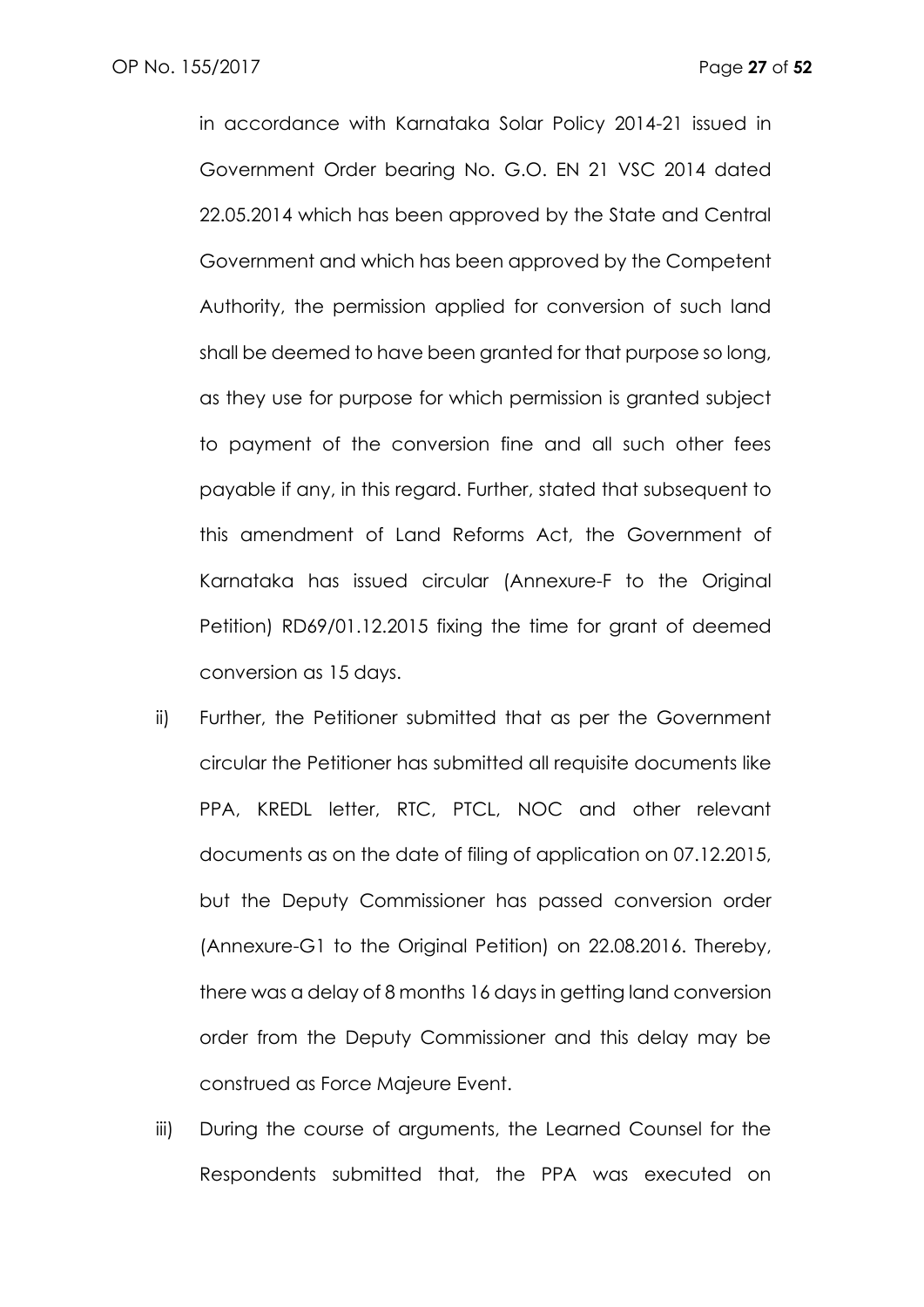24.06.2015 and Supplemental PPA was executed on 10.06.2016, but the Petitioner had made application before the Deputy Commissioner on 07.12.2015 i.e., with a delay of nearly 6 months. Thereafter, the Deputy Commissioner has passed orders on 22.08.2016 for conversion of land. Thereby, the Respondents are not responsible in causing delay in obtaining land conversion order, hence this ground cannot be accepted.

- iv) As per PPA Clause 1.1(xiv) 'Effective Date shall mean date of signing of this agreement by the parties.' In the present case on hand the Effective Date is the date on which both parties have signed the PPA dated 24.06.2015.
- v) On perusal of the records, it appears that the Government of Karnataka has issued circular on 01.12.2015 fixing the time for grant of deemed conversion as 15 days. After execution of PPA (Annexure-C to the Original Petition) on 24.06.2015, the Petitioner has applied for evacuation approval before KPTCL on 23.12.2015. The KPTCL has issued Tentative evacuation on 18.04.2016 and it seems the Developer accepted Tentative Evacuation on the same day as 18.04.2016 and Regular Evacuation was issued on 15.06.2016. The Petitioner had applied for conversion of land before Deputy Commissioner on 07.12.2015 along with all relevant documents, the nonagricultural conversion order was issued as 22.08.2016 after of a delay of about 8 months 16 days.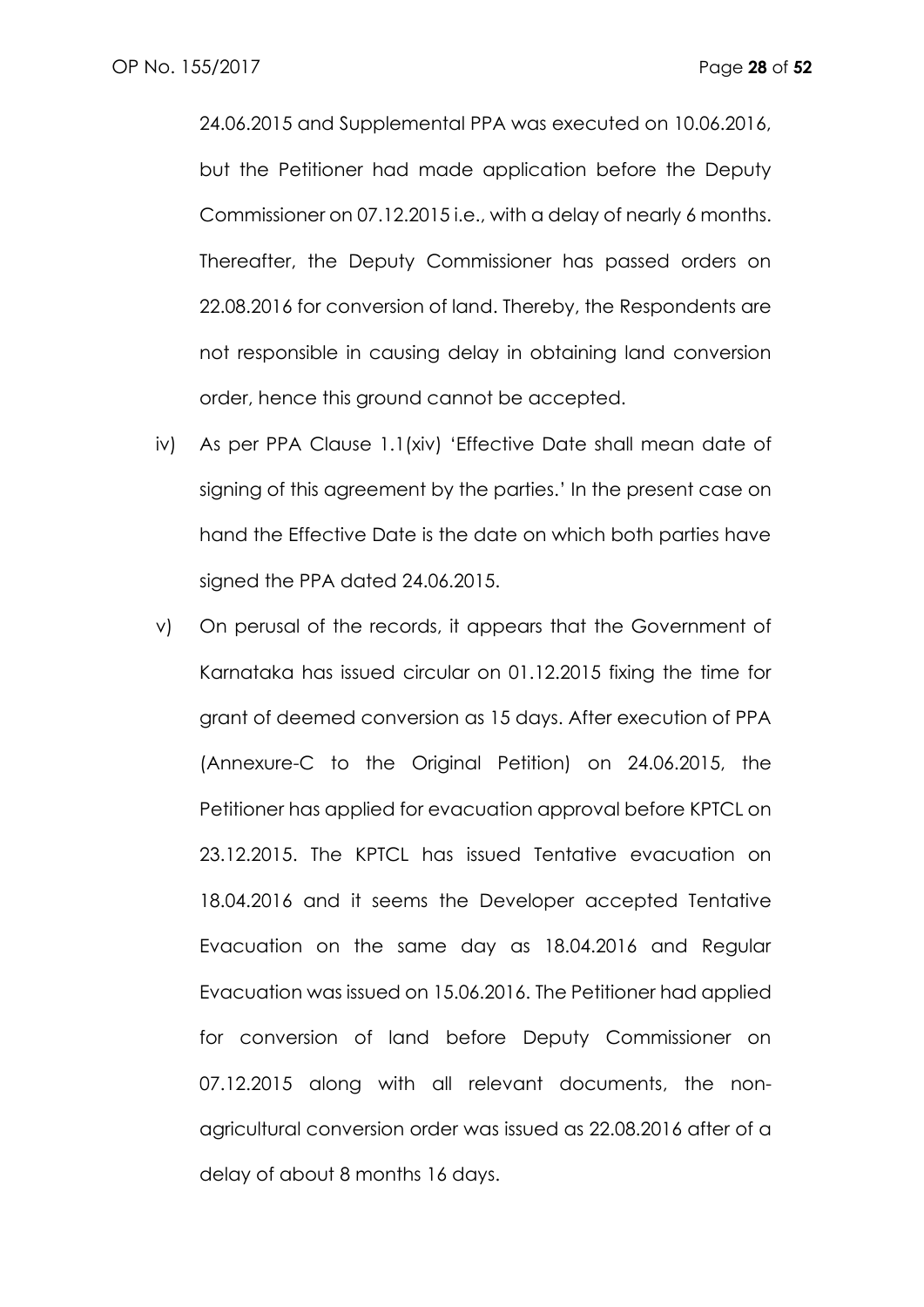vi) In this regard the Petitioner relied on the judgement (Annexure-

R to the Amended Petition) in the case of Chennammagathihalli

Solar Power Project Vs BESCOM in appeal No. 351/2018 dated

14.09.2020, the Hon'ble APTEL has held as: -

*"8.10) Regarding force majeure events, Clause 8.3 of PPA, it is noted that under sub-clause (vi), it is provided that "inability despite complying with all legal requirements to obtain, renew or maintain required licenses or legal approvals" will also attribute to force majeure. In view of these provisions under the PPA, we are of the opinion that the delay in receiving various approvals / clearances by the Govt. and its instrumentalities which were beyond the control of the Appellants should also be treated as an event of force majeure under sub-clause (vi) of clause 8.3 which has directly and severely affected the execution of the solar projects. To be more specific, if the approval for land conversion is received on last day of September, 2016, it becomes extremely difficult to achieve COD on 03.01.2017 as envisaged under the PPA. Moreover, the grant of extension of the Scheduled COD was accorded by Govt. of Karnataka and in turn, by first Respondent after complying with due procedures and applying its diligence and prudence under the four corners of the PPA and not beyond."*

*"8.15) In view of the above, we are of the considered opinion that considering facts and circumstances of the matter, the 1st Respondent was justified in extending COD up-to 6 months as per the relevant provision (Clause 2.5) of the PPA. Besides, it is also crystal clear that the approvals/clearances from various Government instrumentalities were accorded after considerable delays (of 7-8 months) which in turn attributed to delay in Commissioning of the Solar Projects. As these approvals were beyond the control of the Appellants, the State Government and 1st Respondent have rightly considered them*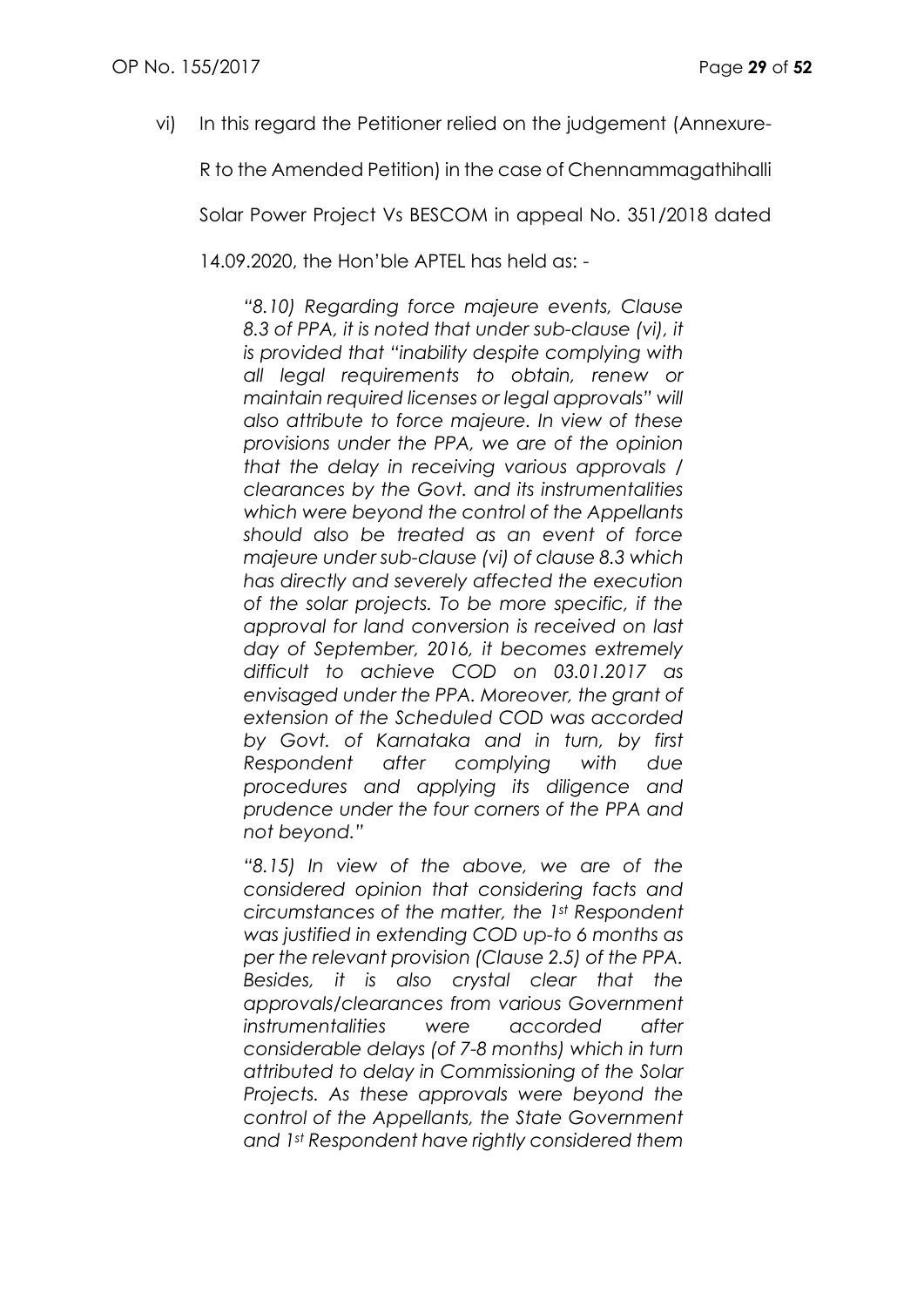*as an event of Force Majeure and accordingly granted approval for COD extension."*

vii) In another case of M/s Panchakshari Power Projects LL.P Vs KERC

& Others in Appeal No. 279/2018 dated 12.08.2021 by Hon'ble

APTEL, Delhi (Annexure-M to the Amended Petition) held as

under: -

*"'27) … In almost all the appeals pertaining to these farmers Solar power plants between 1MW to 3MW, the question came up for our consideration is what would be the effective date for implementation of the PPA? In terms of PPA, the effective date is the day on which the parties execuite PPA agreeing to the terms and conditions mentioned there under. It is an admitted fact that mere execution of PPA between the parties the developer cannot establish the power plant unless it has to pass through process ultimately resulting in approval or rejection of PPA.'*

*'28)Therefore the first and primary requirement is to have approval of the PPA. Approval of PPA is required in order to approach several Authorities to secure permission/consent/ approval from the concerned Authorities for the purpose of establishing solar power plant and commissioning the solar power plant. Even to secure finances for development of solar plant either from the Banks or from any financial institutions, the SPD must have in his hand copy of the approved and signed PPA, since based on such approvals, these Banks/Financial Institutions can decide to sanction/give financial assistance to the Developer.'*

Finally, the Hon'ble APTEL on the basis of the order passed in SEI

Aditi Power Private Limited in Appeal No. 360/2019 dated

14.07.2021 and so also in SEI Diamond Private Limited in Appeal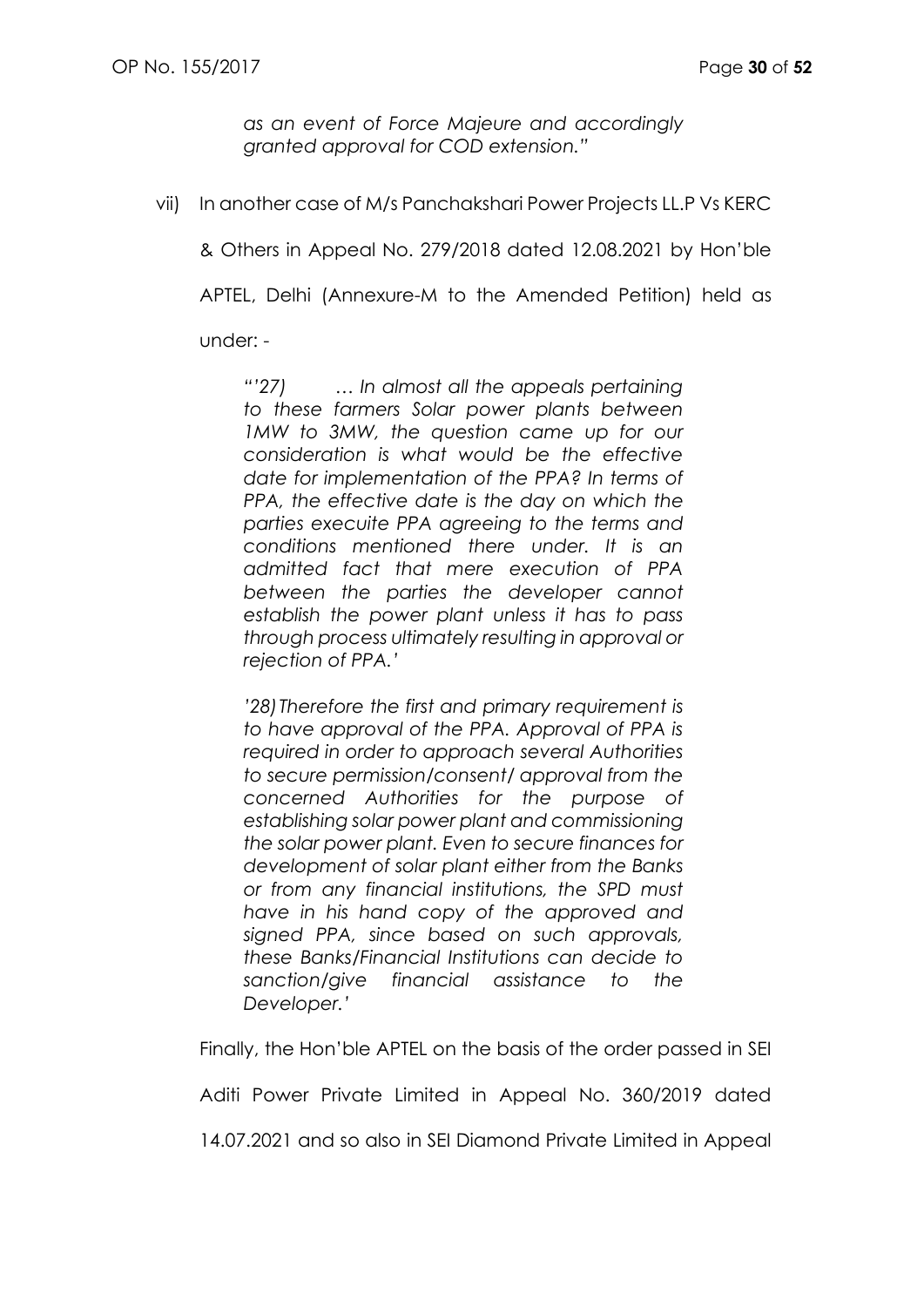No. 374/2019 has held that the date of execution of PPA though envisaged in terms of PPA as effective date, in effect the date on which the PPA is implementable is the effective date which come to the aid of the Appellant as held by the Tribunal.

viii) As per the observations made by the Hon'ble APTEL and the facts on hand, it is seen that as per the GOK notification the Authorities concerned were required to grant deemed conversion within 15 days. The contention taken by the Petitioner that he had submitted all requisite documents to the Deputy Commissioner on 07.12.2015 is not denied or disputed by the Respondents. The Deputy Commissioner had passed land conversion order on 22.08.2016 taking total of about 256 days. Hence, the delay on land conversion beyond 15 days has to be treated as Force Majeure Event.

### **c) Delay in issuing Evacuation approval: -**

i) It is the case of the Petitioner that, he has applied for power evacuation approval before the KPTCL on 23.12.2015, the same was approved and Regular Evacuation approval was issued on 15.06.2016. There was a delay of 6 months from the KPTCL/2<sup>nd</sup> Respondent. Even though solar policy of 2014-21 assured a speedy approval process and that the Department of Energy and 3rd Respondent has facilitated speedy approval keeping the farmers in mind and who are not familiar with the process despite of the same the 2nd Respondent has delayed about 6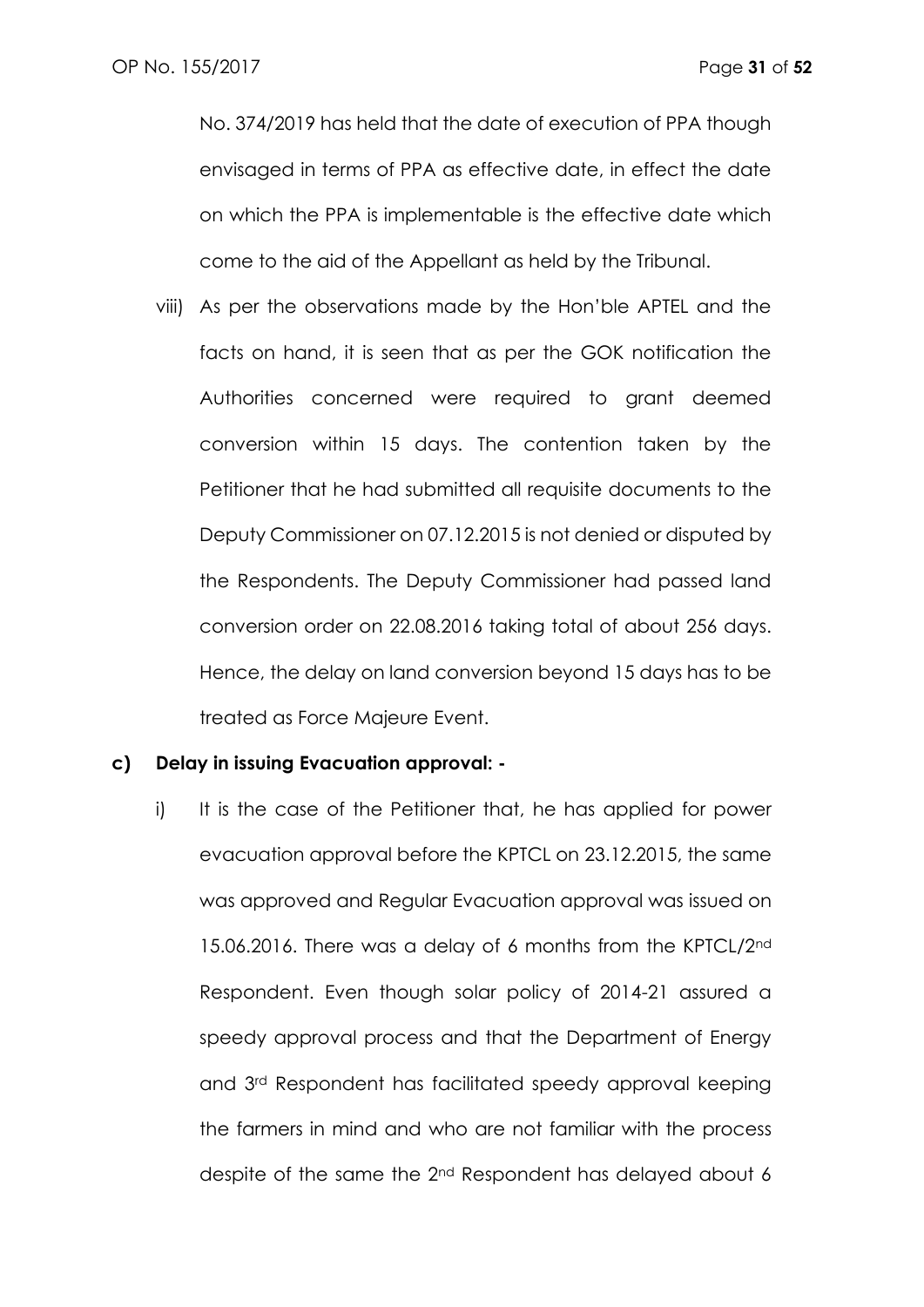months for approval of power evacuation which is the basis for remaining approvals such as substation works and 11KV line work. Therefore, the delay caused has to be treated as Force Majeure under Article 8 of PPA.

- ii) The Petitioner submitted that subsequent to the power evacuation approval the 2nd Respondent has granted work order to carryout substation work only on 28.11.2016 and there was a delay of 11 months by the KPTCL as this work order has to be obtained only after approval of regular power evacuation scheme.
- iii) That subsequent to the regular power evacuation approval, the Petitioner could obtain 11KV work order to construct 11KV line only on 16.12.2016. Therefore, there is delay of 12 months. Further stated he had made a request for extension of time before the HESCOM on 08.12.2016 but the same was received on 04.02.2017 with a delay of 2 months. The above said approvals are valid upto 18 months from the date of signing of PPA and the Petitioner could not carry out substation work as extension was not granted immediately on application. This delay needs to be treated as under Force Majeure Event.
- iv) In this regard the Petitioner has furnished table of events in Annexure-X (filed along with Amended Petition) which reads as hereunder: -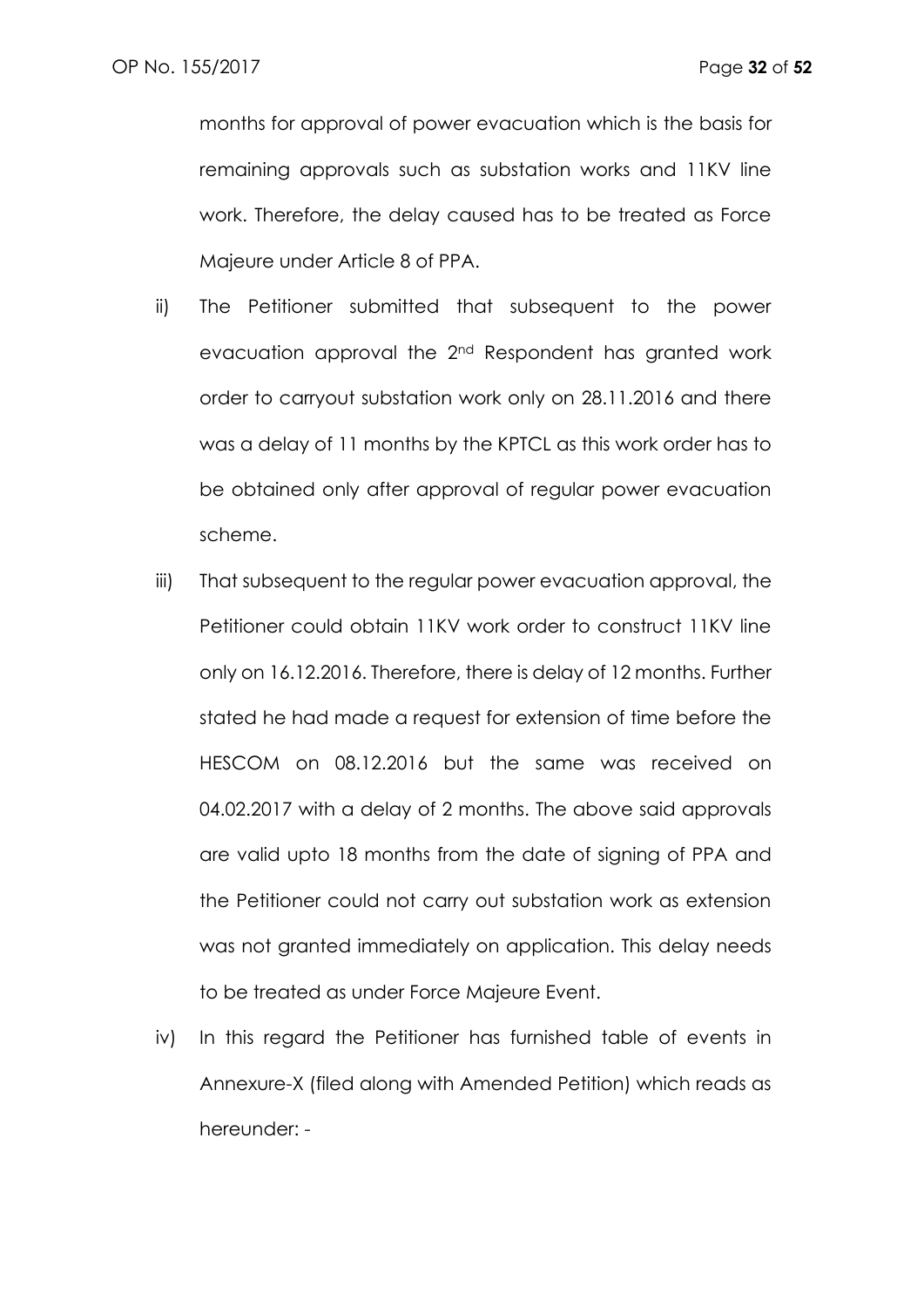|                |                                                           | NAGAGOUDA ENERGIES PVT. LTD              |                                |                           | CHENNAMANAGATHIHALLI SOLAR<br>POWER PROJECT LLP |                                |                           |
|----------------|-----------------------------------------------------------|------------------------------------------|--------------------------------|---------------------------|-------------------------------------------------|--------------------------------|---------------------------|
|                | <b>Particulars</b>                                        | Applied/<br><b>Target</b><br><b>Date</b> | <b>Received</b><br><b>Date</b> | <b>DELAY</b> (in<br>Days) | <b>Applied</b><br>Date/<br><b>Target</b>        | <b>Received</b><br><b>Date</b> | <b>DELAY</b><br>(in Days) |
| $\mathbf{1}$ . | <b>PPA Delivery</b>                                       | 24.06.2015                               | 17.10.2015                     | 115 days                  | 03.07.2015                                      |                                |                           |
| 2.             | Commissioni<br>ng<br>Date                                 | 23.06.2017<br>SCOD                       | 31.03.2017                     | 84 Days<br>earlier        | 02.07.2015                                      | 30.06.2017                     | 3 Days<br><b>Before</b>   |
| 3.             | Extension<br>Approval                                     | 08.12.2016                               | 04.02.2017                     | 58 Days<br><b>Delay</b>   |                                                 | 03.02.2017                     |                           |
| 4.             | Extension<br>Period                                       | 6 months                                 |                                |                           | 6 months                                        |                                |                           |
| 5.             | Land NA<br>(conversion)<br>order                          | 07.12.2015                               | 22.08.2016                     | 259 Days<br><b>Delay</b>  | 16.02.2016                                      | 29.09.2016                     | 7 months                  |
| 6.             | Power<br>Evacuation<br>Approval                           | 18.12.2015                               | 15.06.2016                     | 180 Days<br><b>Delay</b>  | 18.01.2016/<br>15.02.2016                       | 22.08.2016                     | 7 months                  |
| 7.             | Bay<br>extension<br>approval/su<br>bstation<br>work order | 18.12.2015                               | 28.11.2016                     | 346 Days<br><b>Delay</b>  | 25.05.2016                                      | 12.12.2016                     | 7 months                  |
| 8.             | 11 K V Line<br>Approval                                   | 18.12.2015                               | 16.12.2016                     | 364 Days<br><b>Delay</b>  |                                                 |                                |                           |

In the above table of events the Petitioner has taken the shelter of events discussed in the case of Chennammagathihalli Solar Power Project Vs BESCOM in appeal No. 351/2018 dated 14.09.2020 passed by the Hon'ble APTEL, New Delhi and compared the said events to the present case.

v) Further submitted that the details of various sanctions and permissions would reveal that inspite of having applied for the requisite permissions and sanctions, Petitioner suffered on account of inordinate delay in procuring the same. The said delay is beyond the control of the Petitioner. The various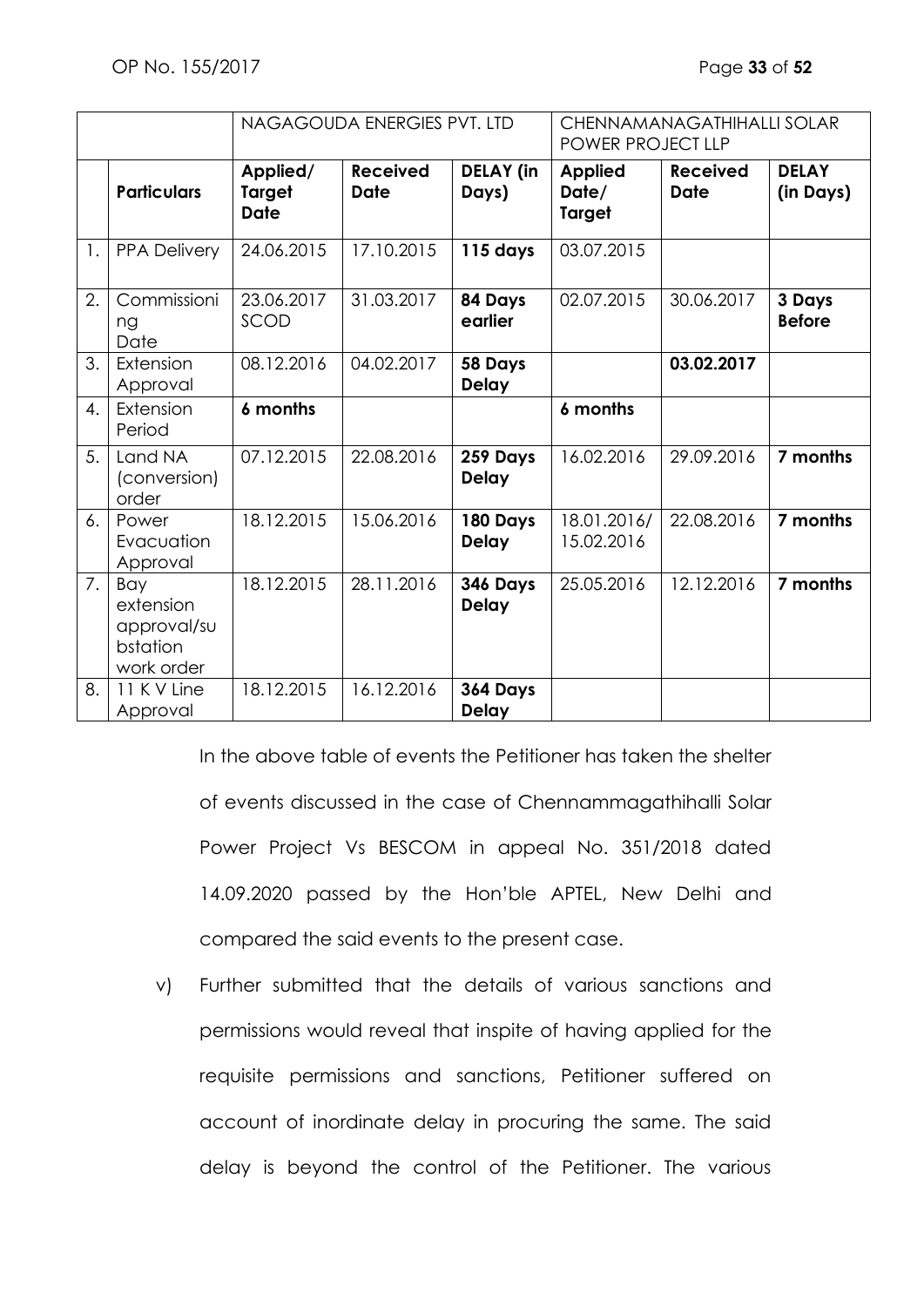sanctions and approvals are pre-requisite in securing the confidence of the financial institutions and Government Authorities. Hence, the Petitioner prays that the delays caused could be treated as under Force Majeure Events.

- vi) By way of reply the Learned Counsel for the Respondents have submitted that, the Petitioner has alleged that there was a delay of 6 months on the part of the 2<sup>nd</sup> Respondent in approving the power evacuation. This allegation is denied as false. Petitioner has made application for evacuation on 02.02.2016, soon after receiving application a letter was addressed to the Petitioner (Annexure-B filed along with statement of objections R2 dated 28.01.2022) dated 09.02.2016 to pay processing fee of Rs. 57,250/- along with copy of the RTC for Survey No. 79/2 of Jalageri Grama. The Deputy Commissioner, Vijayapura has issued OM for land conversion on 22.08.2016. On 02.02.2016 the Petitioner has submitted a request to issue evacuation approval and the regular evacuation approval was granted on 15.06.2016.
- vii) Further stated that all these chains of events make it clear that the Respondent No. 2 has not denied the process of according power evacuation approval to the Petitioner. Thereby, it is submitted considering all the above facts and circumstances, suitable directions could be given to the Petitioner to pay damages including liquidated damages.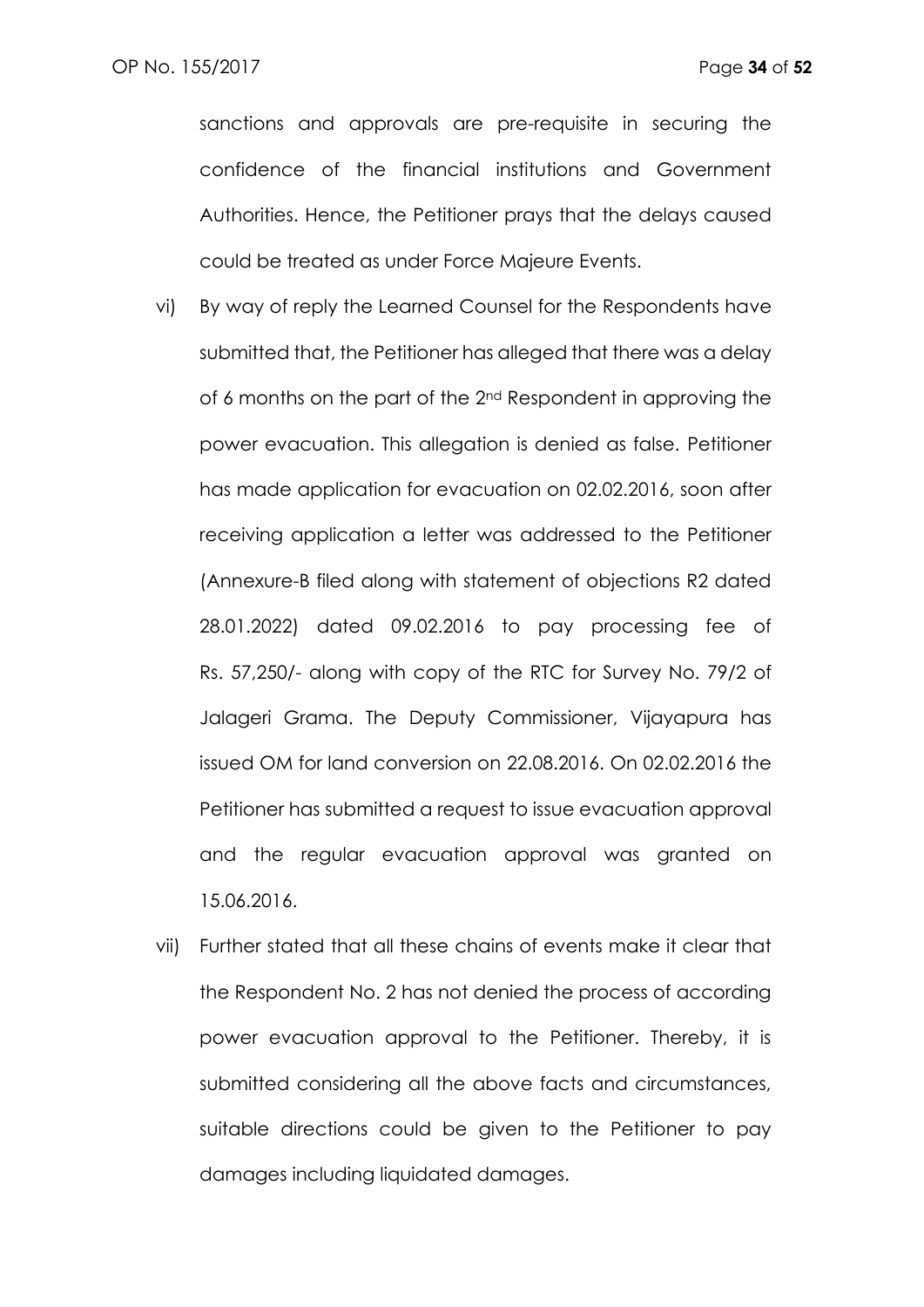12) We have perused the relevant clauses of the PPA such as: -

## *"2.1 Conditions Precedent:*

*The obligations of BESCOM and the SPD under this Agreement are conditional upon the occurrence of the following in full within 365 days from the effective date.*

*2.1.1 (i) The SPD shall obtain all permits, clearances and approvals (whether statutory or otherwise) as required to execute and operate the Project (hereinafter referred to as "Approvals"):*

*(ii) The Conditions Precedent required to be satisfied by the SPD shall be deemed to have been fulfilled when the SPD shall submit:*

- *(a) The DPR to BESCOM and achieve financial closure and provide a certificate to BESCOM from the lead banker to this effect;*
- *(b) All Consents, Clearances and Permits required for supply of power to BESCOM as per the terms of this Agreement; and*
- *(c) Power evacuation approval from Karnataka Power Transmission Company Limited or BESCOM, as the case may be.*

*2.1.2 SPD shall make all reasonable endeavors to satisfy the Conditions Precedent within the time stipulated and BESCOM shall provide to the SPD all the reasonable cooperation as may be required to the SPD for satisfying the Conditions Precedent.*

*2.1.3 The SPD shall notify BESCOM in writing at least once a month on the progress made in satisfying the Conditions Precedent. The date, on which the SPD fulfils any of the Conditions Precedent pursuant to Clause 2.1.1, it shall promptly notify BESCOM of the same.*

## *2.2 Damages for delay by the SPD*

*2.2.1 In the event that the SPD does not fulfill any or all of the Conditions Precedent set forth in Clause*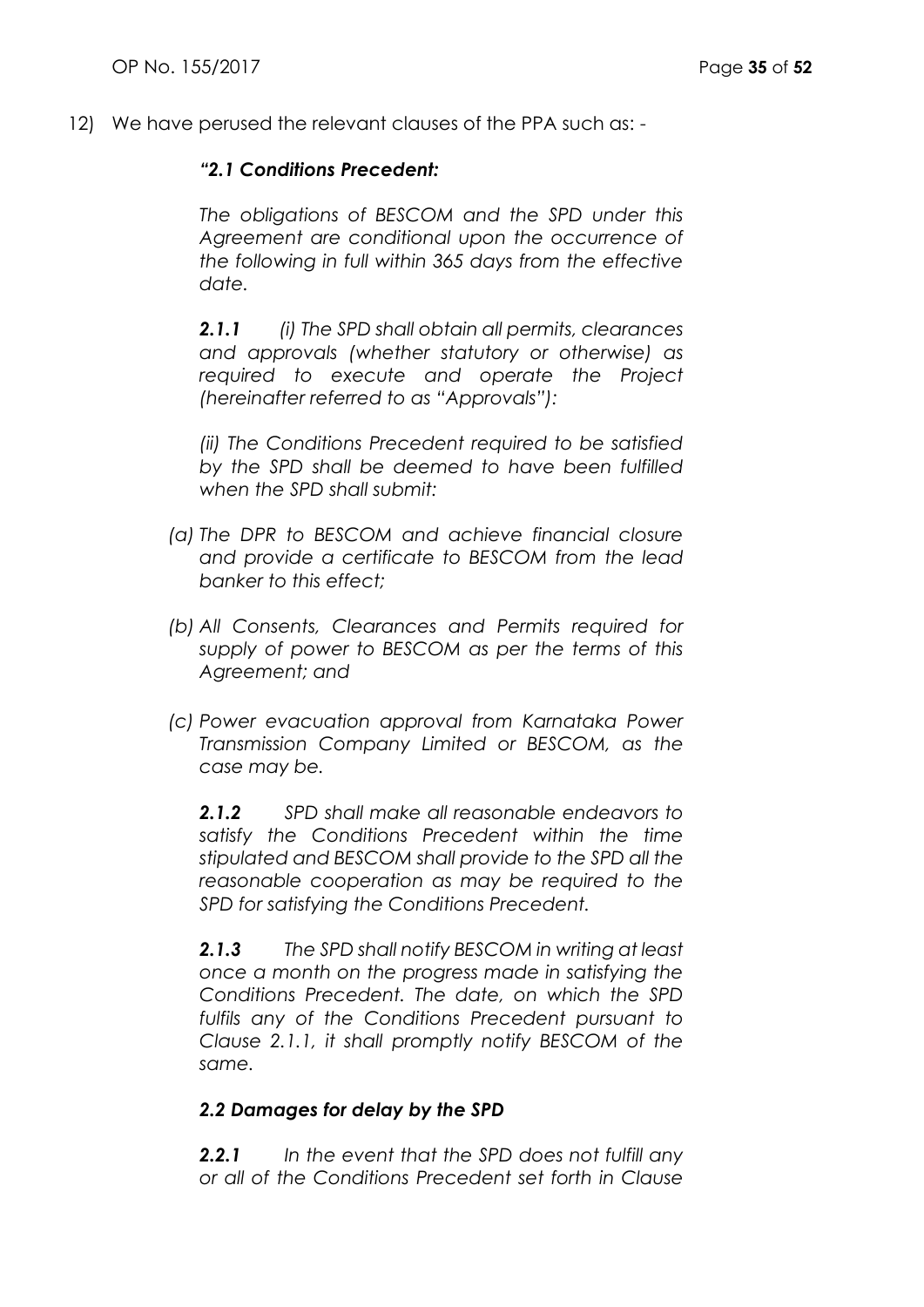*2.1 within the period of 365 days and the delay has not occurred for any reasons attributable to BESCOM or due to Force Majeure, the SPD shall pay to BESCOM damages in an amount calculated at the rate of 0.2% (zero point two per cent) of the Performance Security for each day's delay until the fulfillment of such Conditions Precedent, subject to a maximum period of 60 (Sixty) days. On expiry of the said 60 (Sixty) days, BESCOM at its discretion may terminate this Agreement."*

# *"2.5 Extensions of Time*

*2.5.1 In the event that the SPD is prevented from performing its obligations under Clause 4.1 by the Scheduled Commissioning Date due to:*

- *(a) Any BESCOM Event of Default; or*
- *(b) Force Majeure Events affecting BESCOM; or*
- *(c) Force Majeure Events affecting the SPD.*

*2.5.2 The Scheduled Commissioning Date and the Expiry Date shall be deferred, subject to the reasons and limits prescribed in Clause 2.5.1 and Clause 2.5.3 for a reasonable period but not less than 'day for day' basis, to permit the SPD or BESCOM through the use of due diligence, to overcome the effects of the Force Majeure Events affecting the SPD or BESCOM, or till such time such Event of Default is rectified by BESCOM.*

*2.5.3 In case of extension occurring due to reasons specified in clause 2.5.1(a), any of the dates specified therein can be extended, subject to the condition that the Scheduled Commissioning Date would not be extended by more than 6(six) months.*

*2.5.6 As a result of such extension, the Scheduled Commissioning Date and the Expiry Date newly determined date shall be deemed to be the Scheduled Commissioning Date and the Expiry Date for the purposes of this Agreement.*

13) We have perused the documents furnished by the parties shows that the

Petitioner and the 1st Respondent have entered into PPA (Annexure-C to

the Original Petition) dated 24.06.2015 and a Supplementary PPA was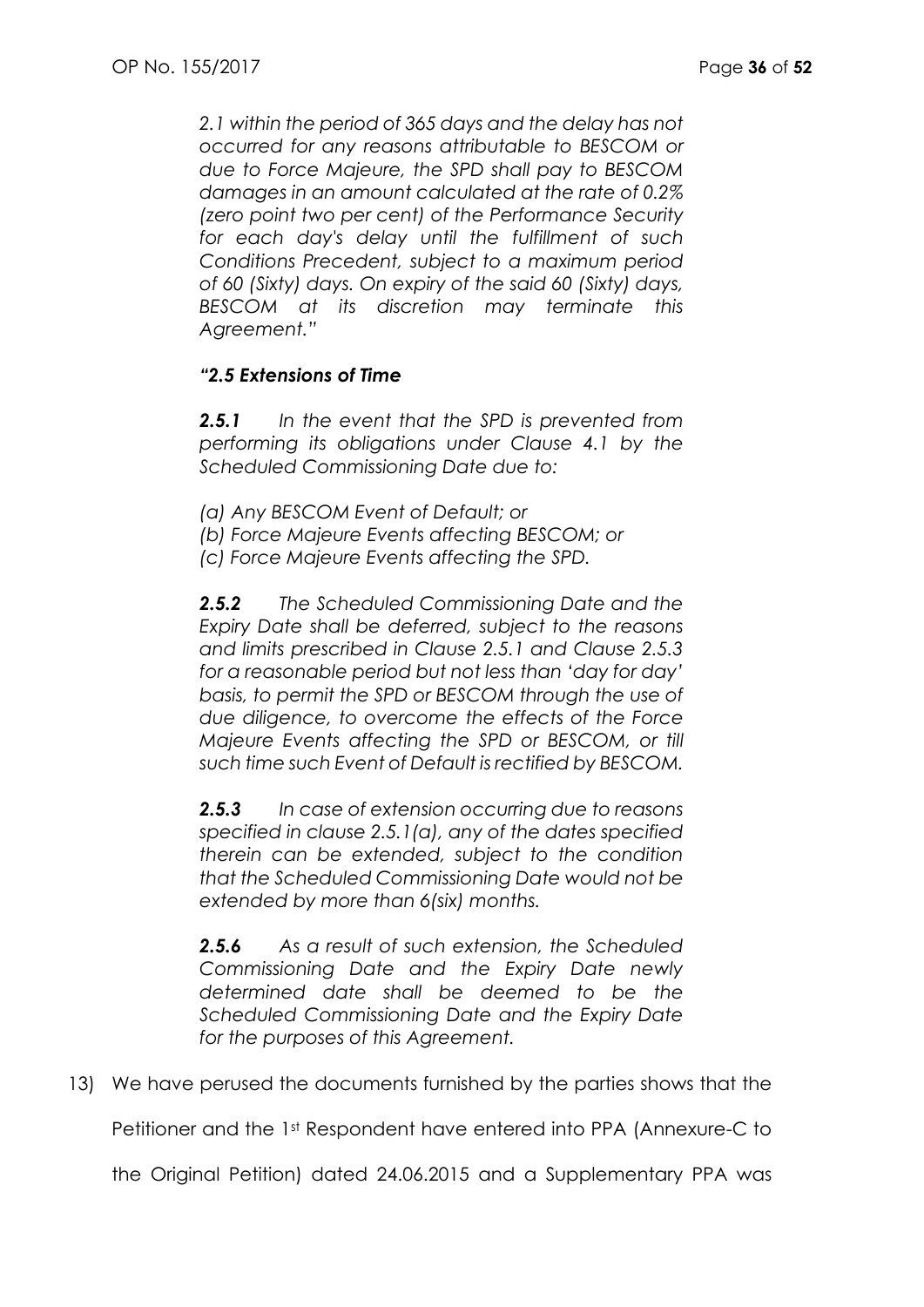executed (Annexure-D to the Original Petition) on 10.06.2016. The Commission has approved the PPA on 13.07.2015. The Revenue Department had issued Circular dated 01.12.2015 (Annexure-F to the Original Petition) regarding deemed conversion as per the Section 95 of Karnataka Land Revenue (Amendment) Act, 2015. Thereafter, OM was issued by the Deputy Commissioner, Vijayapura District (Annexure-G1 to the Original Petition) dated 22.08.2016 regarding conversion of land bearing Survey No. 79/2 to an extent of 19 Acres 39 Guntas for nonagricultural purpose i.e., for establishing of Solar Power Project. The Petitioner has written a letter (Annexure-H to the Original Petition) to the Executive Engineer (Ele), HESCOM, Bijapur dated 23.12.2015 with a request to issue evacuation approval for Solar Power Plant under Farmers' Scheme. On 15.06.2016 KPTCL has issued regular evacuation approval to the Petitioner (Annexure-H1 to the Original Petition). Proceedings of 65th TB Committee Meeting (Annexure-J to the Original Petition) held on 27.06.2016 in the chambers of CEE (P & C), KPTCL, Bengaluru for sparing of KPTCL land for Terminal Bay to IPP's/EHT installations as per C.O. No. KPTCL/B28(a)/32543/12-13 dated 17.08.2012, the Committee decided to spare available land for construction of one number of 11KV TB along with metering arrangement at 110/11KV Takkalki Substation to the Petitioner. The sanction of estimate for construction of 11KV line was issued vide certificate (Annexure-K to the Original Petition) dated 16.12.2016 issued by HESCOM for construction of 11KV link line. The Petitioner has requested for extension of time (as per Reference-2 in Annexure-L to the Original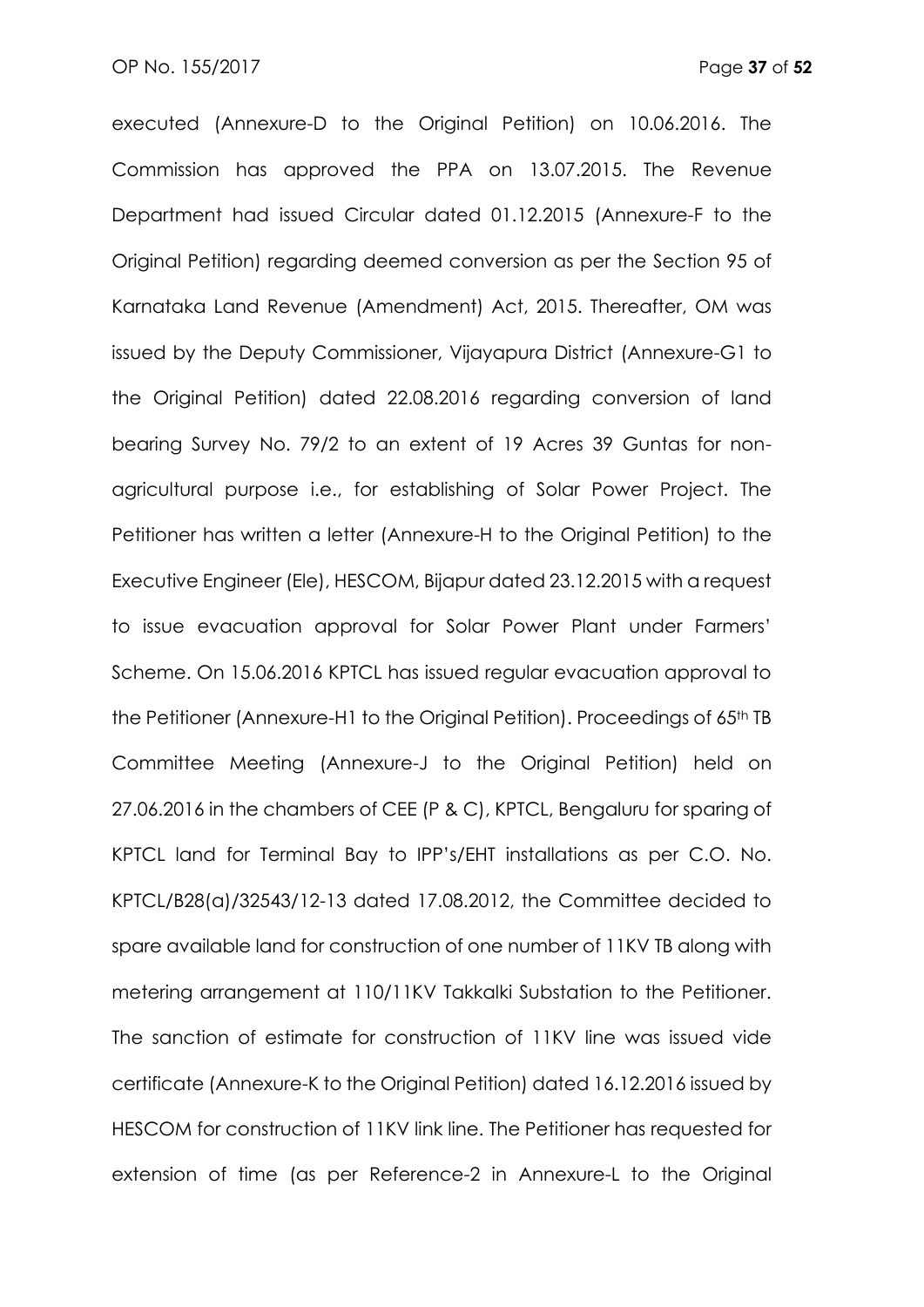Petition) on 08.12.2016 and extension is allowed (Annexure-L to the Original Petition) on 04.02.2017 for 6 months from the date of SCOD for completion of 3MW Solar power project at Survey No. 79/2 of Jalageri Village. Accordingly, the Petitioner has commissioned the project (Annexure-N to the Amended Petition) on 31.03.2017.

14) The following events would go to show the time taken by the Authorities concerned in granting sanctions, approvals and etc., in execution of the project: -

| SI.<br>No. | <b>Date</b> | <b>Description of the</b><br>documents                                                                                                                                              | <b>Annexures</b>                                                           |
|------------|-------------|-------------------------------------------------------------------------------------------------------------------------------------------------------------------------------------|----------------------------------------------------------------------------|
| 1.         | 24.06.2015  | PPA signed between the<br>Petitioner and the 1st<br>Respondent                                                                                                                      | "C" filed along<br>with Original<br>Petition                               |
| 2.         | 23.12.2015  | Application given by the<br>Petitioner to KPTCL for<br>Regular evacuation                                                                                                           | "H" filed along<br>with Original<br>Petition                               |
| 3.         | 09.02.2016  | Letter written by KPTCL to<br>the Petitioner regarding<br>remittance of processing<br>fee and furnishing<br>documents                                                               | "B" filed along<br>with Objections<br>of 2nd<br>Respondent                 |
| 4.         | 18.02.2016  | Processing fee is paid                                                                                                                                                              | Reference No. 4<br>in "H1" filed<br>along with<br><b>Original Petition</b> |
| 4.         | 15.06.2016  | Letter written by KPTCL to<br>the Petitioner regarding<br>approval of Regular<br><b>Evacuation Scheme</b>                                                                           | "H1" filed along<br>with Original<br>Petition                              |
| 5.         | 27.06.2016  | 65th TB Committee meeting<br>held and approval was<br>accorded for utilization of<br>space available in the<br>substation for construction<br>of one number of 11KV<br>terminal bay | "J" filed along<br>with Original<br>Petition                               |

## **Table 1**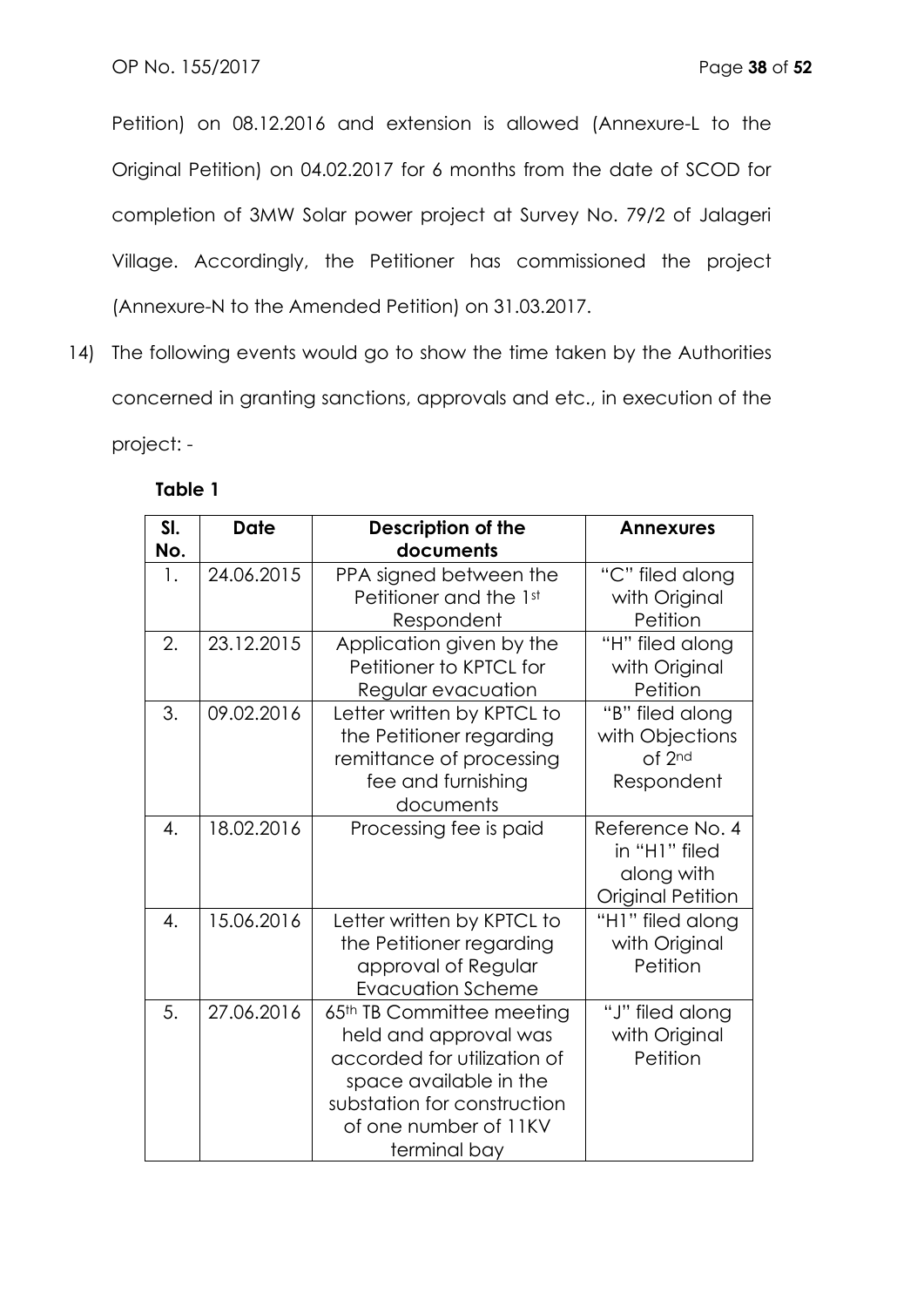| 6. | 13.04.2017 | <b>Commissioning Certificate</b> | "N" filed along |
|----|------------|----------------------------------|-----------------|
|    |            | issued by Executive              | with Amended    |
|    |            | Engineer (Ele), O & M            | Petition        |
|    |            | Division, HESCOM,                |                 |
|    |            | Vijayapura certifying the        |                 |
|    |            | project was commissioned         |                 |
|    |            | on 31.03.2017                    |                 |

## **Table 2**

| SI.<br>No. | The difference of Period shown from<br>24.12.2016 (after 18 months period as per<br>Article 1.1 (xiv) of the PPA) and Annexure-N<br>(filed with Amended Petition) | <b>Days</b> |
|------------|-------------------------------------------------------------------------------------------------------------------------------------------------------------------|-------------|
| 1.         | 24.12.2016 to 31.12.2016                                                                                                                                          | 08 days     |
| 2.         | January 2017                                                                                                                                                      | 31 days     |
| 3.         | February 2017                                                                                                                                                     | 28 days     |
| 4.         | March 2017                                                                                                                                                        | 30 days     |
|            | ruful                                                                                                                                                             | 97 days     |

The above table disclose the time taken for granting sanctions and approvals by the Government Authorities and other Authorities and Demonetization induced delay which were out of the control of the Petitioner thereby, the prayer of the Petitioner squarely falls within the parameters under Force Majeure events.

- 15) In support of the arguments, the Learned Counsel for the Petitioner further relied upon the following judgements:
	- i) In the case of Basaragi KM Solar Power Project LL.P & Another Vs HESCOM & Another in Appeal No. 328/2018 dated 12.08.2021 by Hon'ble APTEL, New Delhi (Annexure-T1 to the Amended Petition)**.**
	- ii) In the case of Hukkeri Solar Power Project & Another Vs HESCOM & Another in Appeal No. 342/2018 dated 12.08.2021 by Hon'ble APTEL, New Delhi (Annexure-T2 to the Amended Petition)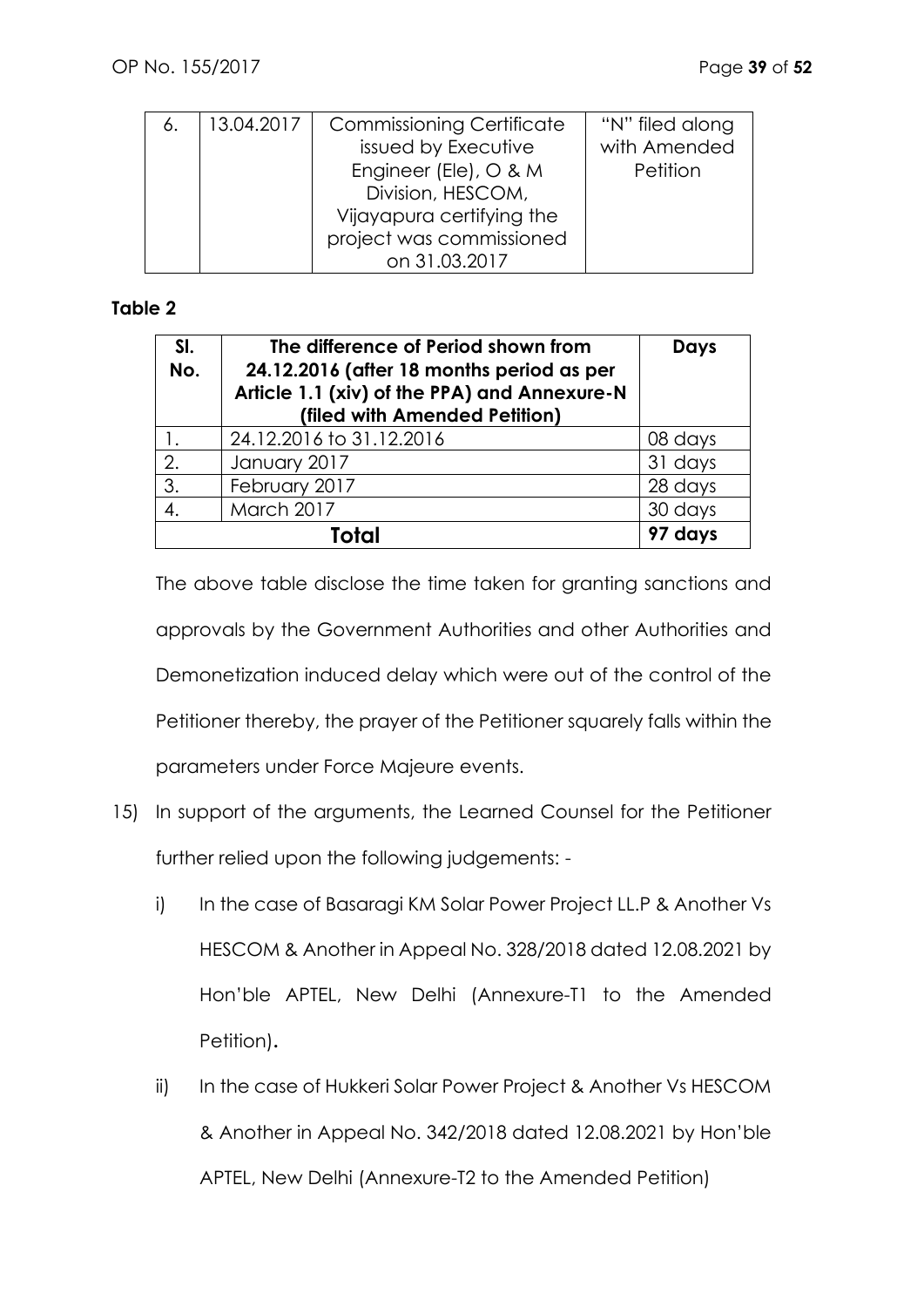- iii) In the case of Kurugunda Solar Power Project LL.P & Another Vs HESCOM & Another in Appeal No. 12/2019 dated 12.08.2021 by Hon'ble APTEL, New Delhi (Annexure-T3 to the Amended Petition).
- iv) In the case of Madamageri Solar Power Project LL.P & Another Vs HESCOM & Another in Appeal No. 322/2018 dated 12.08.2021 by Hon'ble APTEL, New Delhi (Annexure-T4 to the Amended Petition).
- v) In the case of Yarganavi Solar Power Project LL.P & Another Vs HESCOM & Another in Appeal No. 10/2019 dated 12.08.2021 by Hon'ble APTEL, New Delhi (Annexure-T5 to the Amended Petition).
- vi) Clearsky Solar Power Limited Vs KERC & others in Appeal No. 160/2020 dated 02.08.2021 by Hon'ble APTEL, New Delhi (Annexure-T6 to the Amended Petition).
- vii) Cambria Solar Private Limited Vs GESCOM & Others in OP No. 188/2017 dated 23.03.2021 by KERC, Bengaluru (Annexure-U to the Amended Petition).
- 16) We have perused the Judgement passed by the Hon'ble APTEL, NewDelhi, in Appeal No. 328/2018 in the matter of Basaragi KM Solar Power Project LL. P & Sri Channaraj Hattiholi Vs HESCOM & KERC dated 12.08.2021 and Hon'ble Appellate Tribunal for Electricity has held and observed as follows: -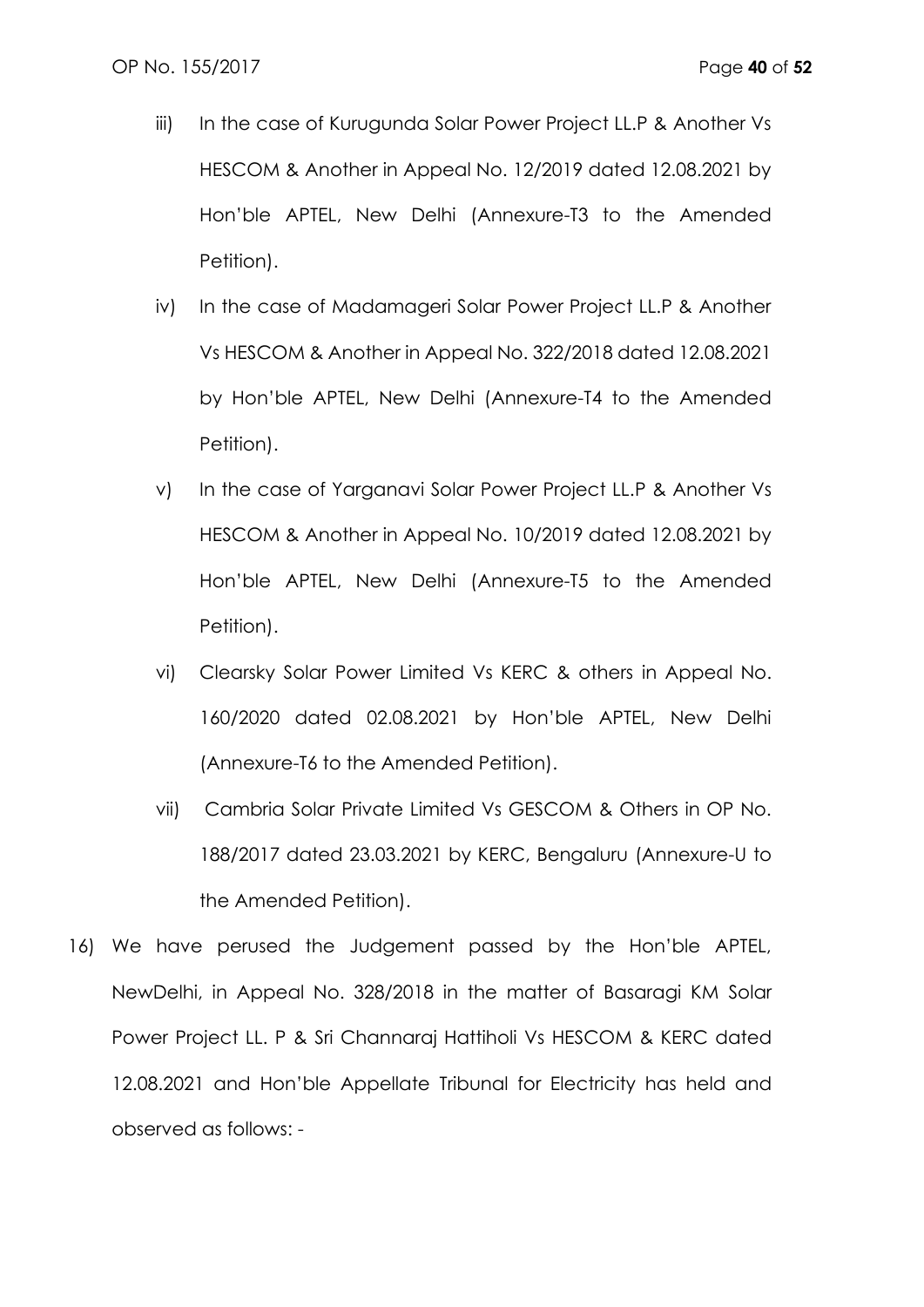- *I. "'Having regard to the fact that securing these approvals from various instrumentalities of the Government/ Government officer, 18 months period was envisaged to complete the project. Having regard to the fact that there could be circumstances or events which could delay the happening of COD within the original time slot, six months' time for extension of commissioning the project at the level of concerned distribution licensee was envisaged. For events beyond that, they had to approach the Respondent Commission.'*
- *II. 'The above procedure was envisaged keeping in mind that possibility of delay happening on account of laches on the part of the offices of Governmental Instrumentalities, though Solar Developer or SPV do not contribute to such delay. Unforeseen happening could possibly delay commissioning of the project, therefore force majeure event clauses were introduced in the terms of PPA as stated above. These force majeure clauses definitely take within its fold, the delay caused by offices of the Government or Governmental Instrumentalities.'*
- *III. 'Arguments of the Respondent HESCOM that KPTCL is not a party to the PPA, therefore, the delay on their part cannot come to the aid of the Appellant cannot be accepted. KPTCL is also a public utility and instrumentality of the Government. Therefore, even if the project is delayed on account of KPTCL, in not issuing approval for evacuation of power and grid connectivity within a reasonable time, it amounts to event of Force majeure.'*
- *IV. 'The Respondent HESCOM contends that there was delay in submitting applications to various departments by the Appellant. One has to analyze the circumstances in a holistic approach is whether there was negligence on the part of the Developer to approach and obtain these approvals? It cannot be said that the considerable time lapsed in obtaining these approvals from various instrumentalities of the Government was at the instance of the Appellants.'*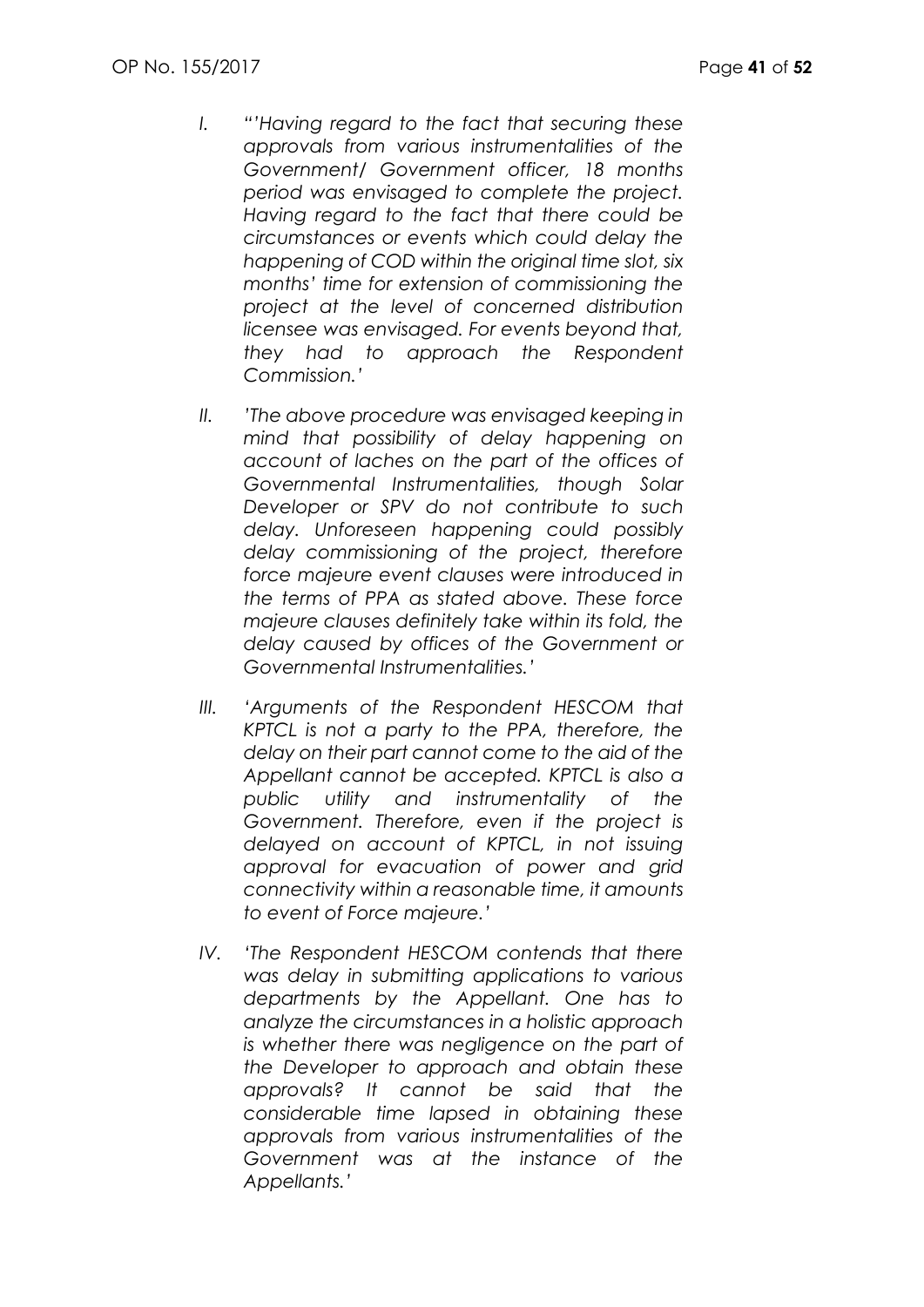- *V. 'Having invested huge amounts taking loans from Banks/financial institutions, one cannot even imagine that the Developer will be negligent in pursuing his project.'*
- *VI. 'However, the same set of Force Majeure Events could not convince the Respondent Commission. The Respondent Commission being a neutral body is expected to discharge its functions in a judicious manner. If delay has occurred on account of reasons beyond the control of the Appellant, the Appellant cannot be punished. The intention of the Government to assist to the farmers should not become otherwise a weapon to punish them"*
- 17) In the case of Hukkeri Solar Power Project & Another Vs HESCOM & Another

in Appeal No. 342/2018 dated 12.08.2021 by Hon'ble APTEL, New Delhi

(Annexure-T2 to the Amended Petition) has held and observed as

follows: -

*"'108) It is seen that the Government of Karnataka brought in its special scheme for promoting renewable energy generation to harness the solar sources available in the State. This was meant to create opportunities to land owning famers. In response to the promotion of the solar development by Government of Karnataka, several farmers including the Appellant came forward to set up solar plants. We judiciously take notice of the facts which were discussed/considered in other Appeals that in terms of guidelines issued by the State Government for developing solar project, there was a mention that the land used for setting up of the solar plant requires land conversion permission, however, the land pertaining to solar development under Farmer's Scheme will have deemed conversion. However, there was lot of confusion is issuance of executive direction/orders to implement the guidelines for deemed conversion which compelled many famers to approach the revenue authorities for regular land conversion route. This regular land conversion route involves hercules task which required several documents from several*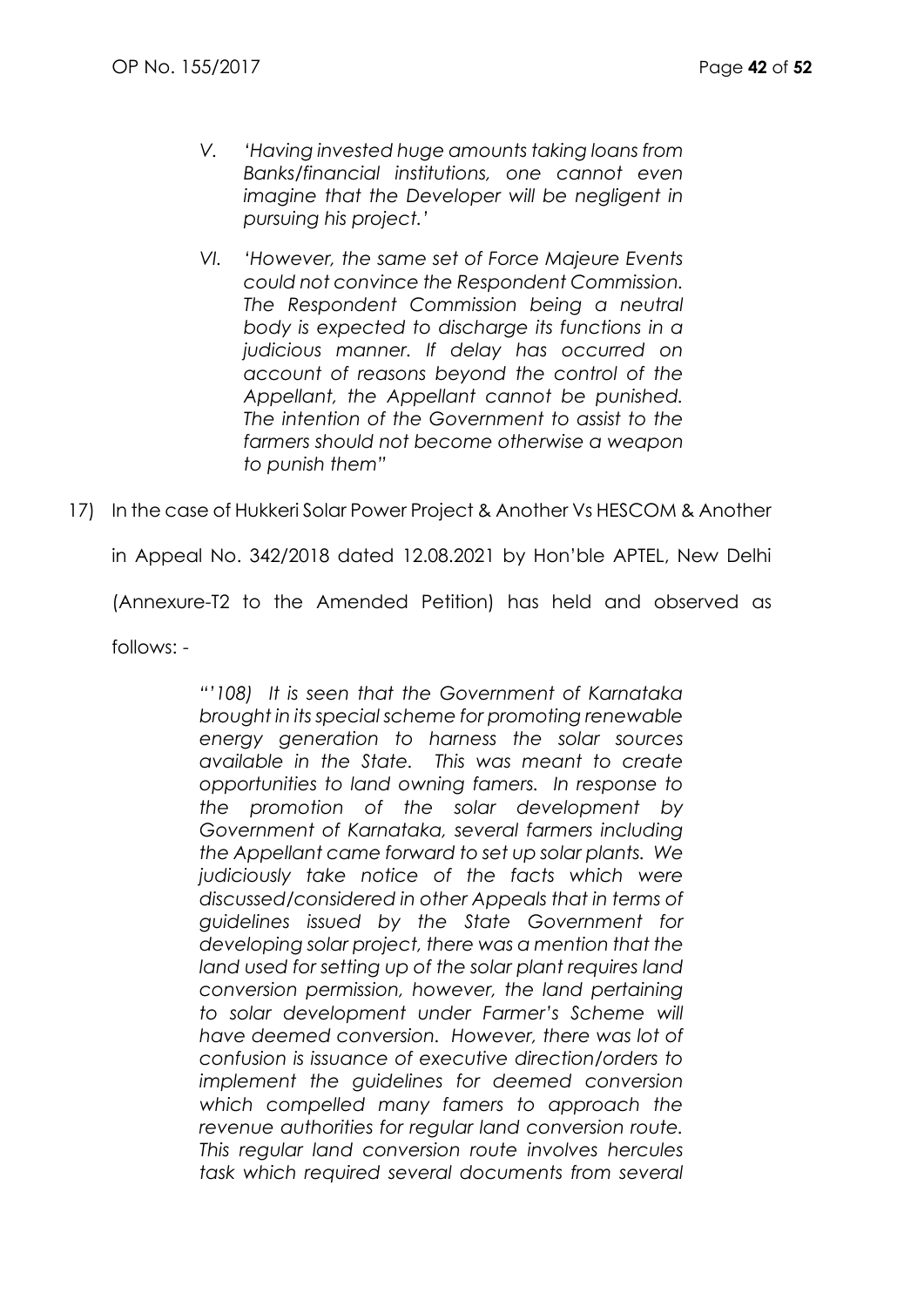*Department to submit the application for conversion of the land. Most of the cases, the delay seems to be with regard to conversion of the land.'*

*'109) Apart from conversion of land, there seems to be delay in obtaining evacuation either provisional or final approval, so also in approving the drawing and intimating the estimation of the charges to be paid. Similarly, once application is submitted to CEIG to certify safety of the plant in order to start commissioning of the solar plant, in many cases time is taken to come and inspect the site. Even in this Appeal, we note that the drawings required for the bay terminal and other requirements for connectivity at the bay of the substation of the transmission/distribution system, the authorities took some time. All this could happen only in October 2016. Only after approval of the grid connectivity finally granted the Appellant could approach the Chief Electrical Inspector with drawings pertaining to the electrical installation of the Solar power plant.'*

*'110) Apparently, the scheme was meant to benefit small land holding farmers, who could establish solar plants between 1 MW to 3 MWs. This also definitely requires business prudence apart from minimum knowledge in the field concerned. As per the policy, the establishment of solar plant was to be in the agricultural land. On account of restrictions to use agricultural land for non-agricultural purpose, conversion of agricultural land use is a must. In terms of Karnataka Revenue Act, it has laborious process to get conversion of agricultural land into nonagricultural one. To establish solar power plant, it is not just conversion of agricultural land permission, but several other approvals/consent/permissions were required.'*

*'111) Till SPV was established, it was the individual Appellant i.e., SPD who had to run from officer to office to secure required approvals/ consents. Having regard to laborious process to secure these permissions from various Government instrumentalities, it would have been a wise decision to have infrastructure under one roof (like single window agency) to get all these clearances which would have saved lot of time for the establishment of these*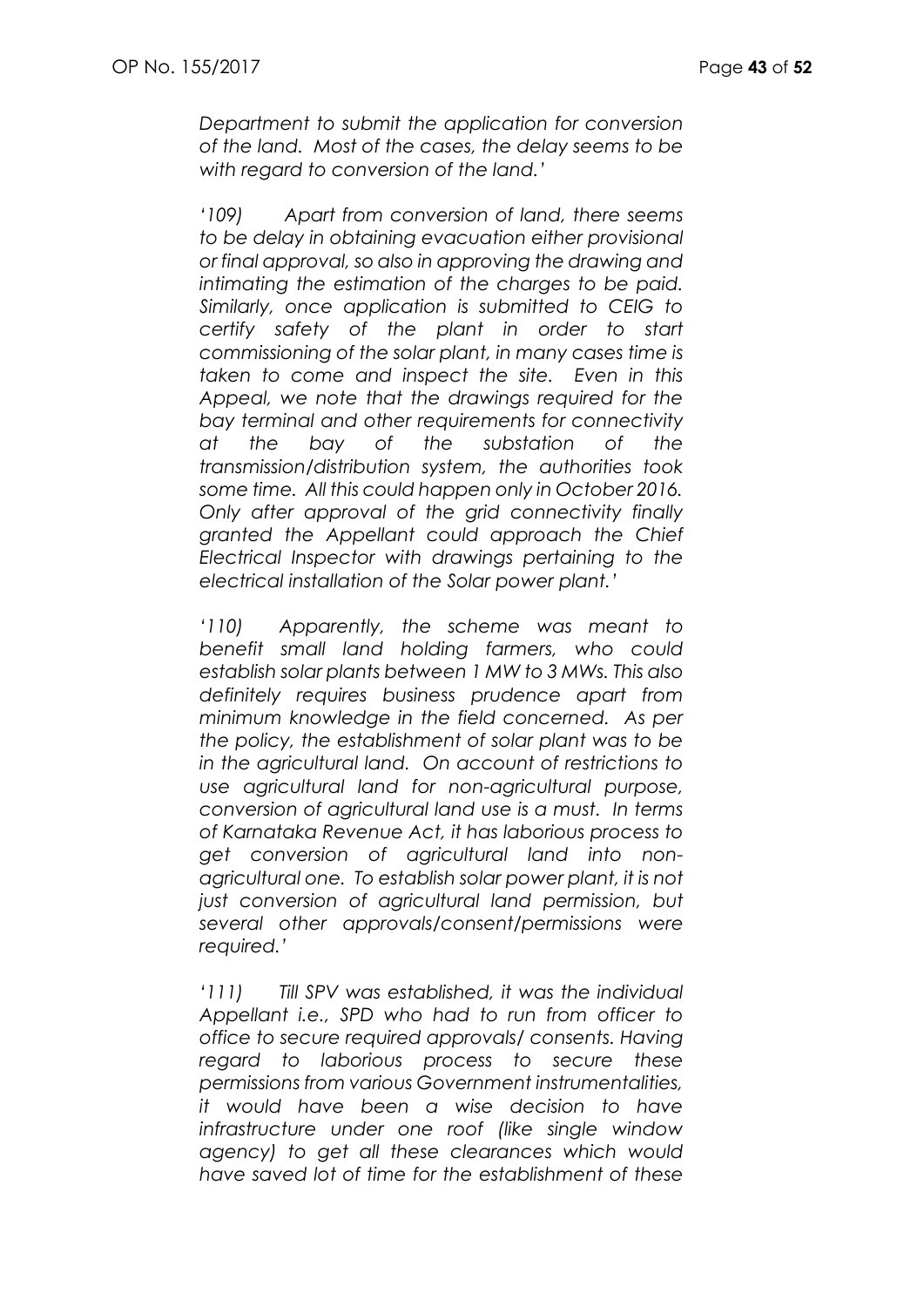*small solar power plants in question. Since either the SPD or SPV had to run from office to office situated at different places to secure approval and permission which would not have been possible to secure on any one particular day also seems to have caused hardship and delay in procuring the approvals, be it land conversion or power evacuation and grid connectivity of safety certificate from CEIG etc. To apply for conversion of land to non-agriculture purpose itself, more than 13 documents are required, which have to be secured not from single place but various departments of Government. The scheme which was expected to be a boon to the farmers seems to have become a bane.'*

*'112) Therefore, it is quite evident that there was no fault of the Appellant in approaching various Governmental Instrumentalities for necessary sanctions/approvals. Though all care and caution was duly exercised considerable time was lapsed by the time the Appellant obtained the necessary approvals. Definitely, the fault does not lie with the Appellant One cannot blame the Appellant, since the delay has occurred from the Govt. Instrumentalities in issuing necessary approvals and sanctions.'"*

18) In the case of Kurugunda Solar Power Project LL.P & Another Vs HESCOM

& Another in Appeal No. 12/2019 dated 12.08.2021 by Hon'ble APTEL, New

Delhi (Annexure-T3 to the Amended Petition) has observed as under: -

*"'109) We also note that it is not a simple application*  for land conversion. This requires several other *documents to be collected before applying for land conversion. The set of documents that are required had to be obtained from different departments. All this would take sometimes, therefore, one cannot expect the SPD straight away to apply for conversion of land the moment the PPA was approved by the Commission. Similarly, to get CEIG safety approval, several safety steps have to be completed like submission of drawings, approval of the drawings, intimation for payment of processing fee and final approval followed by safety certificate has to be issued. This safety certificate could be granted only if there is permission for Grid connectivity and final*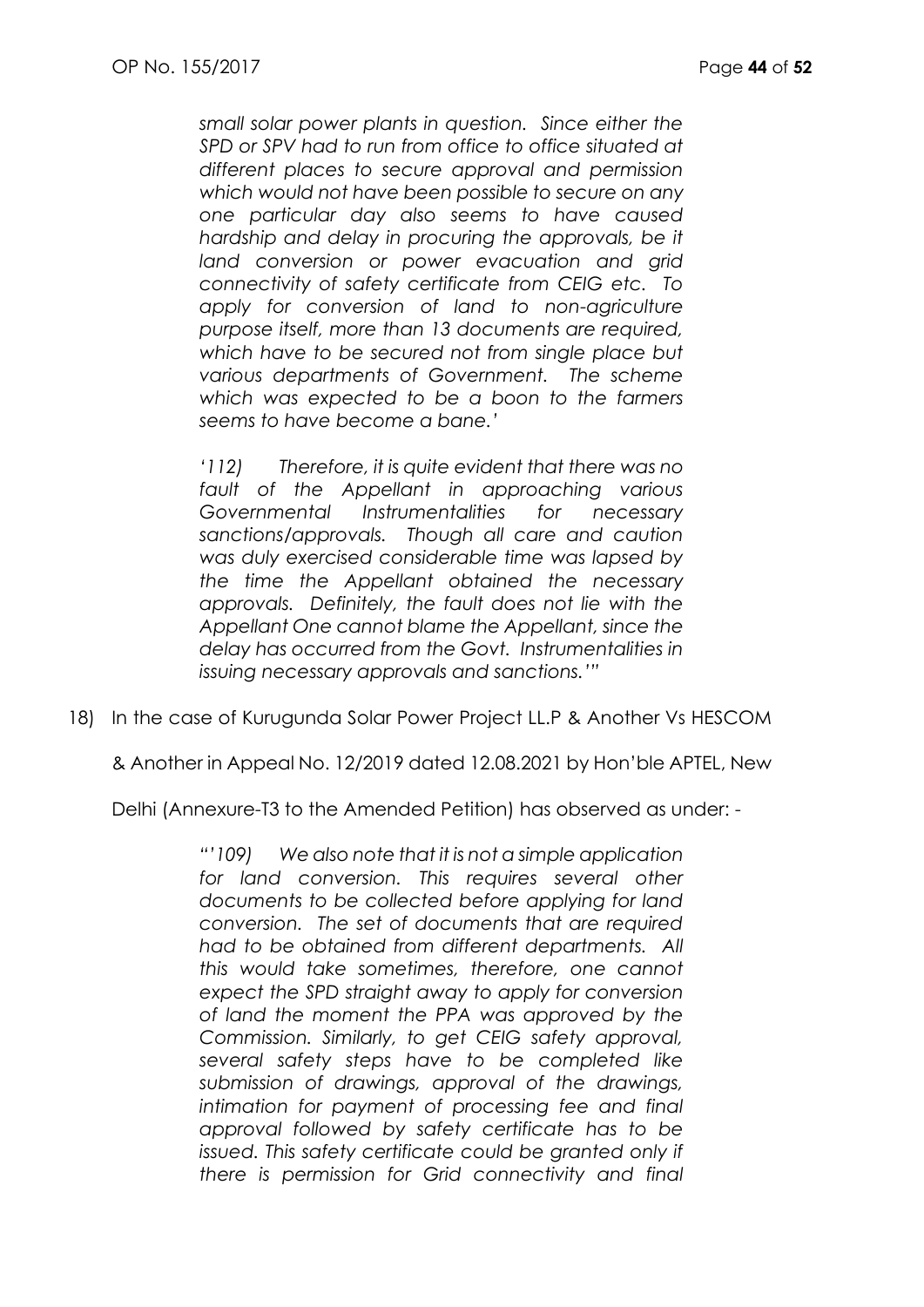*approval for evacuation obtained. In most of the cases, the Developers have sought lease of the land for setting up bay terminal. The land on lease basis also consumer time to secure the final approval of evacuation with so many formalities that have to be complied with by the Solar Developers. It is not just one single window agency where they could secure all these approvals. They had to approach office to office to secure different certificates, documents to secure the approvals that are required.'*

*'110) Therefore, the Association of farmers meant for Farmer's Scheme made presentation to the HESCOM who in turn brought to the notice of the Energy Department of the State explaining the difficulties faced by the Solar Plant Developers in getting the approvals/sanctions to set up the solar plants. A special Committee was formed to look in to the reasons for the delay being caused. On appraisal of the difficulties faced by the farmers, the three members Committee recommended for acceptance of the reasons explained as force majeure event. Based on that the State Government through the Secretary requested KERC to consider the same and grant PPA tariff to the Solar Developers. In this regard, even MNRE also addressed a letter to encourage the Solar Developers.'*

*'112) According to us, the considerable lapse of time to secure these certificates necessary was not on account of negligence on the part of the Appellants, but on account of the concerned officers who took time to issue these certificates. Therefore, we are of the opinion that none of the delay in securing the approvals was on account of Appellants and in fact they approached and started the process with utmost care and diligence.'*

19) We have perused the Judgement passed by the Hon'ble APTEL,

NewDelhi, in Appeal No. 322/2018 in the matter of Madamageri Solar

Power Project LL. P & Smt. Girija B. Hattiholi Vs HESCOM & KERC dated

12.08.2021, Hon'ble Appellate Tribunal for Electricity (Annexure-T4 to

the Amended Petition) has held and observed as follows: -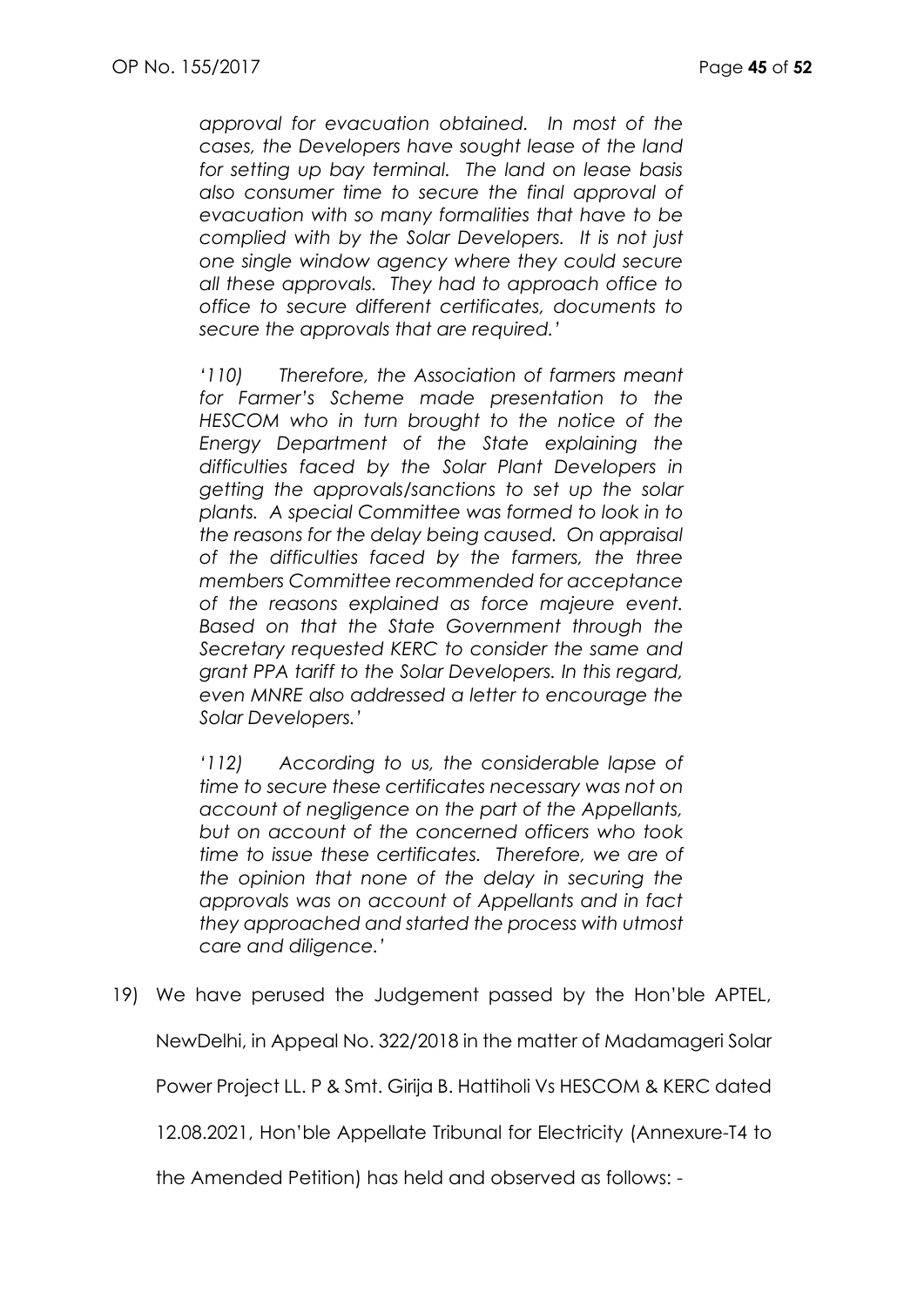- *I. "'In terms of guidelines issued by State Government to set up solar plants several sanctions/approvals/ clearances had to be obtained by the farmers like land conversion, grid connection and power evacuation approvals, plant safety approval from chief electrical inspector etc. Apparently, right from the date of signing of the PPA, the Appellant was running from office to office to secure these approvals/sanctions as stated above. If time was taken for getting these approvals as stated above, we note that considerable time was lapsed. Definitely it was not on account of the Appellants' negligence or lethargic approach.'*
- *II. 'We are of the opinion that the time taken to obtain the above-mentioned approvals would definitely become impossible for the Appellants to achieve COD of the solar plant within SCOD of the PPA.'*
- *III. 'In fact, as stated above, the HESCOM taking into consideration all these facts and in line with the terms of PPA extended time for COD within the extended SCOD. This action of the HESCOM has support from the fact that the State Government also, after due diligence and prudence, accorded extension of COD by six months. On account of such extension, the SCOD automatically get postponed by six months.'*
- *IV. 'Apart from that, in terms of Clause 10.5 of PPA, it says despite complying with the legal requirements to obtain, renew are maintain require licensee or legal approval will also amount to Force Majeure Event. Therefore, we are of the opinion that if at all there was delay in receiving various clearances/approvals by the State Government and its instrumentalities which are beyond the control of the Appellants, the same has to be treated as event of force majeure, since the same would directly and seriously affect the implementations of the solar project.'"*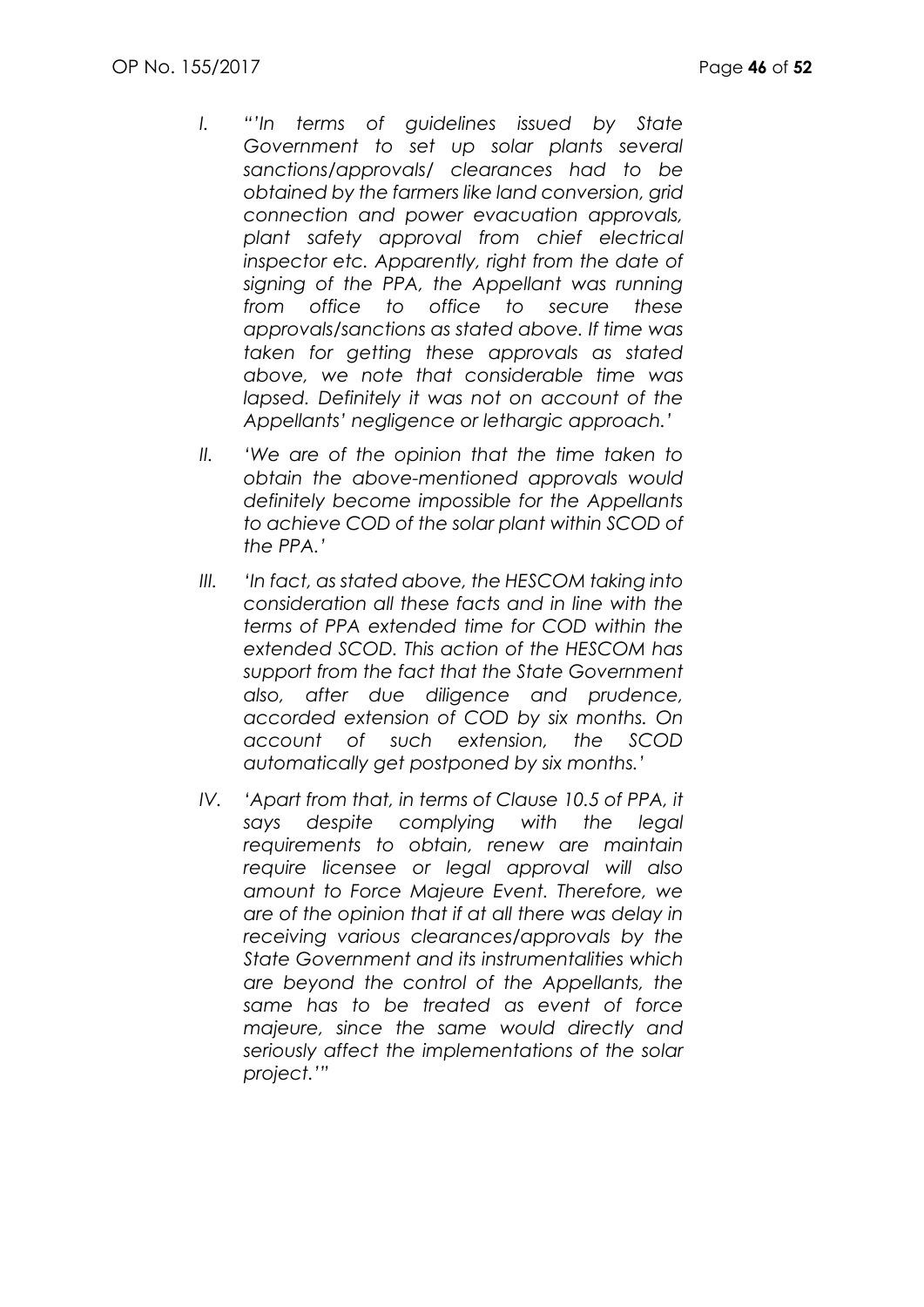## 20) In OP No. 188/2017 dated 23.03.2021 between Cambria Solar Private

Limited Vs GESCOM (Annexure-U to the Amended Petition), this

Commission has held that as: -

*"In view of the principles laid down by the Hon'ble APTEL in a recent judgment cited (in* Appeal No. 351/2018 in the matter of Chennamangathihalli Solar Power Project LL. P Vs BESCOM & another case, dated 14.09.2020)*, above and we are also relying on the above judgement in view of the facts are quite similar to the instant case. In view of the extension of time granted by the BESCOM (Respondent-2), holding that the Petitioner has fulfilled the conditions of PPA and extended time, we are of the opinion that the circumstances and events narrated by the Petitioner in the petition are 'Force Majeure 'events and they are not under the reasonable control of the Petitioner. Therefore, the Petitioner has proved that events or circumstances alleged by it amounts to 'Force Majeure' events entitling for extension of time for achieving the Conditions Precedent and Scheduled Commissioning Date."*

In this order, the Commission placing reliance on the Hon'ble APTEL's decision in the case of Chennammangathihalli Solar Power Project vs BESCOM, has allowed the extension of time on the ground of delays by the Governmental agencies which is also the case in the present Petition.

- 21) Under these circumstances, basing on the observations of Hon'ble APTEL in the cases referred supra as well as the reasons assigned by the Petitioner, the grounds urged by the Petitioner under the head of Force Majeure Events has to be accepted.
- 22) During the course of arguments, the Learned Counsel for the Petitioner has submitted that, he has placed all the communications sent to the Respondents intimating them on the Force Majeure Events affecting the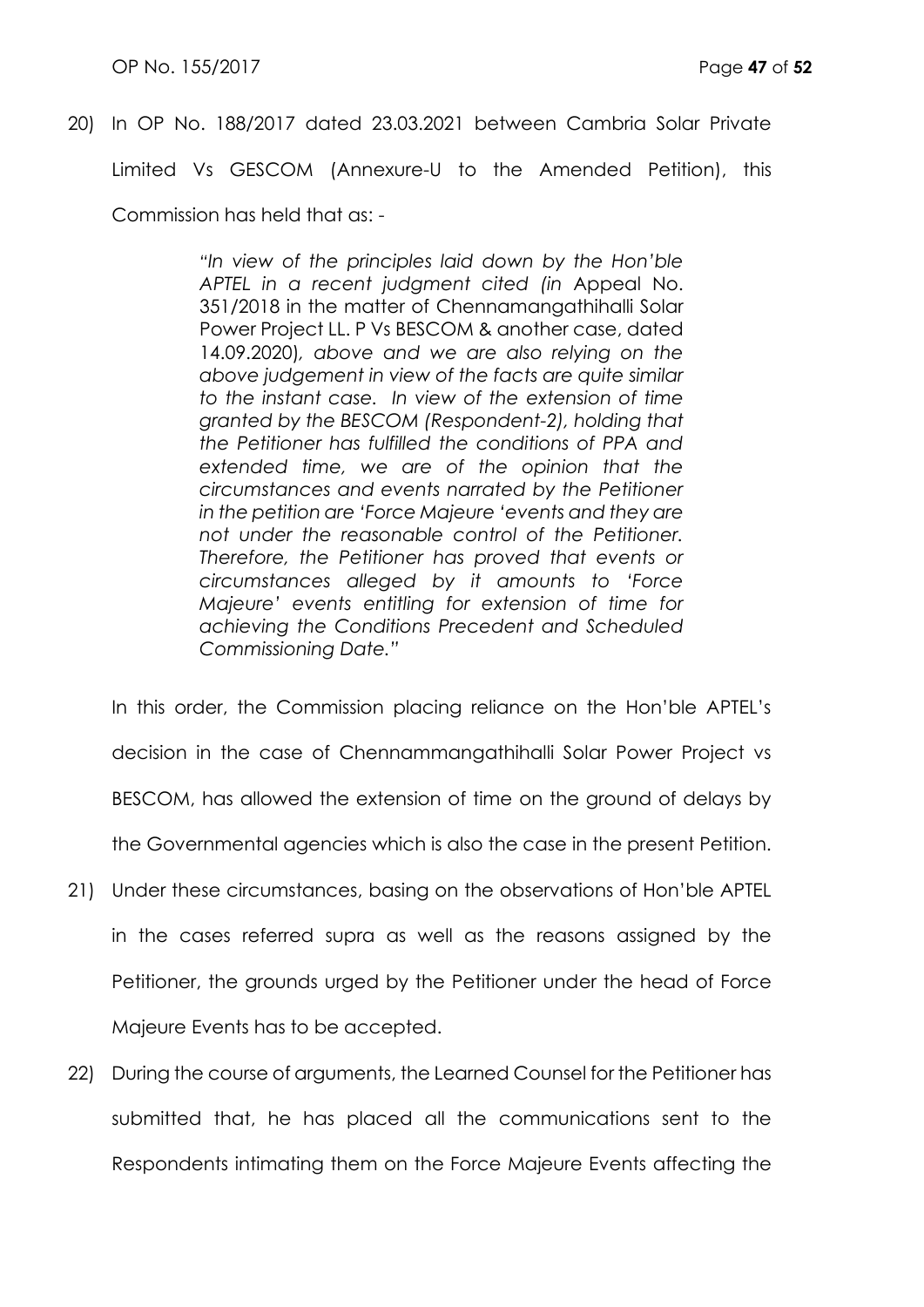timely commissioning of the project. In support of his arguments, he has relied upon the letter written by the Additional Chief Secretary to the Government, Energy Department, to the KERC (Annexure-P to the Amended Petition) on 23.06.2017 in which the Government requested the Commission to consider approval to the extension of COD of Solar Power Projects of capacity 1 to 3MW under Land Owning Farmers' category. Another document i.e., the letter written by HESCOM/1st Respondent to the Petitioner (Annexure-L to the Original Petition) dated 04.02.2017 in which the time extended for 6 months extension was aranted from the date of SCOD for completion of Solar Power Project by the Petitioner under Clause 2.5 and Article 8 of PPA. By way of reply the Learned Counsel for the Respondents submitted that the Petitioner has not followed the Article 8.3(b) of the PPA.

23) We have perused the Force Majeure Clause of the PPA: -

## *"8.3 Force Majeure Events:*

- *(a) Neither Party shall be responsible or liable for or deemed in breach hereof because of any delay or failure in the performance of its obligations hereunder (except for obligations to pay money due prior to occurrence of Force Majeure events under this Agreement) or failure to meet milestone dates due to any event or circumstance (a "Force Majeure Event") beyond the reasonable control of the Party affected by such delay or failure, including the occurrence of any of the following:*
	- *(i) Acts of God;*
	- *(ii) Typhoons, floods, lightning, cyclone, hurricane, drought, famine, epidemic, plague or other natural calamities;*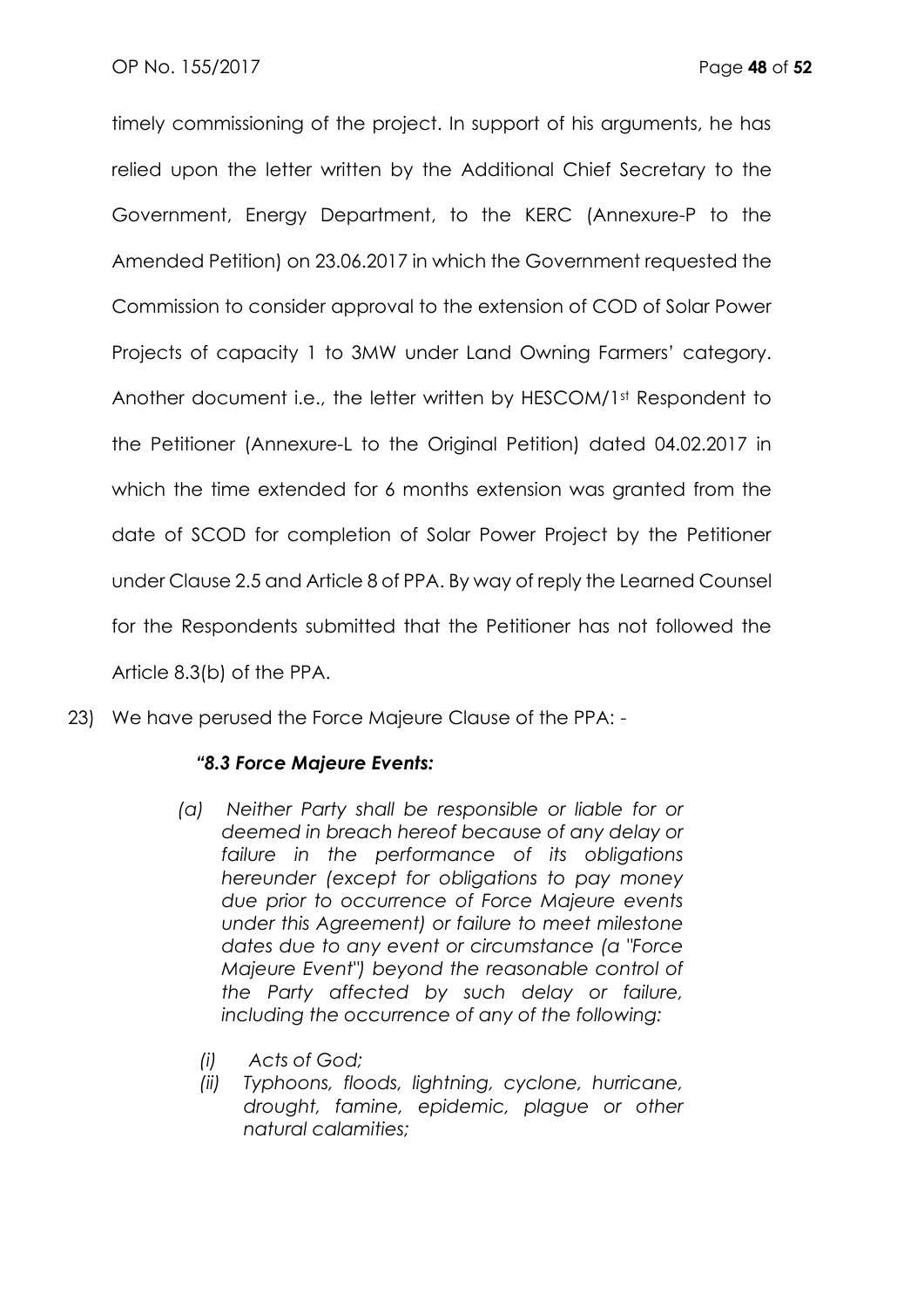- *(iii) Strikes, work stoppages, work slowdowns or other labour dispute which affects a Party's ability to perform under this Agreement;*
- *(iv) Acts of war (whether declared or undeclared), invasion or civil unrest;*
- *(v) Any requirement, action or omission to act pursuant to any judgment or order of any court or judicial authority in India (provided such requirement, action or omission to act is not due to the breach by the SPD or BESCOM of any Law or any of their respective obligations under this Agreement);*
- *(vi) Inability despite complying with all legal requirements to obtain, renew or maintain required licenses or Legal Approvals;*
- *(vii) Fire, Earthquakes, explosions, accidents, landslides;*
- *(viii) Expropriation and/or compulsory acquisition of the Project in whole or in part;*
- *(ix) Chemical or radioactive contamination or ionizing radiation; or*
- *(x) Damage to or breakdown of transmission facilities of either Party;*
- *(b) The availability of the above item (a) to excuse a Party's obligations under this Agreement due to a Force Majeure Event shall be subject to the following limitations and restrictions:*
	- *(i) The non-performing Party gives the other Party written notice describing the particulars of the Force Majeure Event as soon as practicable after its occurrence;*
	- *(ii) The suspension of performance is of no greater scope and of no longer duration than is required by the Force Majeure Event.*
	- *(iii) The non-performing Party is able to resume performance of its obligations under this Agreement, it shall give the other Party written notice to that effect;*
	- *(iv) The Force Majeure Event was not caused by the non-performing Party's negligent or intentional acts, errors or omissions, or by its negligence/failure to comply with any material*  Law, or by any material breach or default under *this Agreement;*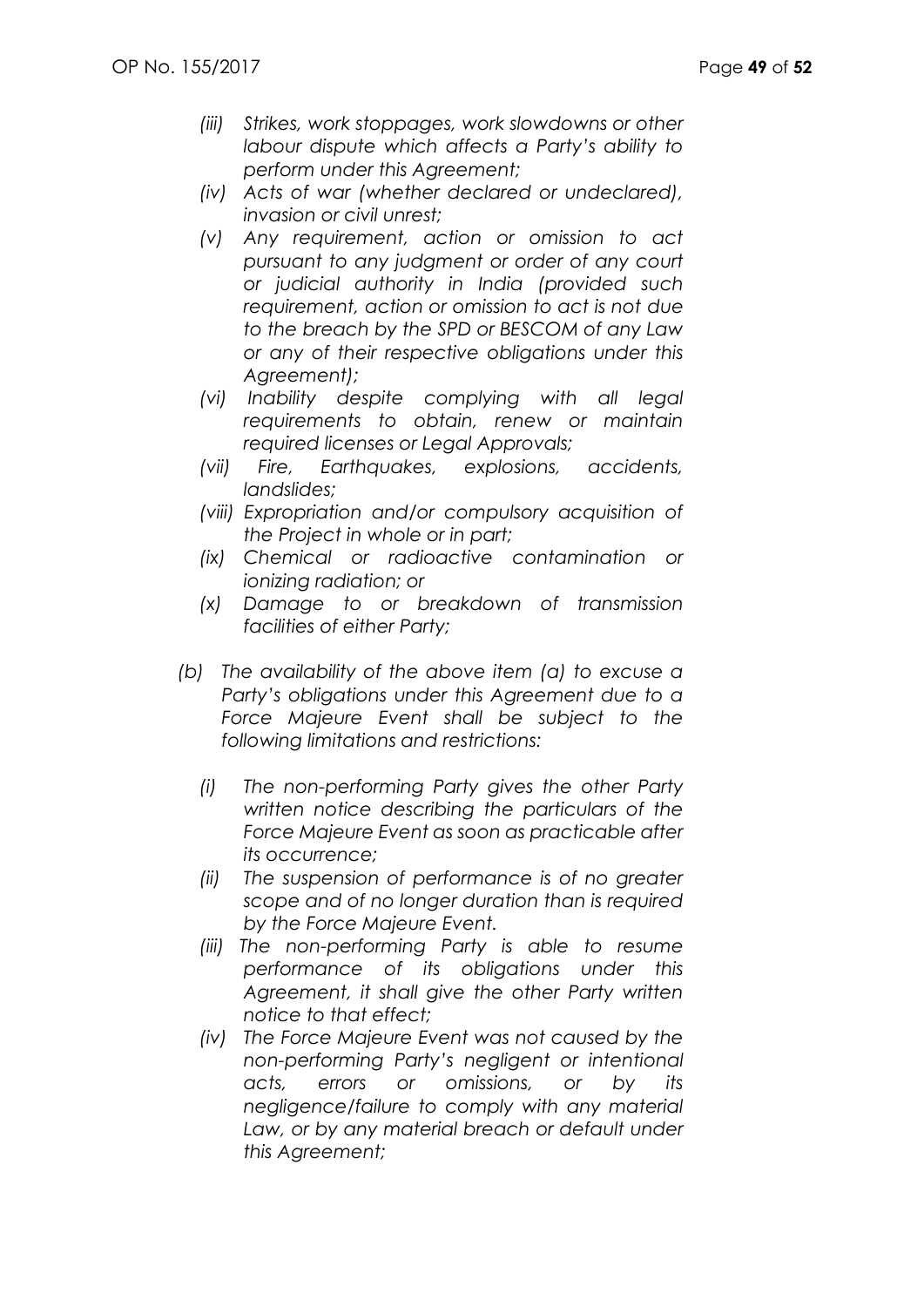- *(v) In no event shall a Force Majeure Event excuse the obligations of a Party that are required to be completely performed prior to the occurrence of a Force Majeure Event."*
- 24) On perusal of Annexure-L (filed along with Original Petition) it appears that, the HESCOM has accorded approval to commission the project within 6 months from the date of SCOD dated 24.12.2016. Further it is stated in this letter that the approval issued is purely based on the request of Solar Power Developer for the purpose of commissioning of the project. Apart from that the Respondent No. 1 while issuing this approval had referred to the letter written by the Petitioner dated 08.12.2016 (Reference No. 2 in Annexure-L filed along with Original Petition). On the direction of the 1st Respondent/HESCOM, the Petitioner filed the present Petition challenging the directions issued by the 1st Respondent/HESCOM to file a Petition before the Commission seeking approval for extension of SCOD. Thereby, the allegations of the Respondents that no Force Majeure notice was given by the Petitioner are baseless and false.
- 25) Further the Petitioner has also produced Commissioning certificate (Annexure-N to the Amended Petition) dated 13.04.2017 which shows that the 3 MW Solar Power Project of the Petitioner in Survey No. 79/2 of Jalageri Village, Vijaypura Taluk, Bijapur District has been commissioned on 31.03.2017.
- 26) In view of the discussions made above and also in Page 39 (Para 14 in Table-2), the table disclose the time taken for sanctions/approvals in each event of delays and the prayer of the Petitioner falls within the parameters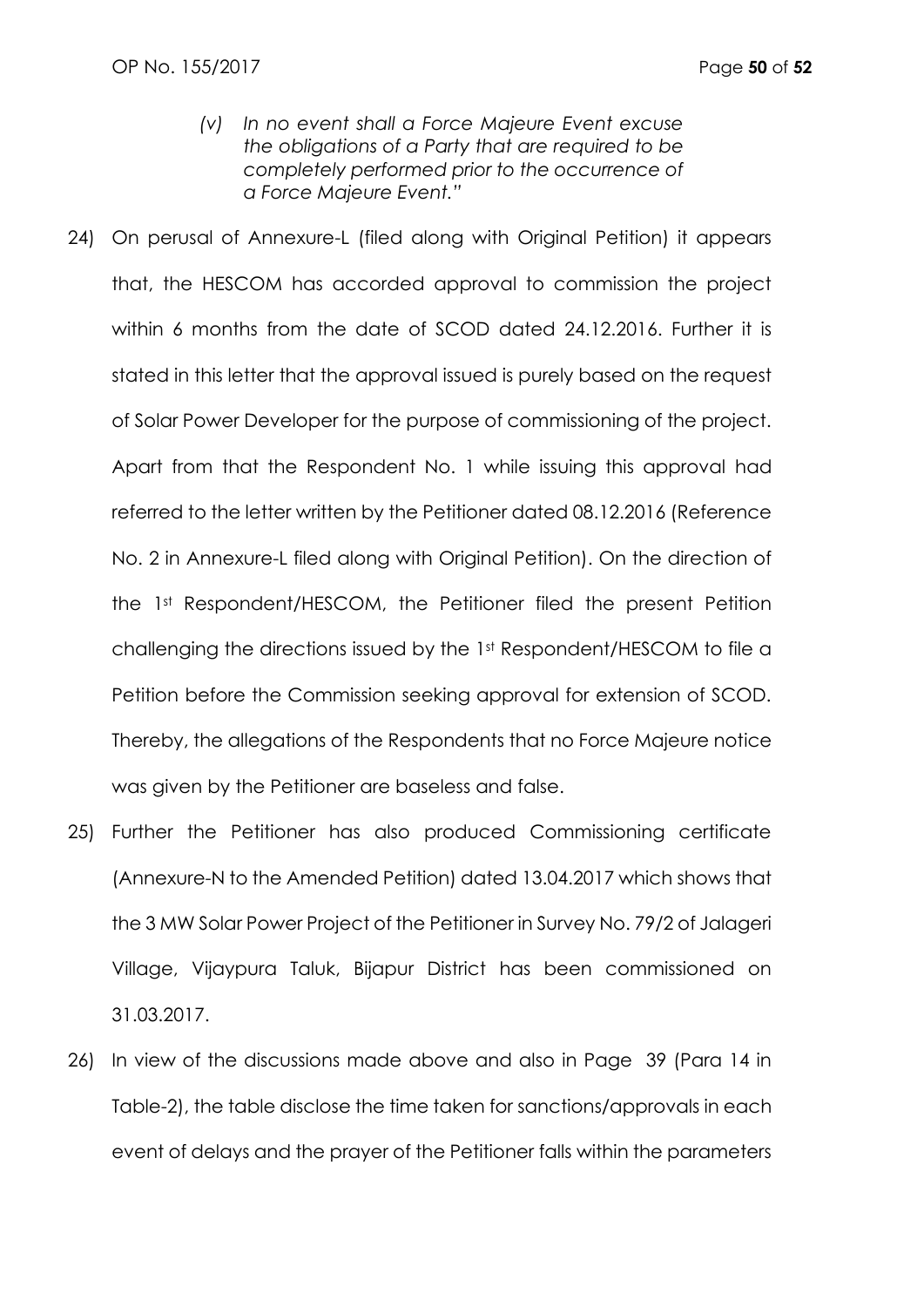as discussed under Force Majeure events and in the present case on hand though the Petitioner has suffered delay in issuing evacuation approval, Demonetization induced delay and delay in conversion of land, has commissioned the project on 31.03.2017 within the extended period of SCOD approved by the 1st Respondent as per Annexure-L (filed along with Original Petition). As per observations made herein above judgements relied on by the Counsel for the Petitioner and the grounds urged by the Petitioner in the Petition the events of delay fall under the Clause of Force Majeure as described in the PPA. Hence Issue No. 1 is answered in affirmative.

- 27) **Issue No. 2:** For what relief the Petitioner is entitled to?
- 28) As per discussions made herein above paragraphs, and also answering issue No. 1 in affirmative by holding that the Petitioner is entitled for extension of time of 97 days from 24.12.2016 to 31.03.2017 and the Petitioner is entitled for the tariff as agreed in PPA as per letter (Annexure-Q to the Amended Petition) dated 09.04.2018 and also as per the findings given by the Hon'ble APTEL in its judgement dated 28.02.2020 in Appeal No. 340/2016 between Azure Sunrise Private Limited Vs Chamundeshwari Electricity Supply Corporation Limited, wherein the tribunal has held that "once extension of Scheduled Commissioning Date is approved by the concerned DISCOM, the question of reduced tariff does not arise". Hence, the Petitioner is entitled for Rs. 8.40/kWh tariff.
- 29) As stated above, once the SCOD is extended by the Respondent the revised SCOD is to be reckoned for determining the Tariff as well as